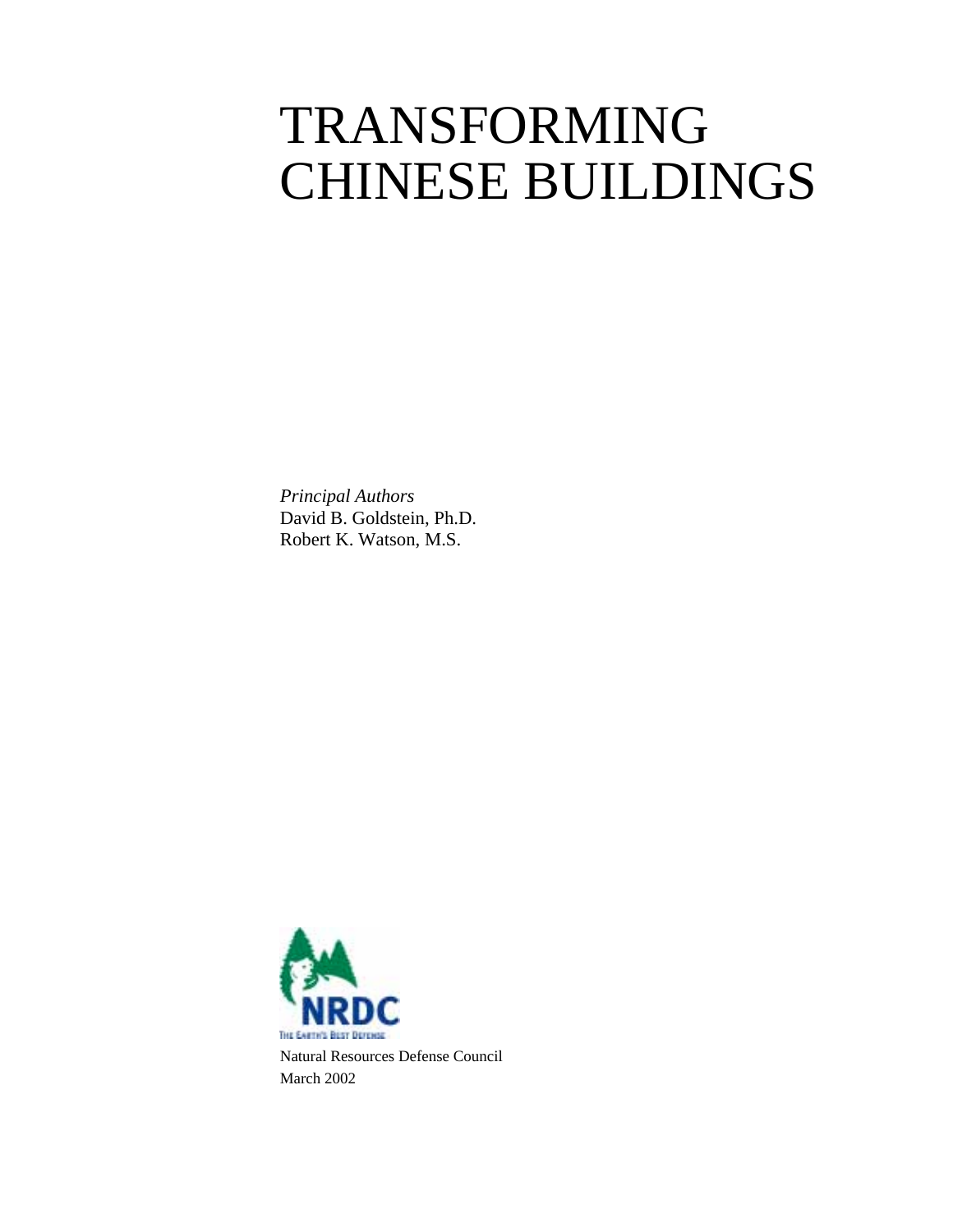### **ABOUT NRDC**

The Natural Resources Defense Council is a national nonprofit environmental organization with more than 550,000 members. Since 1970, our lawyers, scientists, and other environmental specialists have been working to protect the world's natural resources and improve the quality of the human environment. NRDC has offices in New York City, Washington, D.C., Santa Monica, and San Francisco. Visit us on the World Wide Web at www.nrdc.org.

#### **ACKNOWLEDGMENTS**

This work is supported by the Energy Foundation's China Sustainable Energy Program. The authors, respectively, are Co-Director of NRDC's Energy Program and Director of NRDC's International Energy Project. The authors also wish to acknowledge the significant contributions of Eveyln Arevalo and Bryanna Millis.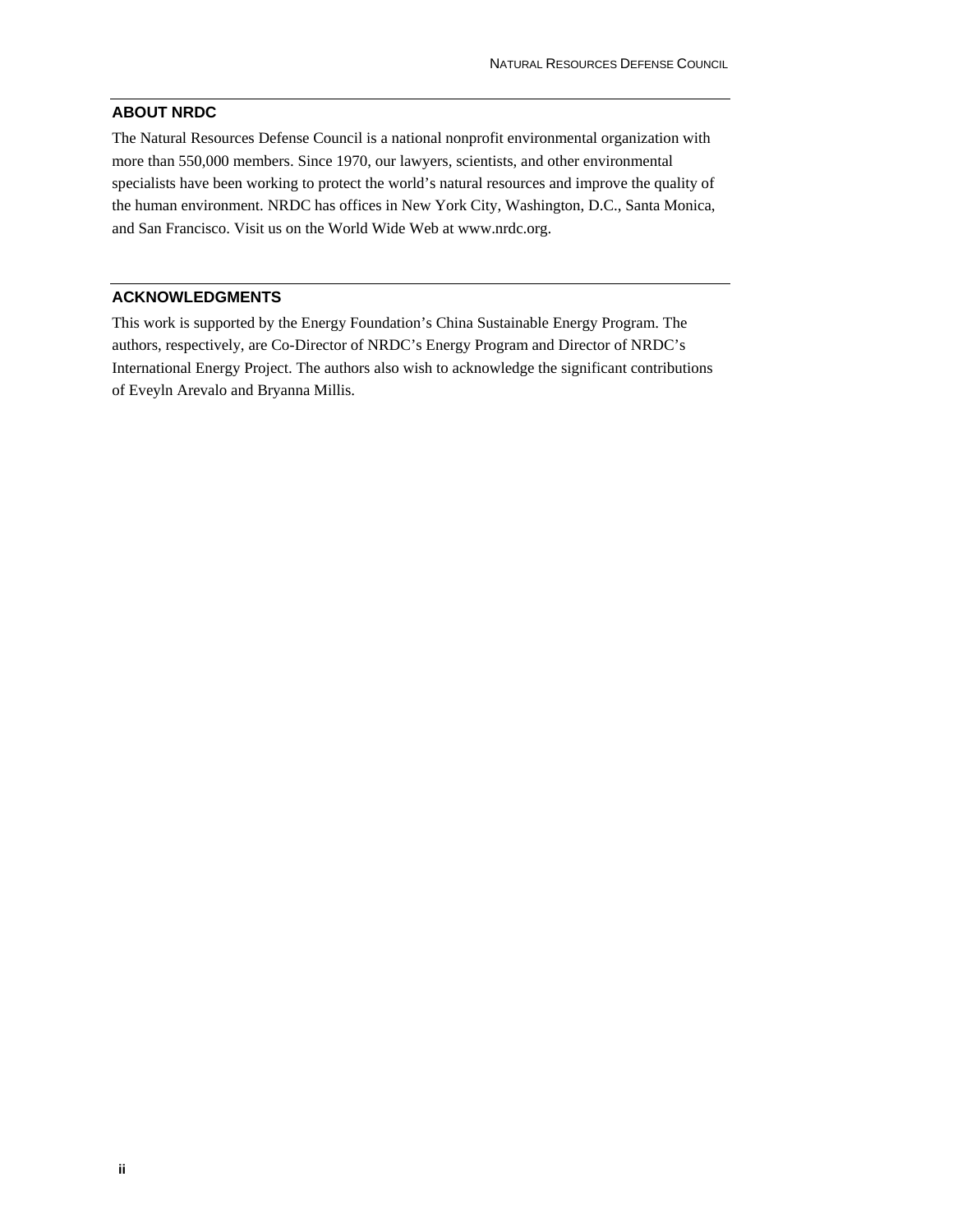## TABLE OF CONTENTS

| <b>Introduction: NRDC and China</b>                                                                                               | 1            |
|-----------------------------------------------------------------------------------------------------------------------------------|--------------|
| Chapter 1: Why Building Environmental Impacts Are Important in China                                                              | $\mathbf{2}$ |
| <b>Chapter 2: What Is Market Transformation?</b>                                                                                  | 3            |
| Chapter 3: Building and Equipment Codes: The Foundation of<br><b>Market Transformation</b>                                        | 6            |
| <b>Chapter 4: Designing Effective Building Energy Codes</b>                                                                       | 9            |
| <b>Chapter 5: Beyond Energy Codes</b>                                                                                             | 16           |
| <b>Chapter 6: Incentives</b>                                                                                                      | 25           |
| <b>Chapter 7: Applying the Tools of Market Transformation to</b><br><b>Specific Markets</b>                                       | 36           |
| <b>Chapter 8: Funding Market Transformation Activities in China</b>                                                               | 44           |
| <b>Chapter 9: Conclusion and Recommendations: A Comprehensive</b><br><b>Policy for Encouraging Energy Efficiency in Buildings</b> | 45           |
| <b>Endnotes</b>                                                                                                                   | 47           |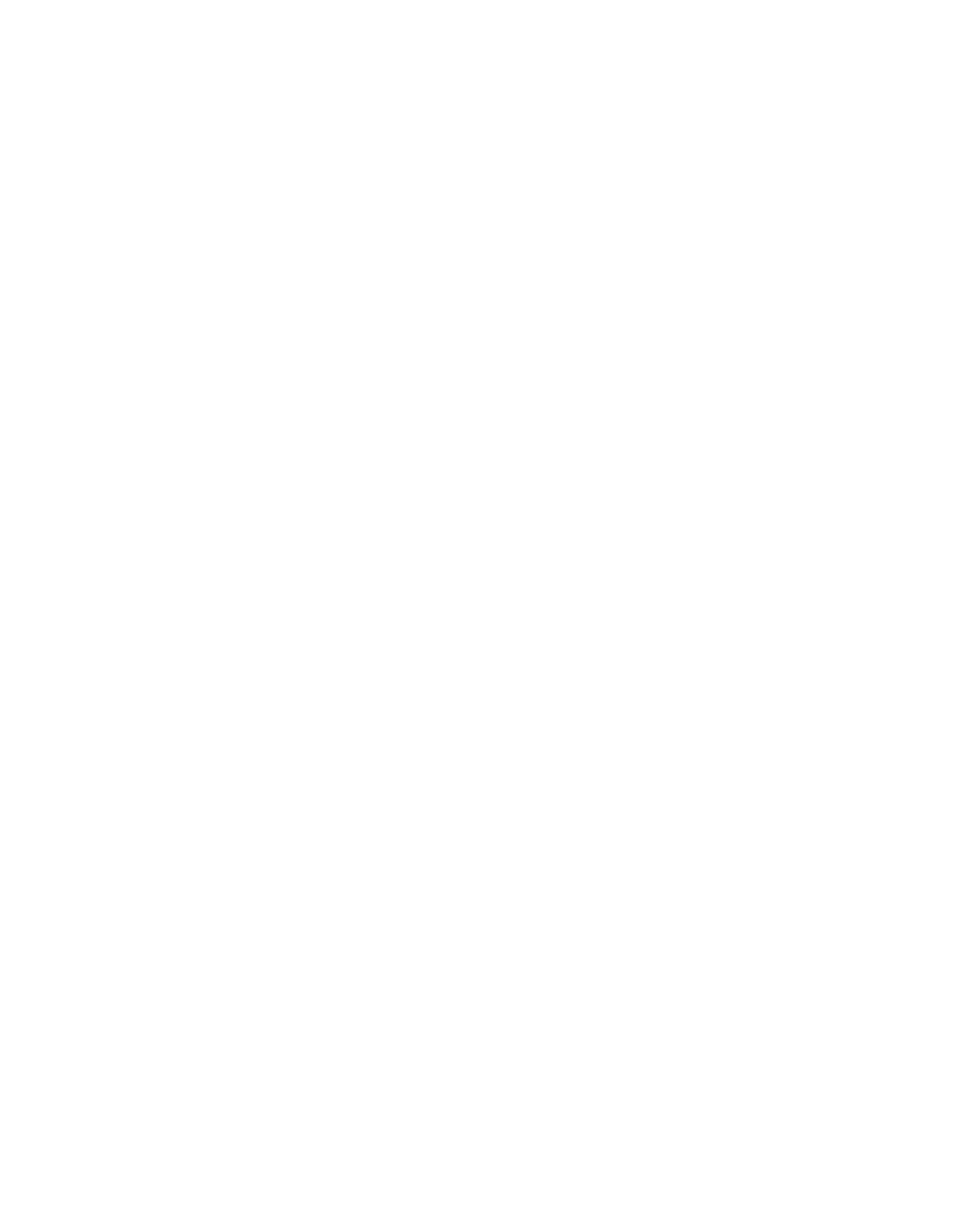### INTRODUCTION

## NRDC AND CHINA

**NEC'**s Energy Program has over 25 years of experience in the development of building and equipment energy standards and in their implementation and enforcement. We have also equipment energy standards and in their implementation and enforcement. We have also developed significant expertise in a wide variety of energy efficiency incentive and market transformation programs.

Since 1997, NRDC has collaborated intensively with Chinese experts and officials on improving energy efficiency in buildings. NRDC has a comprehensive memorandum of understanding with the Chinese Ministry of Construction's Research Institute for Standards and Norms to improve the energy efficiency and environmental performance of Chinese buildings. NRDC was an active participant in the development of residential energy efficiency codes for the "hot in summer/cold in winter" (transition zone) standard recently promulgated by the Ministry of Construction. NRDC is also working with other U.S. participants in assisting provinces within the transition zone in implementing the national code, and in developing residential and commercial building codes for other regions in China. NRDC is spearheading commercial green building demonstration projects in Beijing, Shanghai, Chongqing, and Shenzhen.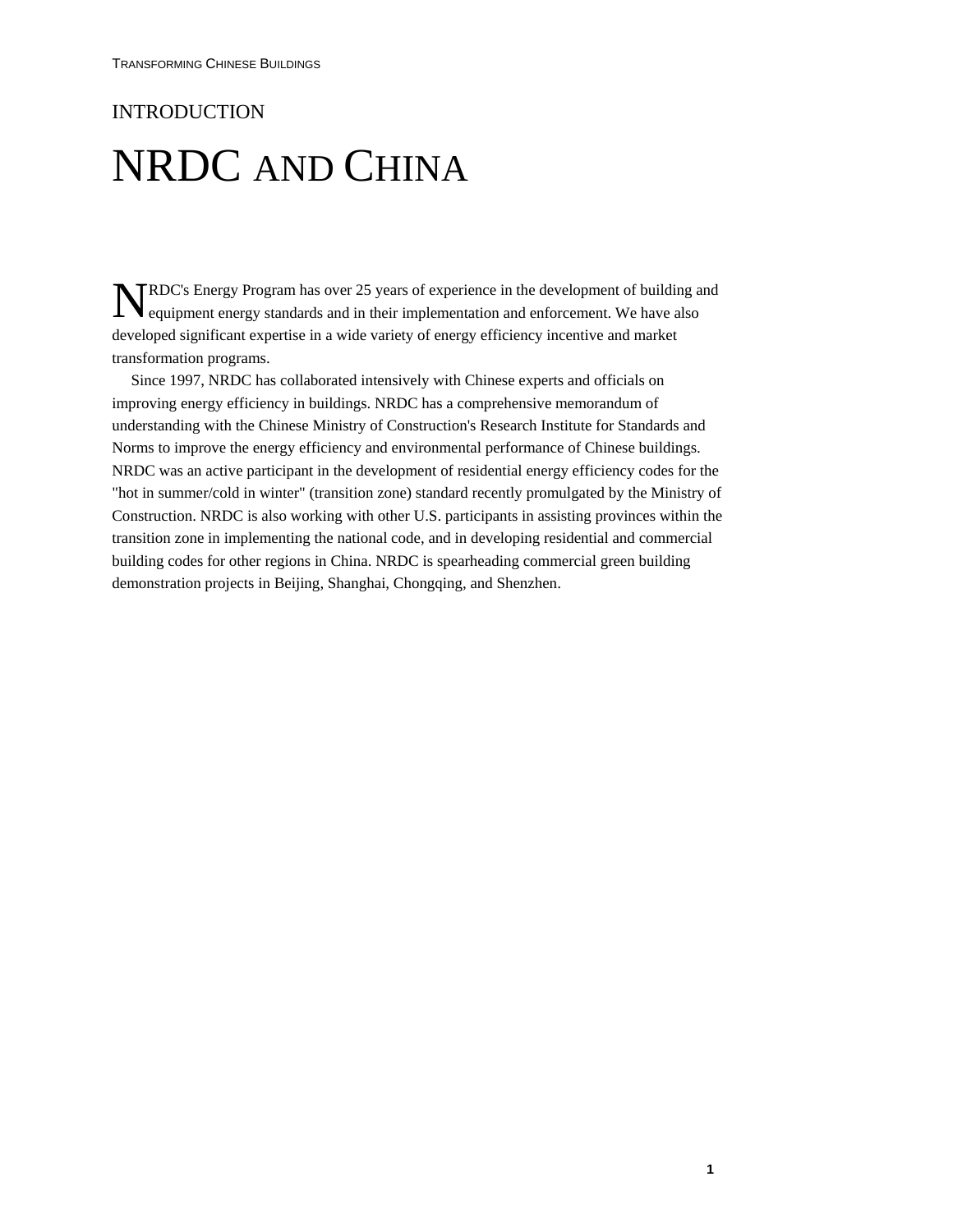### CHAPTER 1

## WHY BUILDING ENVIRONMENTAL IMPACTS ARE IMPORTANT IN CHINA

n average, people spend 70 to 90 percent of their time indoors; therefore, it is vital that  $\sum$ n average, people spend 70 to 90 percent of their time indoors; therefore, it is vital that interior conditions be maintained in a comfortable and healthy level, at a reasonable cost, and with minimal impact on the natural environment.

Buildings represent 20 to 25 percent of China's total energy consumption. Industrial energy for the manufacture of building products, principally concrete and steel, represents another 15 to 20 percent. In terms of total energy consumption, this places China's building sector on a par with developed countries, where buildings consume approximately 40 percent, with another 5 percent or so represented by the embodied energy of materials.

The environmental impact of this energy consumption is severe. Direct combustion of coal for cooking and heating produces severe indoor and ambient environmental quality problems. Consumption of electricity for a variety of end-uses in urban areas requires predominantly fossilfueled power plants to produce the electricity, with its attendant local air quality and global environmental impacts.

While a number of policies are suitable for limiting local air pollution and greenhouse gas emissions, one of the most effective, and certainly the most economically attractive, is improving energy efficiency. Energy efficiency reduces emissions by reducing the need to burn fossil fuels in buildings or industrial sites or transportation vehicles, or by reducing electricity consumption, which cuts the usage of fossil fuels in electric power plants.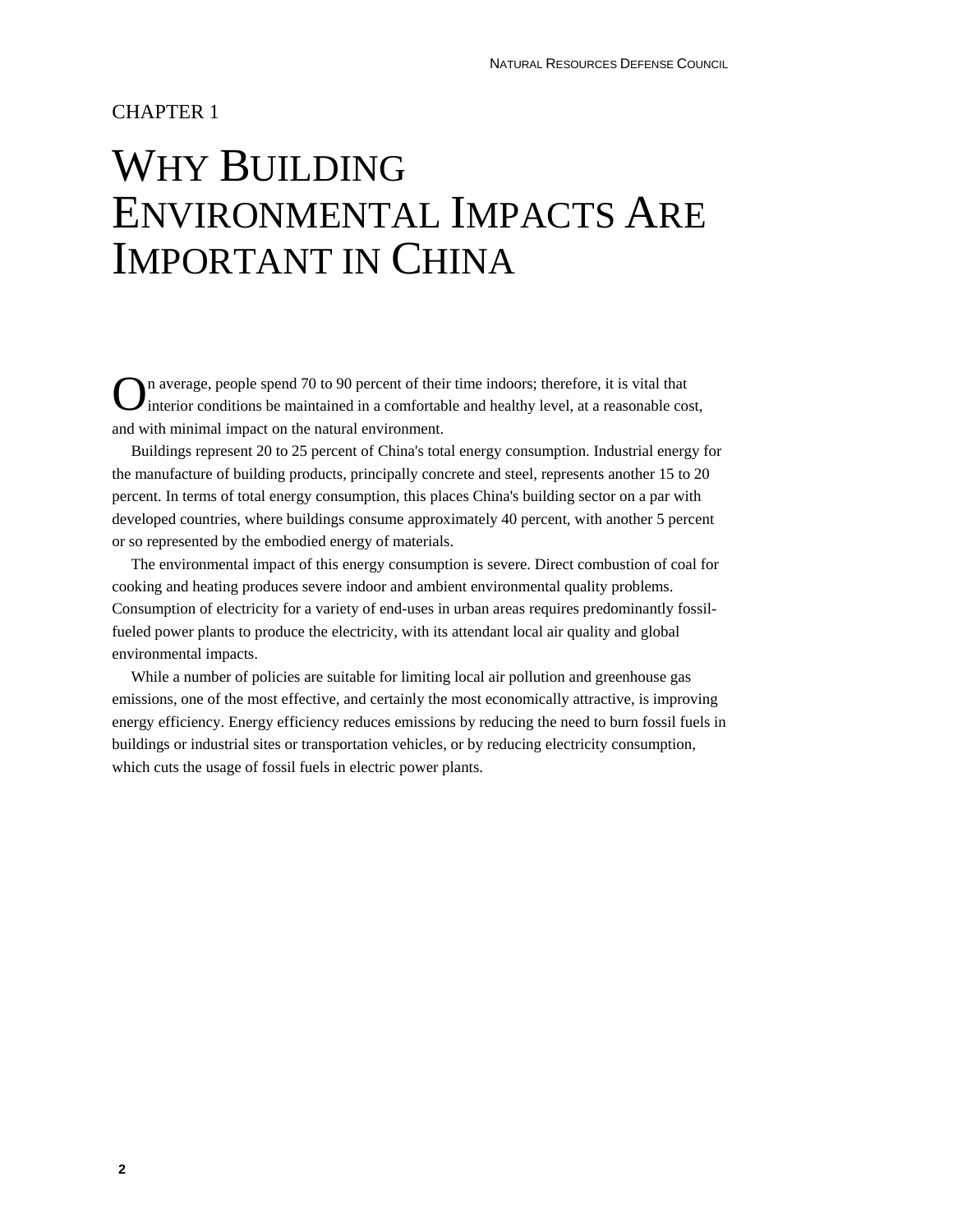### CHAPTER 2

## WHAT IS MARKET TRANSFORMATION?

arket transformation encompasses the totality of programs and policies that fundamentally alter practices within an industry, in this case, the buildings sector. We will describe below a broad array of policy and programmatic tools that will help improve the quality and comfort of Chinese buildings, while at the same time lower operating costs and reduce energy consumption.  $\mathbf{M}^{\text{ar}}_{\text{alt}}$ 

Before we discuss the various tools of market transformation, it is useful to examine the market that is being transformed. In general, as shown in Figure 1, a typical market can be broken down into five segments: Innovators, Early Adopters, Early Majority, Late Majority, and Laggards. We will use these terms below when discussing which market transformation tools are most effective at engaging each particular segment of the building market.

As Figure 1 shows, both mandatory standards and voluntary market-based activities are needed to transform the market. Standards are essential for setting performance benchmarks for voluntary policies and addressing the portions of the market that are not responsive to voluntary measures. Market-based programs on the other hand push an industry to go beyond minimally acceptable performance and incentivize innovations that can eventually be incorporated into common practice.



Figure 1. General Market Composition

The terms "Early Adopters" and "Laggards" in Figure 1 suggest that there is an inevitable progression from less energy-efficient to more energy-efficient in the building sector. This is not necessarily the case without the stimulus of policy. In some cases, such as U.S. water heaters and refrigerators between 1950 and 1972, U.S. automobiles following 1986, and "torchiere" style lighting fixtures worldwide in recent years, efficiency has actually declined over time. In other cases, such as lighting systems globally from about 1950 to 1980, efficiencies were stagnant.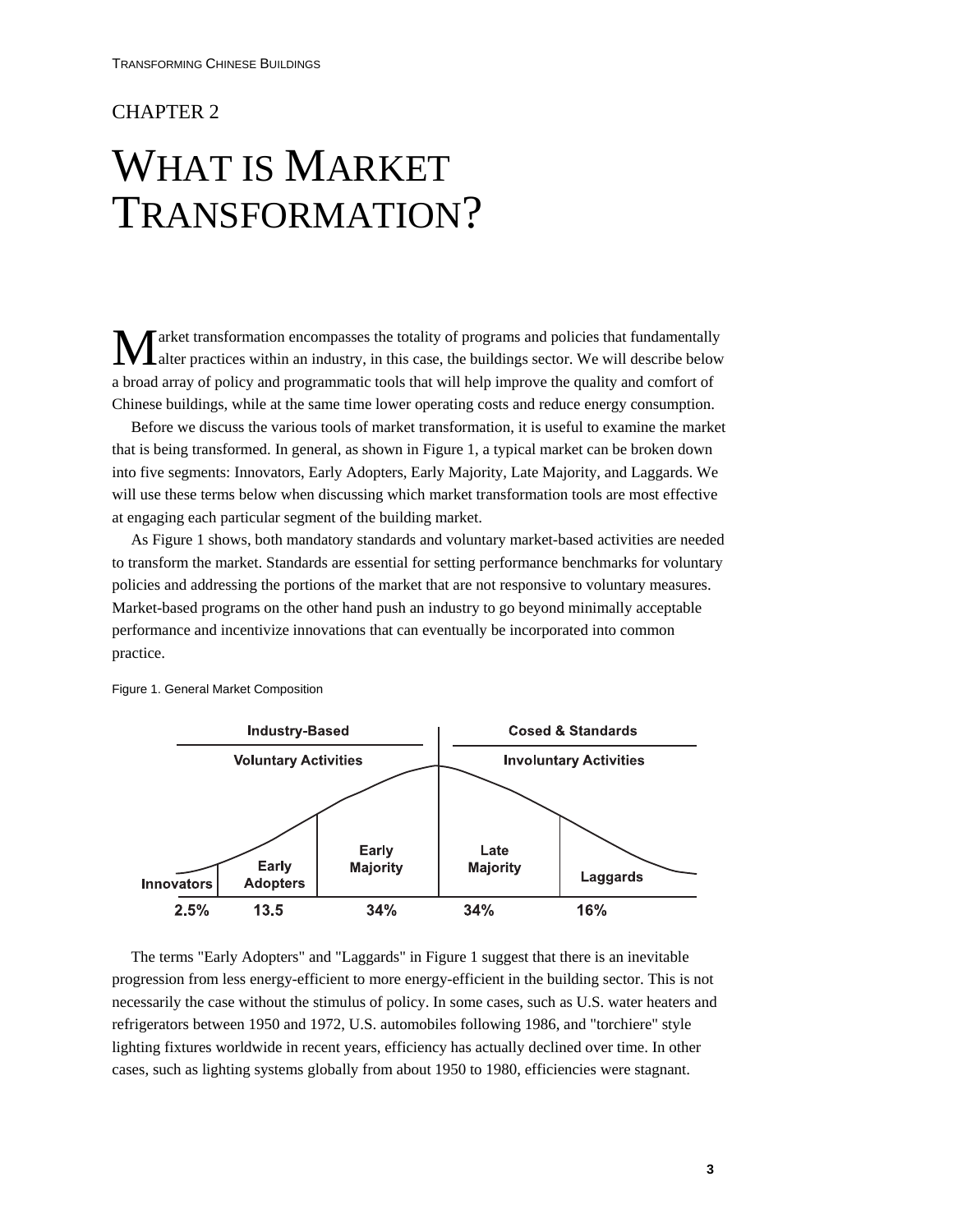Market transformation policies, including codes and standards, are essential to creating forward progress in markets affecting energy efficiency.

Figure 1 could also lead the viewer to the mistaken belief that it is problems or mistakes on the consumer side of the equation that are impeding the progress of energy efficiency. But the problems are more complex than that: They are the consequence of market structures, rather than "mistaken" behaviors by any one sector of the market.

Table 1 shows the four basic markets<sup>1</sup> that market transformation policies would address in the building sector. Each of these markets is composed of different decision makers from the policy and investment perspective. Within these decision makers there are Innovators, Early Adopters, Early Majority, Late Majority, and Laggards who would be targeted by different policy and programmatic options.

Table 1: Market Segments for Buildings

| New Commercial <sup>2</sup> | New Residential <sup>3</sup> |
|-----------------------------|------------------------------|
| Existing Commercial         | Existing Residential         |

#### **THE TOOLS OF MARKET TRANSFORMATION**

A number of mandatory and voluntary policies and programs aimed at the building industry have been implemented successfully in the United States. Table 2 provides a brief definition of the major categories of market transformation policy options. These elements will be described more fully below.

Table 2: Summary of Market Transformation Policies and Programs

| <b>Market Transformation Tool</b>                 | <b>Description</b>                                                                                       |
|---------------------------------------------------|----------------------------------------------------------------------------------------------------------|
| Mandatory                                         | Has the force of law. Requirements must be fulfilled prior<br>to building occupancy.                     |
| <b>Building and Equipment Energy</b><br>Codes     | Minimal legally acceptable practice for building<br>construction and equipment performance.              |
| <b>Building and Equipment Energy</b><br>Standards | Generally provide structured recommendations for<br>implementing minimally required or best practice.    |
| Voluntary                                         | Optional. Building may be occupied whether project<br>participates or not.                               |
| Incentives                                        | Provide something of value to a project. Can be monetary<br>or non-monetary.                             |
| Labeling Programs                                 | Buildings that meet certain criteria are given a<br>performance label to distinguish them in the market. |
| Education/Training/Information<br>(ETI)           | Provide market with tools and skills to make the energy<br>efficient and ecological choice.              |
| <b>Industry Collaboratives</b>                    | Can pool intellectual and financial resources to achieve<br>higher levels of performance.                |
| <b>Procurement Programs</b>                       | Large users set internal energy efficiency goals for<br>purchased items.                                 |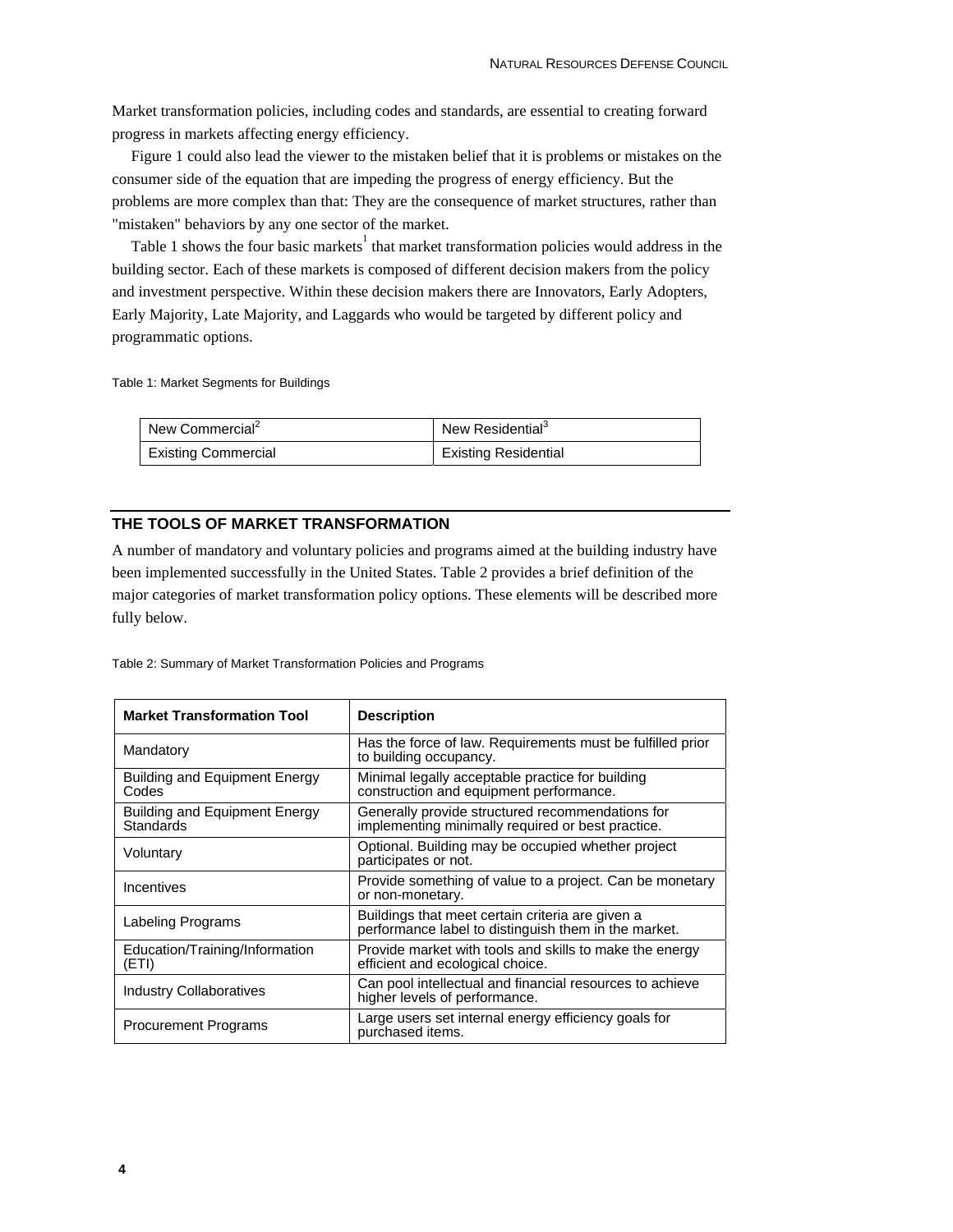#### TRANSFORMING CHINESE BUILDINGS

The four principal policy options to improve the energy efficiency of buildings are: (1) do nothing—"the market" will take care of it; (2) pursue a purely command and control strategy that relies exclusively on mandatory codes; (3) pursue a purely voluntary strategy where optional, market-based programs are the primary driver; (4) adopt an integrated approach of mandatory measures coupled with voluntary programs benchmarked on required minimum performance levels. We believe option 4 is the most effective path for policy makers.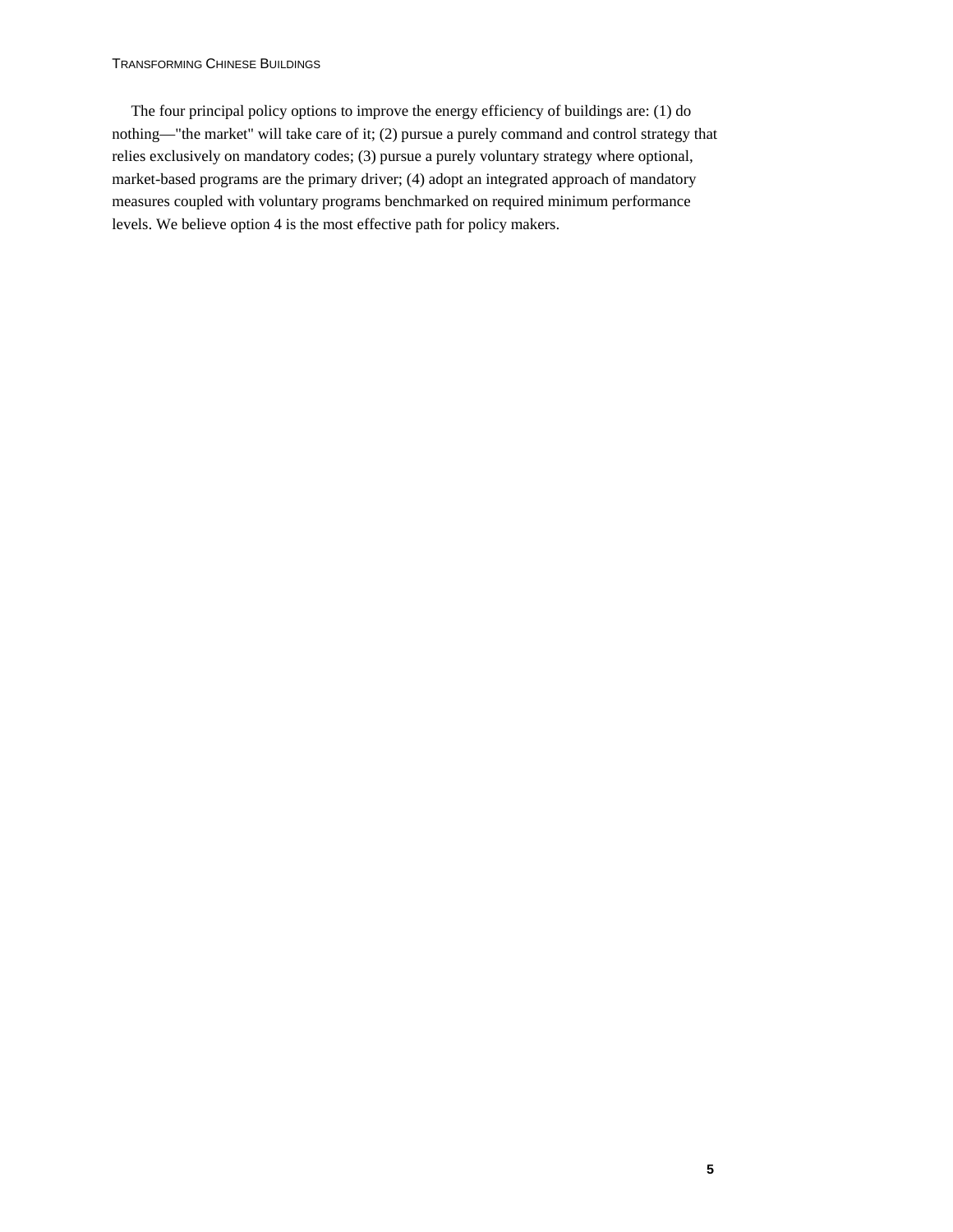### CHAPTER 3

## BUILDING AND EQUIPMENT CODES: THE FOUNDATION OF MARKET TRANSFORMATION

he impacts of energy efficiency standards in the United States have been significant, particularly for jurisdictions that have pursued a policy of continuous improvement. In the United States, since the mid-1970s, most state and many local building codes  $4$  have imposed significant energy efficiency requirements on new homes and commercial buildings. However, despite considerable development efforts of standards by professional organizations, national building code organizations, and federal agencies, a considerable gap remains between what is considered to be economically desirable building construction and actual practice. T

The Energy Policy Act of 1992 (EPAct) requires states to ensure that new nonresidential buildings meet or exceed the efficiency standards recommended by the American Society of Heating, Refrigerating and Air Conditioning Engineers (ASHRAE). <sup>5</sup> EPAct also requires states to consider requiring new homes to meet or exceed the Model Energy Code of the Council of American Building Officials (CABO), now called the International Energy Conservation Code  $(IECC).<sup>6</sup>$ 

#### **THE ECONOMICS OF ENERGY CODES**

Energy codes have been one of the most cost-effective ways of meeting regional and national energy needs. Discounted fuel-cost savings over the lifetime of a residential building are typically at least twice the cost of the projected cost of efficiency. That is, a code that adds \$1,000 to the cost of a new house will produce \$2,000 of present value in energy savings. For nonresidential buildings, the results generally are even better: Benefit-cost ratios of 3 or 4:1 are common.

Generally, estimates of economic benefits from energy codes are likely to be understated. The economics of energy efficiency are considered prospectively: The costs of complying with the code are estimated using the cost in the marketplace for the technologies predicted most likely to be used for compliance. But actual costs generally are lower for two separate reasons.

• 1. The increased availability of technologies, equipment, and services used to comply with the energy code causes increased competition, which drives the cost down. For newer technologies, the "learning curve effect," where the real cost of technology declines at least 15 percent for each cumulative doubling of production, leads to significant cost savings.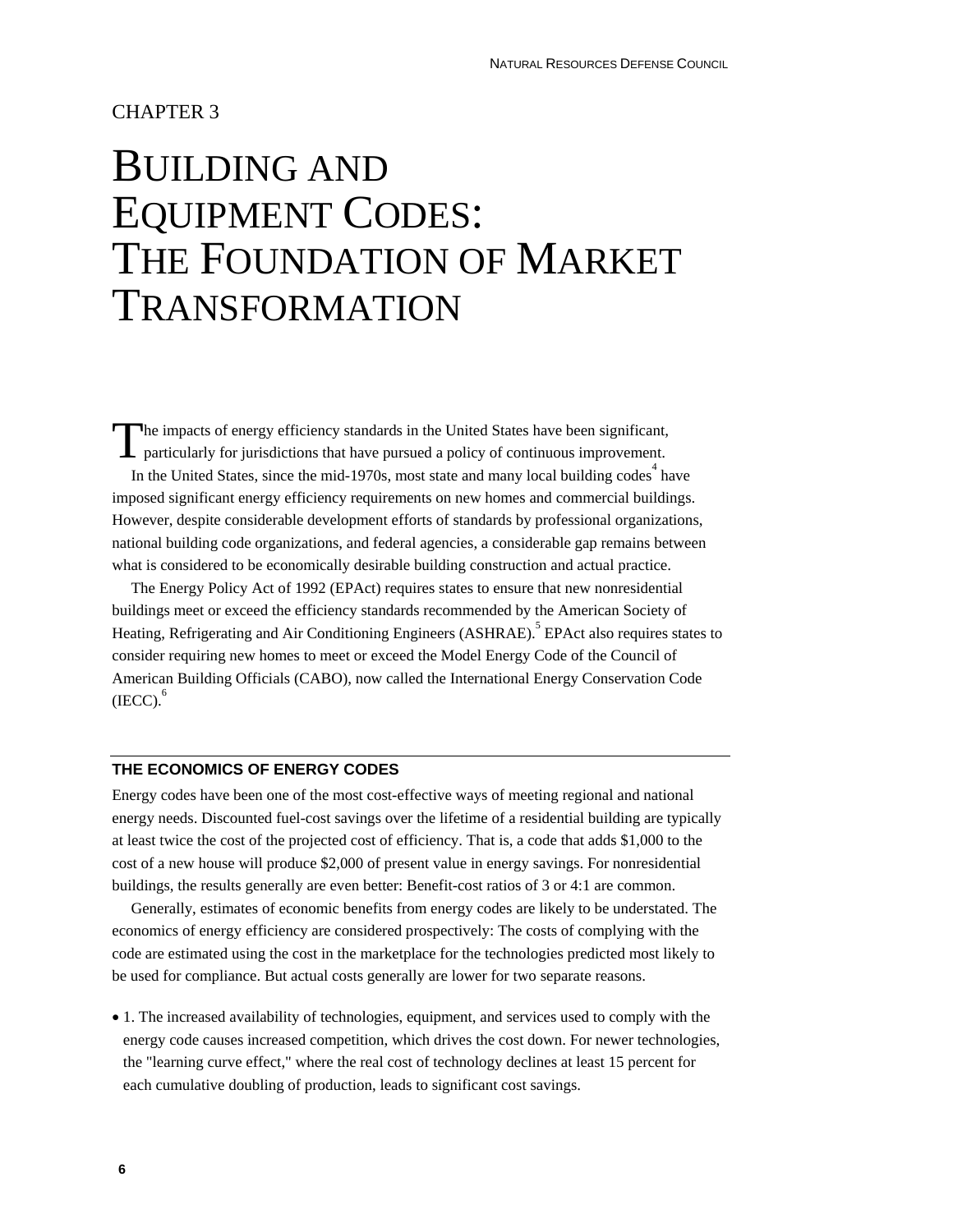• 2. The energy efficiency measures and strategies used by the construction industry to comply are often less expensive than the ones assumed by government officials in developing the codes. This is a nearly inevitable outcome of reliance on performance-based standards, and one of the primary arguments for relying on them, as we discuss below.

### **CALIFORNIA'S STATE BUILDING CODE: PERHAPS THE MOST EFFECTIVE BUILDING ENERGY CODE IN THE WORLD**

California first set its energy efficiency standards for buildings and appliances in the mid-1970s. Savings from buildings and appliance standards in California to date exceed 5,400 megawatts, more than 10 percent of total electricity demand for all purposes (which is about 45,000 megawatts). These savings are projected by the California Energy Commission to grow to 10,000 megawatts in the year 2010. As the volume of new construction increases over time, these savings should grow.<sup>7</sup>

California had virtually no requirements for energy efficiency in new buildings before 1975 when a new agency, the California Energy Commission (CEC), was established by state law to plan comprehensively for energy supply and energy efficiency. The CEC was explicitly mandated to develop energy efficiency standards for buildings.<sup>8</sup>

In 1976 and 1977, the CEC's new standards mandated significantly increased levels of energy efficiency, restricted the use of electric resistance heating, and also embodied several innovations. First, rather than requiring all houses to contain the same levels of conservation measures, a basic passive solar building with prescribed efficiency levels was used to define a baseline level of energy consumption. Several additional prescriptive packages, or alternative combinations of conservation features, were provided explicitly in the building standard and certified as achieving equivalent energy consumption.

Second, the CEC developed a simple "point system" for comparing the energy performance of buildings with higher efficiency in some components and reduced efficiency in others. The point system allowed the designer to make trade-offs between alternative energy efficiency technologies.

Third, computerized energy calculations could be used to show that a proposed design met the intended level of energy performance. The CEC's proposed standard spawned conflict with the building industry. The resulting compromise created "prescriptive packages"<sup>10</sup> that were established as the primary basis of the standards. It required the builder to model the energy consumption of his proposed building and compare it to that of an identical building that employed the new "prescriptive package." This was referred to as the "custom budget" procedure for computer calculations.

In 1987, the CEC established new prescriptive packages of conservation measures more energy-efficient than the previous packages. For commercial buildings, it adopted stringent lighting power limits and restricted the common practice of providing heating and cooling simultaneously. More important, the CEC eliminated the "fixed budget" approach for commercial buildings as well as residential buildings, and defined carefully the rules for computer simulation to eliminate loopholes in the computer process, which had begun to undercut efficiency goals significantly. While the "custom budget" procedures appeared to be a way to appease and weaken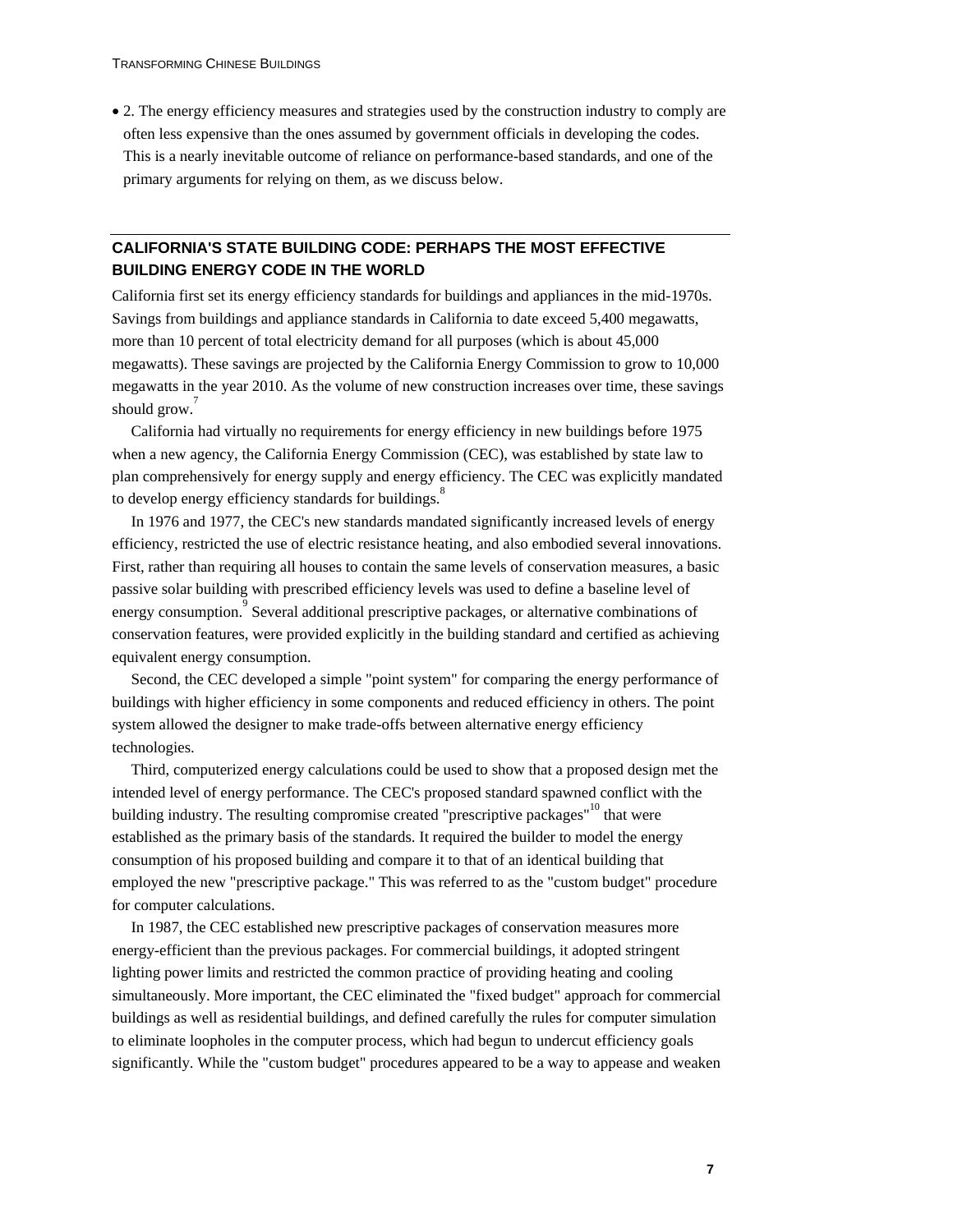the standard when they were first adopted, subsequent field experience showed that they created more fairness and did not compromise energy efficiency significantly.

Following these revised rules, reports from the field suggested improved builder acceptance of, and compliance with, the standards, as well as the decreased paperwork and simplified compliance. They also demonstrated a continued and even growing builder interest in using the performance-based approach. Many observers believe that the increased level of educational materials provided along with the standards and the effort to train building code officials can be credited with this result.<sup>11</sup>

The California Energy Commission undertook another significant upgrade of the Title 24 standards in 1992. It supervised a comprehensive study of the costs and savings of energy efficiency measures available for residential buildings and required that the prescriptive packages and the performance approach be based on a building that included all cost-effective efficiency measures.

Additional important upgrades were made in 1998. For the commercial sector, the results of utility DSM programs were used to guide the commission to reduce significantly the lighting power budgets. Lighting is the single largest energy user in commercial buildings. For residential buildings, low-solar-heat-gain glass was required, and implementation rules that allowed builders to take credit for movable shading devices, such as window shades, that were not really used in practice were eliminated. The code began to incorporate new research and testing standards on leakage from air distribution ducts, which was found to account for more than 20 percent of energy use. Credit was given for leak-free ducts, tested by a fan and pressure gauge, as a voluntary compliance option. The building industry was put on notice that these leak-free duct systems would be required in the prescriptive case during the next three-year code revision cycle.

The code revision process was accelerated due to California's electric power crisis of 2000. In response to legislation intended to avert blackouts, the energy commission rapidly adopted improvements in both residential and commercial building codes, adding significant requirements for solar-reflective windows in nonresidential buildings and requiring upgraded air conditioning systems and reflective roofs in the cooling climates, along with accelerating the date that leak-free ducts were required in the residential standards.

During the 1990s, several utility evaluation studies looked at the extent of compliance with the code and with the extent to which buildings exceeded it as a result of utility-sponsored incentive programs. The studies show that code enforcement was generally quite good, with average energy performance of buildings consistent with that which would be predicted from the text of the code. One study showed that by 2000, more than 90 percent of residential buildings were demonstrating compliance using the performance method.<sup>12</sup>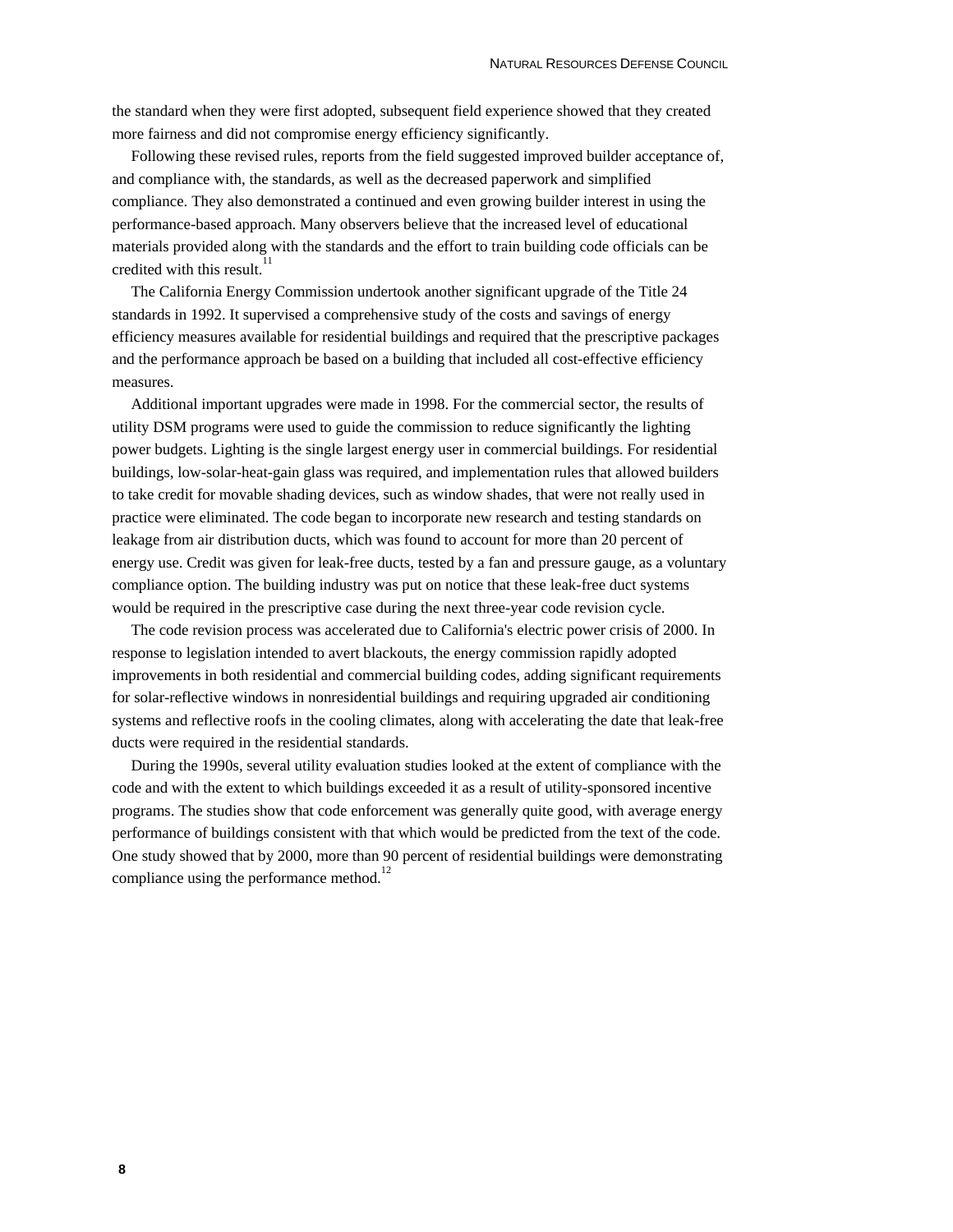### CHAPTER 4

## DESIGNING EFFECTIVE BUILDING ENERGY CODES

esigning a technically sound building standard is an important first step toward creating an **Example 3** effective energy code that saves energy in practice, not just in theory. However, many such selfective energy code that saves energy in practice, not just in theory. However, many such standards have failed to save any real energy as codes because of insufficient market acceptance and inadequate administrative and enforcement infrastructure. Below, we discuss key components of a successful implementation program and how the technical content of the standard can be designed to facilitate implementation.

#### **A FOCUS ON IMPLEMENTATION**

A well-designed code will have the goal of successful implementation at its core. In order to be effectively implemented, energy codes must be fully understood by the entire building market. Some studies have shown that simple codes are more likely to result in high levels of compliance. For example, Oregon's relatively simple mechanical system codes resulted in 96 percent compliance, while Washington state's more complex codes averaged only about 72 percent compliance.<sup>13</sup> Generally, the people implementing an energy code will have less education and technical experience than those designing the code.<sup>14</sup> If a code is more complex, better training and more carefully administered implementation approaches are needed.

An effective code must be one that enforcement officials and designers are capable of implementing and are motivated to implement. It must be one that can be met in the field by available technologies and professional services. An agency that plans on enforcing an effective energy code should plan on the following activities:

- 1. *The development of guidebooks for design assistance and training.* These materials explain what is meant by the legal requirements in the code, and illustrate typical ways that designers can achieve and document compliance. Guidebooks for the designer may also be accompanied by training manuals that explain how this information can be conveyed to code officials. The best guidebooks explain the benefits of code compliance to the building owner or tenant, and encourage designers to go beyond the code. Examples of beyond-the-code measures and their additional benefits are provided.
- 2. *Provision of training for code officials.* Training is essential. Building officials are, at best, most accustomed to enforcing code provisions whose consequences are more visible when there is failure, such as structural or electrical or fire safety requirements. If they cannot understand energy efficiency requirements, they are not likely to enforce them. On the other hand, if they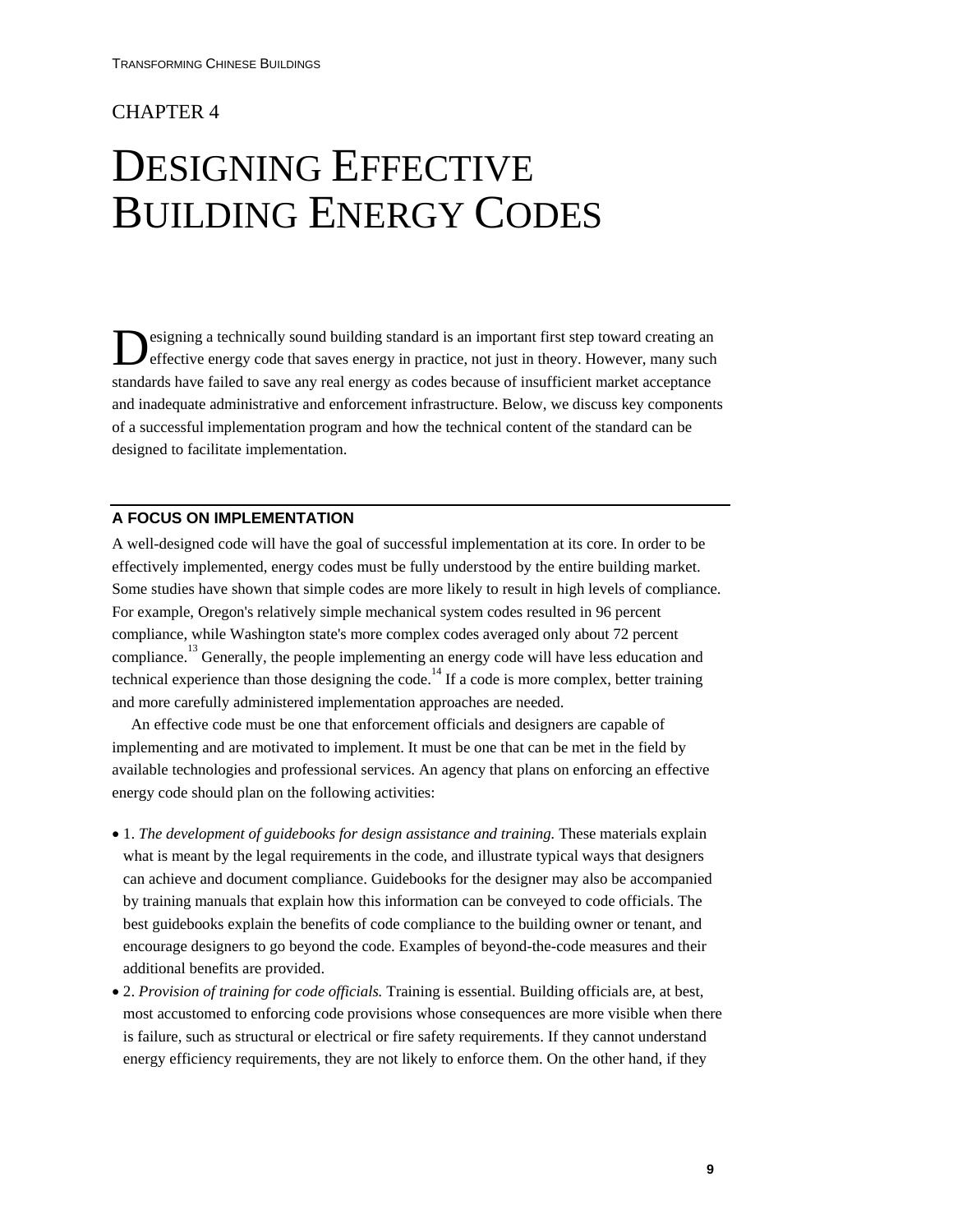realize that these standards protect the financial well-being of the consumer, reduce pollution, and maintain comfort, they will do a more effective job.

Numerous studies in the United States show that training is necessary at regular intervals. In the United States, personnel in building inspection departments may change jobs frequently. Thus, a good training program in 2001, when a new code is introduced, may still mean most officials in the department have not been trained by 2004, when a new code revision takes place.

- 3. *Compilation of interpretations.* No matter how comprehensive the code and the design assistance materials, questions of interpretation are certain to arise. The code agency should make it easy for designers to look up interpretations, and to obtain new ones if necessary. This requires compiling the most commonly used interpretations as they are developed and making them easily available. It is helpful to have a toll-free telephone number or a Web Site that a designer may access to get on-the-spot expert interpretation of how to enforce a particular element of the code. At the California Energy Commission, the staff that developed energy codes are required to answer these telephone lines because it gives them a new perspective on what elements of the code are poorly written or inconsistent with field practice.
- 4. *Outreach and training for building designers.* Users of the code must be trained as well. The submission of incomplete or incorrect designs can cause significant disruption in the smooth working of the enforcing agency. Ideally, these training programs will familiarize users with complementary programs, incentives, and information resources, to the extent they are available.
- 5. *Encourage public participation.* No matter how effective or well prepared the adopting authority is, field situations will arise that create difficulties for complying with the standards. Solutions to these problems can be found if there is a process for public participation during the implementation of the code as well as in its development. Local officials, builders, building supply industries, and other stakeholders should have regular opportunities to speak with the authorities responsible for developing the code to point out problems, thereby encouraging revisions that can most effectively achieve the same result.

Energy codes often attract considerable controversy among advocates or opponents of particular technologies or levels of energy efficiency. In the United States, many building supply industries use code revisions to improve the market for their products. These attempts can be in the public interest when the product offers new ways to save energy and is effective to the building user. There is also general opposition from the construction industry to any sort of change. These concerns do not always go away by ignoring them or overriding them: They often show up as enforcement problems. A public process in which all stakeholders can comment on the proposed code and revisions and in which the code developers are required to respond substantively to requests for changes are generally valuable to all parties, even if they can be frustrating to the participants. In many cases controversies over elements of the code can be resolved in a win-win fashion.

• 6. *Regular (three- or five-year) revisions.* Technology and design strategies improve over time; what was considered a very energy-efficient building when a code was initially adopted falls far short of the economically justified target a few years later. Therefore, code officials should plan on a regular cycle of revisions to the energy code. Having a regular cycle is highly preferable to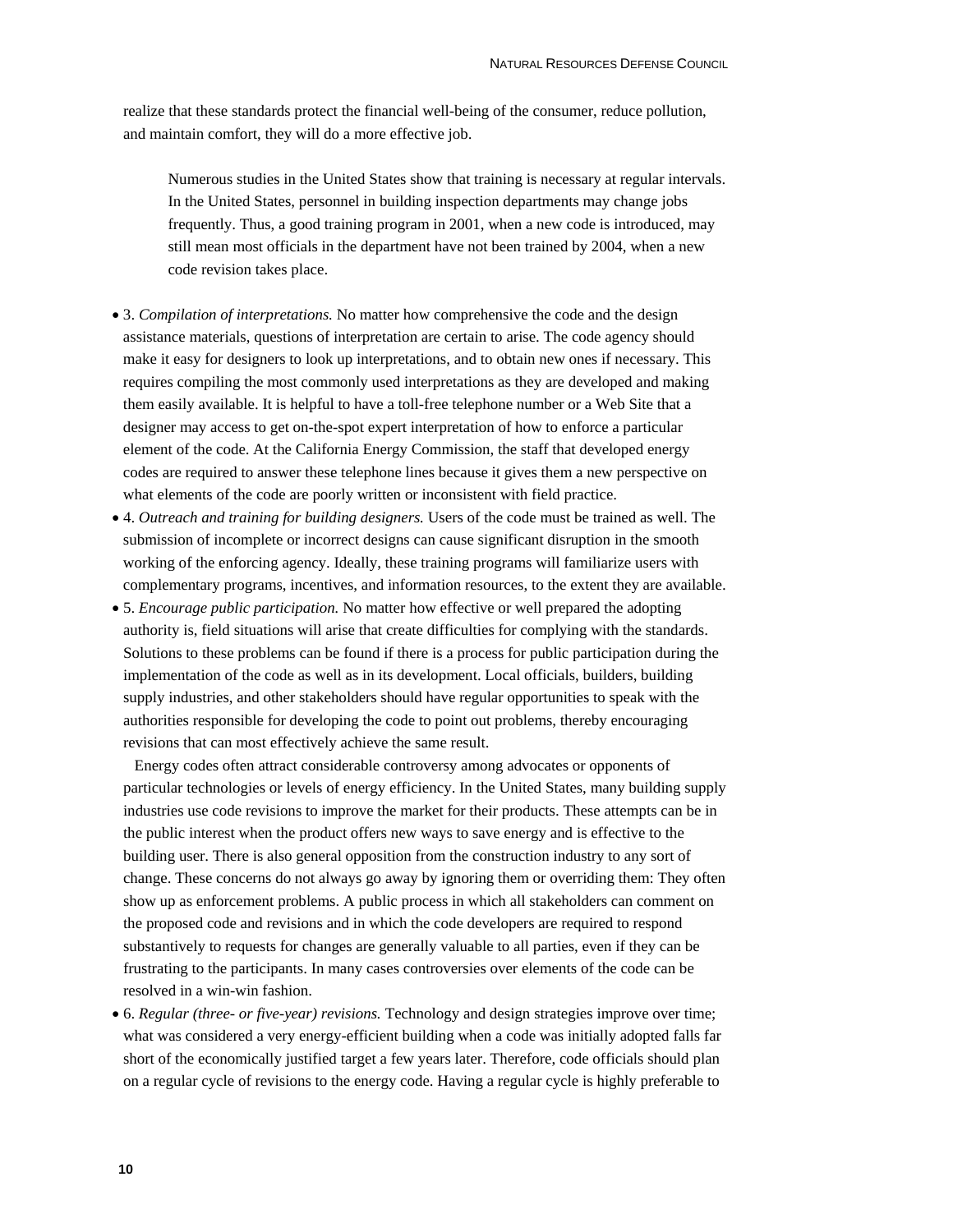only conducting irregular revisions. A regular revision cycle prepares the construction industry and the enforcement apparatus to adapt to change and reinforces the need for regular retraining.

With a regular cycle—typically three years in the United States, but perhaps longer periods for other regions new to mandatory codes—the market can build in expectations of not only expanded sales of new energy efficiency technologies but also forecast the level of sales for existing technologies. Moreover, the engineering, design, and construction industries also can plan for modifications to their current practices.

The ability to revise a code on regular intervals allows for some of the more advanced energy efficiency measures to be phased in over time.<sup>15</sup> In addition, new technologies can be included in the prescriptive requirements for the energy code, resulting in additional energy savings. As discussed below, this automatically advances the stringency of the performance target as well.

#### **TIERED ENERGY STANDARDS**

One way of automatically integrating a revision in a building code is to adopt tiered standards. Tiered standards codify two or more increasing levels of efficiency, incorporating a later implementation date for the more stringent requirements.

As noted above, California adopted its requirements for solar-reflective fenestration systems in homes and for leak-free ducts in tiers. Since the mid 1980s, residential windows standards had required low solar heat gain but had effectively allowed clear-glass windows to be used because more credit was given for cheap (and uninspectable) white roller shades than for low-e coated solar reflective glass. The commission decided in the 1998 code revision to reduce the credit for roller shades by about half, effective immediately, and to eliminate it in the subsequent code revision.

The leak-free duct requirement was also established in phases, as described above. In the first phase, credit was given for tested leak-free ducts, but they were not required. In the second phase, it was understood by builders that the standards would require this measure in the reference house—that is, that builders would either have to install leak-free ducts or increase the stringency of other energy efficiency measures to compensate.

#### **DESIGN OF ENERGY CODES**

#### *Prescriptive and Performance Options*

NRDC is very encouraged by the progress that has been made by the Ministry of Construction in developing new national codes in China. We have supported their development, and will continue to support their aggressive implementation, because they will save substantial amounts of energy cost and pollution in China, and globally.

But China's standards fall far short of current technological potential. Their development was constrained in several different ways. Perhaps the most significant constraint is the recognition that design and construction practices, as well as the availability of building supplies, cannot change radically overnight.

Thus, for example, the use of insulating materials in load-bearing concrete walls, while undoubtedly a cost-effective technology, could not be required in the current generation of codes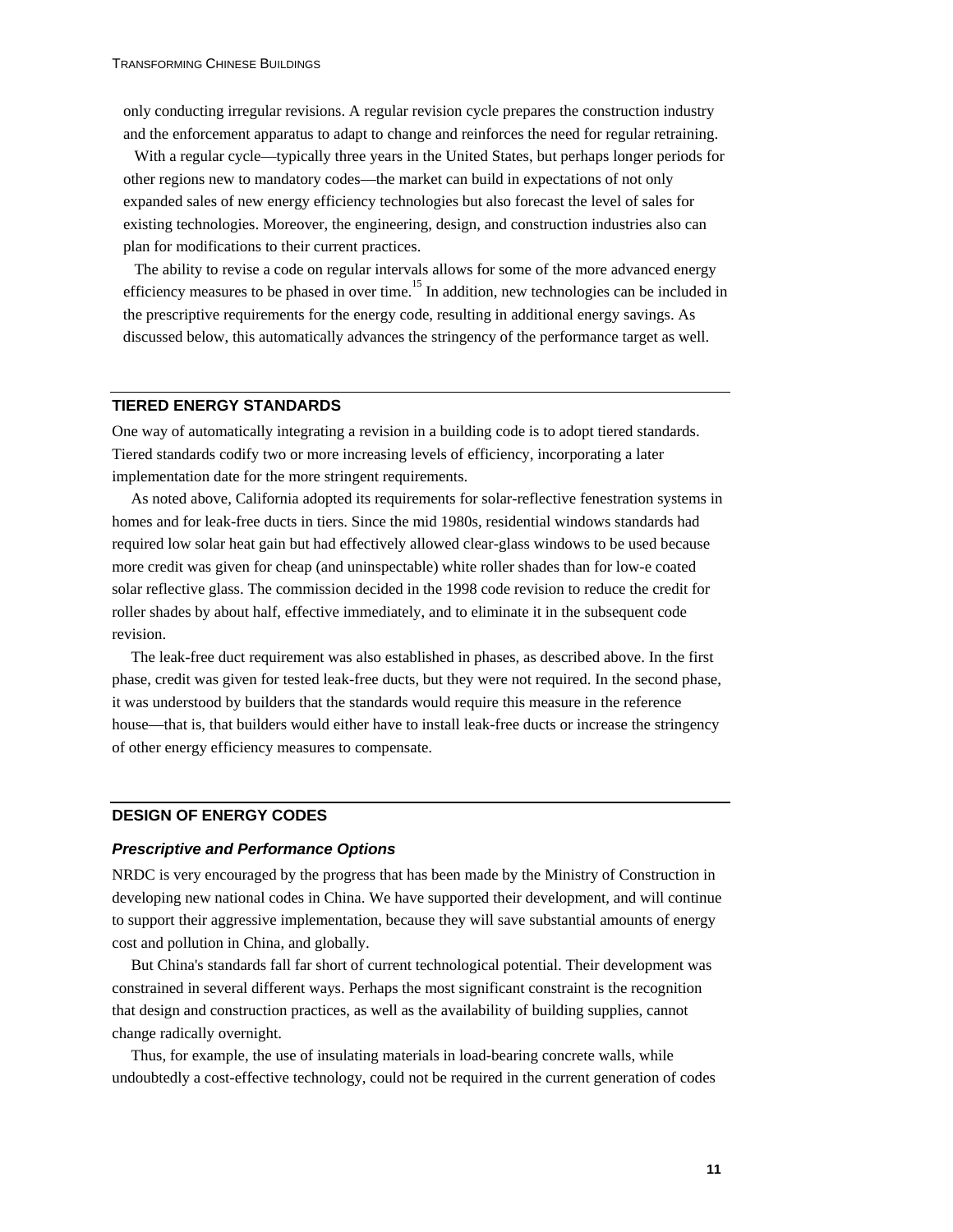because of the limited availability of appropriate materials and finishing techniques, as well as the limited familiarity of the building crafts and trades with their installation. Similarly, the lack of developed rating systems for energy components, such as windows, impedes the introduction of highly cost-effective technologies into the code, such as solar reflective windows.

Virtually all of the most successful energy codes around the world offer two paths for compliance: a "prescriptive approach" and a "performance approach." The prescriptive approach dictates the performance of particular components of the building, such as the U-value for wall systems and shading coefficiencies for windows. The performance path sets an energy consumption or energy cost target for the entire building and allows designers to meet it through a variety of acceptable energy efficiency measures and design changes. Although these can be considered competing options, experience has demonstrated that the existence of both paths actually provides mutual reinforcement.

**The Prescriptive Approach.** The prescriptive approach demonstrates to compliance officials and designers, in concrete terms, what the standard requires.

Most building code officials prefer a prescriptive approach because it is simple to understand and enforce. Many builders also prefer it because they can simply know that if a wall is constructed in a certain way, or a window is labeled for a certain attribute, it complies. Others do not favor this approach because it limits options for how to build their buildings.

With a prescriptive code, there are generally fewer compliance problems. Fewer measurements are required, and fewer types of calculations are needed. Generally, a prescriptive code is the best first step in getting a building industry to accept the concept of regulating energy efficiency measures in a building. It allows the compliance and enforcement infrastructure to be put in place and, because it is simple and clear, will result in the fewest conflicts in the field.

A prescriptive code, however, is not a very effective means of promoting continuous improvement in the overall energy performance of buildings.

**The Performance Approach.** A performance standard requires that a given energy target be met without specifying the means for achieving it. Thus, it provides a market opportunity for new efficiency technologies to replace old ones.

In a well-functioning market that minimizes construction costs, which is typical of most economically successful regions in the world, builders will constantly be looking for new ways to achieve code compliance at lower cost than their competitors. While this is moderately beneficial to the economy in that it leads to lower construction costs, it does not encourage further energy savings.

Although the performance approach is in many ways an alternative to the prescriptive approach, it is difficult to enforce or even understand the performance method without reference to a prescriptive method. This is because neither the designer nor the enforcement official has any intuitive idea as to what a complying building should look like. But, if the code is structured such that the performance standard achieves the same energy performance as required by the prescriptive standard, then the intuitive leap is possible.<sup>16</sup>

Because there are thousands of ways for calculating compliance and thousands of ways of calculating energy consumption for a given building, the performance path only works when simple and fixed rules and forms for calculating compliance are provided. Even the most expert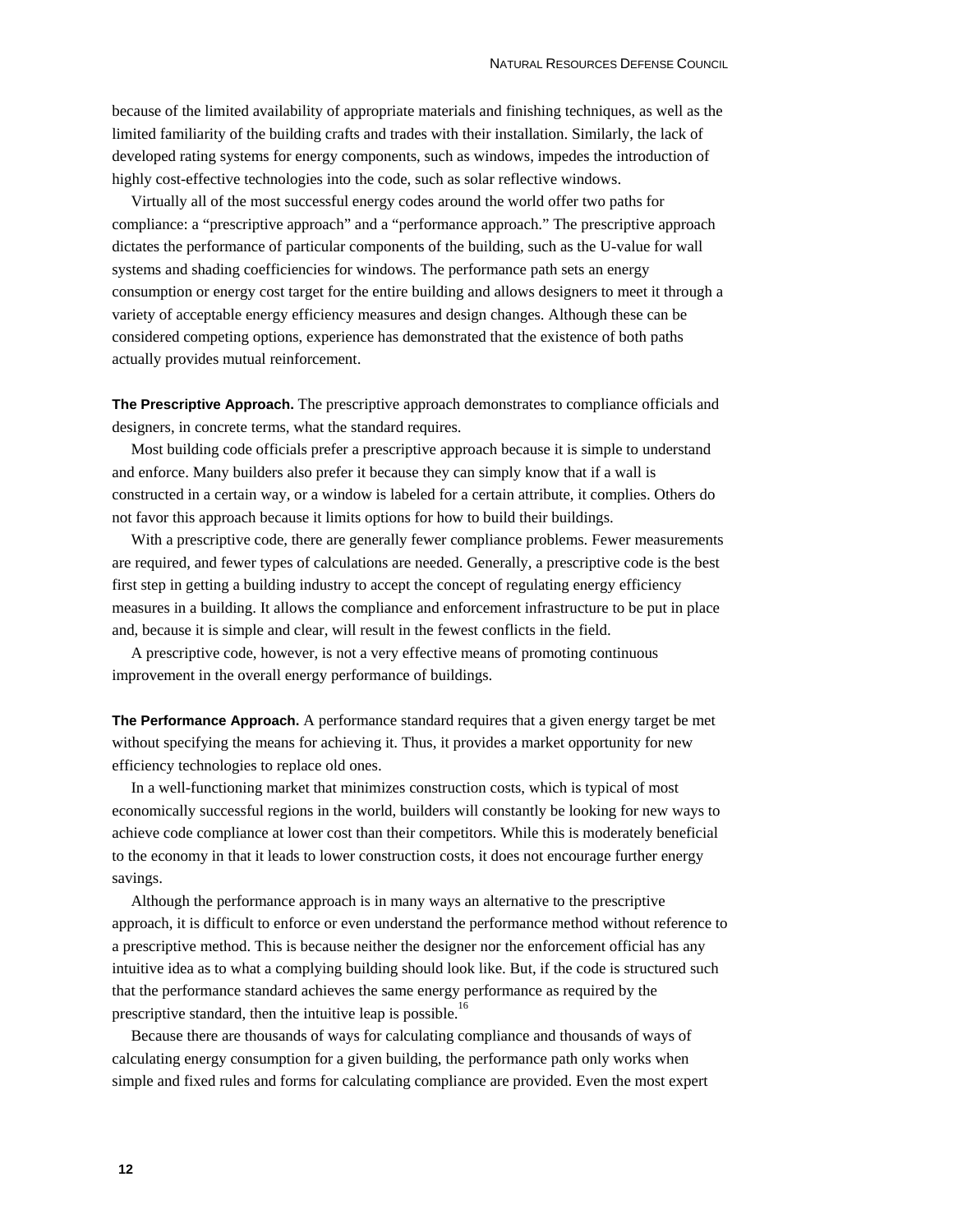individuals at modeling building energy performance can come up with significantly different results if they use slightly different methodologies. Thus, the question of what complies or does not comply with the performance approach can become ambiguous. The way to avoid ambiguity is to provide firm rules and algorithms for doing the calculations.

These complex calculations are best done by computer. Computers not only provide more accurate simulation of energy performance, but also assure automatically that all calculational rules are followed, and that the designer is not able to adjust, either accidentally or intentionally, parameters that are not part of the building design in order to make compliance easier.

Most performance-based methods in America are hardly, if ever, used. But this is because they are complex and often produce irreproducible results. This complexity causes some building officials to reject performance-based applications altogether.

But the two states, California and Florida, where the performance method has been automated and simplified—simplified to the point where any building code official can understand the output and inspect the building to see whether it conforms—the performance method is used by 90 percent of the applicants for energy permits in new homes.

#### **DESIGN INTENT VS. FIELD PERFORMANCE**

Energy codes regulate the design intent of a building, but do not necessarily regulate the actual use of energy in a real building.

It also has been demonstrated by measurements that identically designed buildings can have substantially different energy performance depending on the operation and maintenance of the equipment and the preferences and behaviors of the occupants. For example, for residential buildings in the United States, there can be a difference of as much as 10:1 in the heating energy consumption of homes with identical designs.<sup>17</sup>

Many buildings use more energy than predicted, particularly larger buildings. Most of this divergence is due to poor installation of equipment and poor operation and maintenance procedures. Problems of improper installation or insufficient testing can be ameliorated through properly commissioning buildings once they are complete. Commissioning protocols are currently under development in the United States by the New Buildings Institute, the U.S. Green Building Council, and other organizations.

From an energy planning perspective, proper implementation of energy codes is very important. Even though the energy use of a code-compliant building can still vary significantly depending upon occupant behavior, the variance in energy consumption is substantially smaller compared to a building constructed without an energy code.

#### **ENERGY STANDARDS FOR APPLIANCES AND EQUIPMENT**

Basic energy savings not realized by improved design through the building code can be captured by equipment standards.<sup>18</sup> Unlike buildings, energy efficiency in equipment and appliances has been regulated principally (but not exclusively) at the national level.

These performance standards for appliances and equipment have been the other cornerstone of regional and national energy efficiency policies in the United States to reduce energy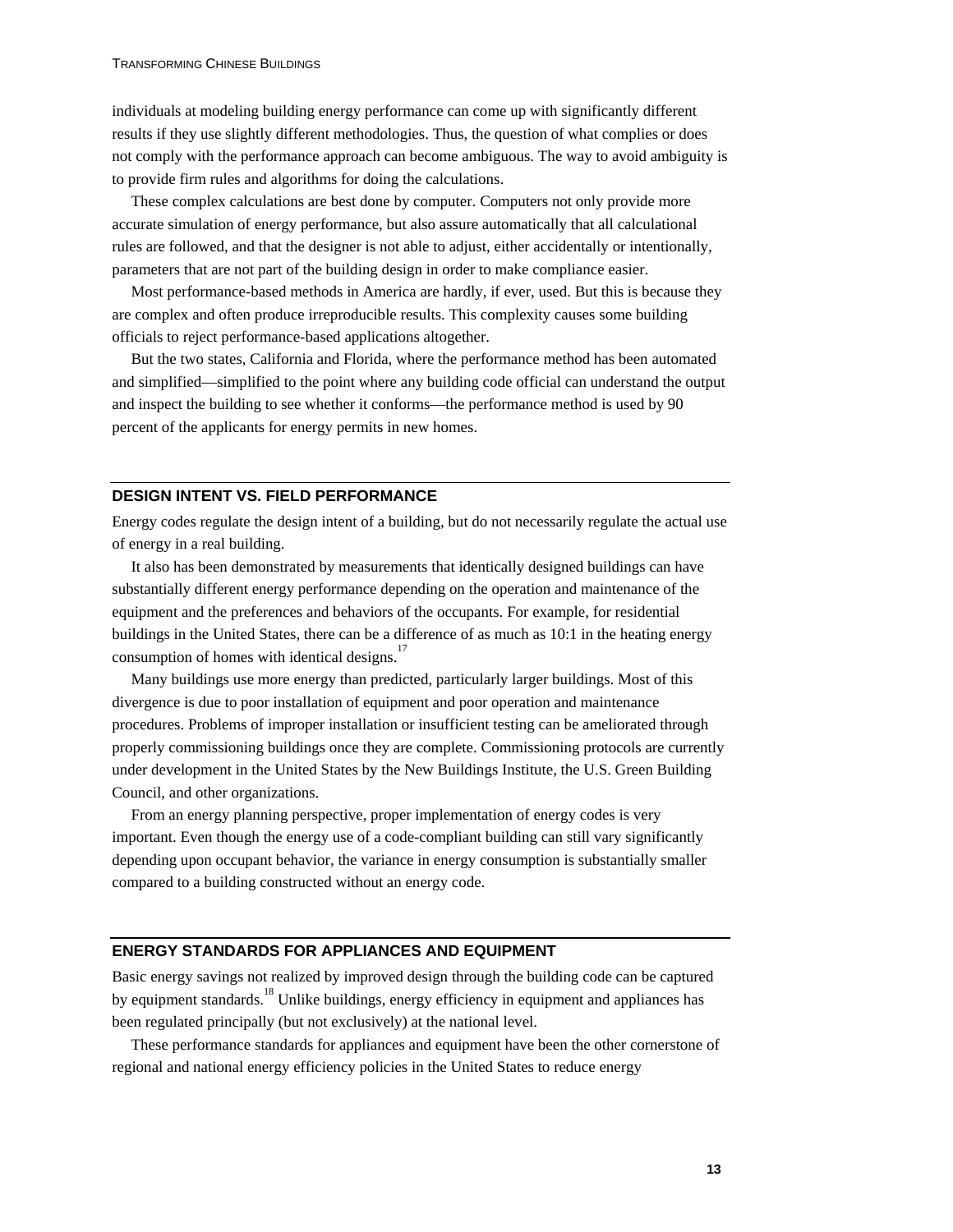consumption. In the United States as a whole, appliance and equipment standards are already saving 2.8 percent of total peak electricity use, or 21 GW; this will rise to 12.6 percent savings, or 120 GW, by 2020 due to standards that have already been adopted but are not yet in force.

Equipment standards have an advantage over building codes in that they apply to equipment going into existing buildings as well as new buildings. But, as with building codes, appliance and equipment standards will not save energy if they are not enforced.

Outside of space conditioning, other building energy end-uses in the United States have grown significantly. By 1975, refrigerators had become the largest user of electricity in U.S. households, with other appliances such as air conditioners, water heaters, clothes washers, and lighting systems also consuming large amounts of energy. Recently, small transformers used to power electronic equipment have also become significant energy users.

#### *Prescription or Performance Standards*

The issue of whether to use prescriptive or performance standards for equipment arose in the United States in the early 1970s. The appliance industry expressed a general preference for performance-based standards.

As with buildings, performance standards require the development of a test protocol analogous to the computer-based calculation method for buildings—and then the establishment of a maximum energy use based on the test procedure. In all major countries, the appliance testing protocols have become the basis for ratings that are available to consumers and energy officials throughout the country or region. These ratings, typically in kilowatt-hours per year, or kilowatthours per year per unit of output, can be the basis for incentive programs and other market-based programs to encourage energy efficiency.

**Household Appliances.** Minimum efficiency standards were first adopted for household appliances and certain commercial equipment in California in the mid-1970s.<sup>19</sup> California strengthened its standards in 1983, and several other states passed different sets of requirements. This diversity of standards encouraged the appliance manufacturing industry to seek a national standard that would preempt the state standards.<sup>20</sup> The National Appliance Energy Conservation Act (NAECA) was adopted into federal law in 1987 and amended in  $1988$ <sup>21</sup>. The law prohibited the manufacture and sale of products that fail to meet the minimum efficiency requirements. NAECA required Department of Energy to review prevailing standards periodically and strengthen them if technically and economically feasible. The 1992 EPAct added a number of other energy- and water-using products and established minimum regulations and a process for strengthening them.

Since these laws were passed, the Department of Energy has promulgated approximately 10 amended standards requiring higher levels of efficiency. While this falls significantly short of the number of revisions required by the law (with deadlines that have already passed) it nevertheless has prompted noteworthy increases in appliance efficiency, as shown in Table 3.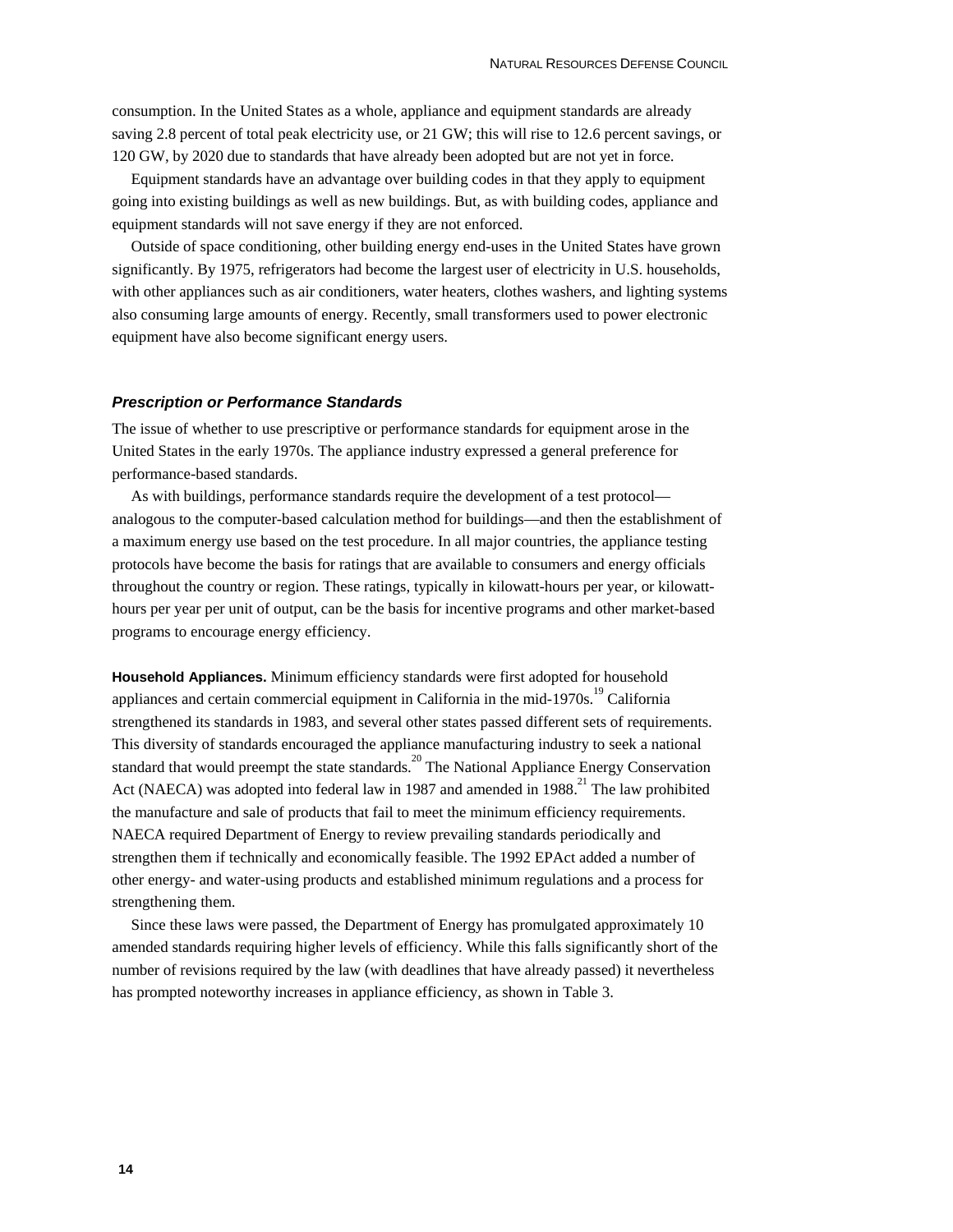Table 3: Examples of Efficiency Changes

| Appliance                                 | 1970-1975 Energy Use |                 | 2000-2001 Energy Use               |                                                      |
|-------------------------------------------|----------------------|-----------------|------------------------------------|------------------------------------------------------|
|                                           | Average              | <b>Best</b>     | Average                            | <b>Best</b>                                          |
| Refrigerator                              | 1,725 kWh/yr         | 1,325<br>kWh/yr | 2001<br>Standard = $475$<br>kWh/yr | $~1400$ kWh/yr                                       |
| <b>Clothes</b><br>Washer                  | 3.81 kWh/cycle       |                 | $\sim$ 2 kWh/cycle                 | 0.7 kWh/cycle<br>2007 Standard is<br>at this level   |
| <b>Central Air</b><br><b>Conditioners</b> | $7$ FFR*             | $9.5$ EER*      | $9.8$ EER $*$                      | 13 EER*<br>2006 Standard<br>requires $~11.3$<br>EER* |
| <b>Dishwashers</b>                        | 4.2 kWh/cycle        |                 | $\sim$ 2 kWh/cycle                 | $~1$ kWh/cycle                                       |

\*An energy efficiency ratio (EER) measures the amount of electricity required by an air conditioning unit to provide the desired cooling level in BTUs. The higher an EER, the more energy efficient a unit is.

The largest number of standards have been established for refrigerators, which also have been subject to a number of other policies that are discussed in this paper. This example is so important that it is discussed separately in the section on appliances and equipment below.

#### *Lighting*

In the United States, lighting accounts for approximately 25 percent of annual energy costs, almost \$37 billion.<sup>22</sup> Approximately 60 percent of lighting energy use is from fluorescent lamps, which require a ballast to provide a suitable starting voltage and then limit current flow during operation of the lamp. Ordinary ballasts dissipate about 20 percent of the total power entering a fixture. More efficient magnetic ballasts, introduced in the mid-1970s, make use of better materials, including copper windings and high-grade steel, to reduce ballast losses by 50 percent to 60 percent. Solid-state electronic ballasts, first introduced during the early 1980s, cut lamp/ballast system losses 15 percent to 20 percent further than efficient magnetic ballasts and increase lamp efficacy due to high-frequency operation.

By 1987, about one-third of ballast sales were energy-efficient magnetic ballasts. In 1988, federal ballast efficiency standards were adopted. As a result, inefficient magnetic ballasts could no longer be sold or imported into the United States. In 1994, the DOE proposed new efficiency standards for fluorescent ballasts that require use of electronic ballasts. The standards were to be finalized by 2000 and take effect in 2005.<sup>23</sup> The department estimated that these standards will save 57 TWh per year by 2015. The consumer will realize economic benefits of nearly \$14 billion over a 35-year period. $^{24}$ 

Incandescent lamps account for approximately 30 percent of electricity used for lighting in the United States.<sup>25</sup> The use of compact fluorescent lamps (CFLs) will result in energy savings of approximately 66 percent to 78 percent with equivalent light output.<sup>26</sup> CFLs also have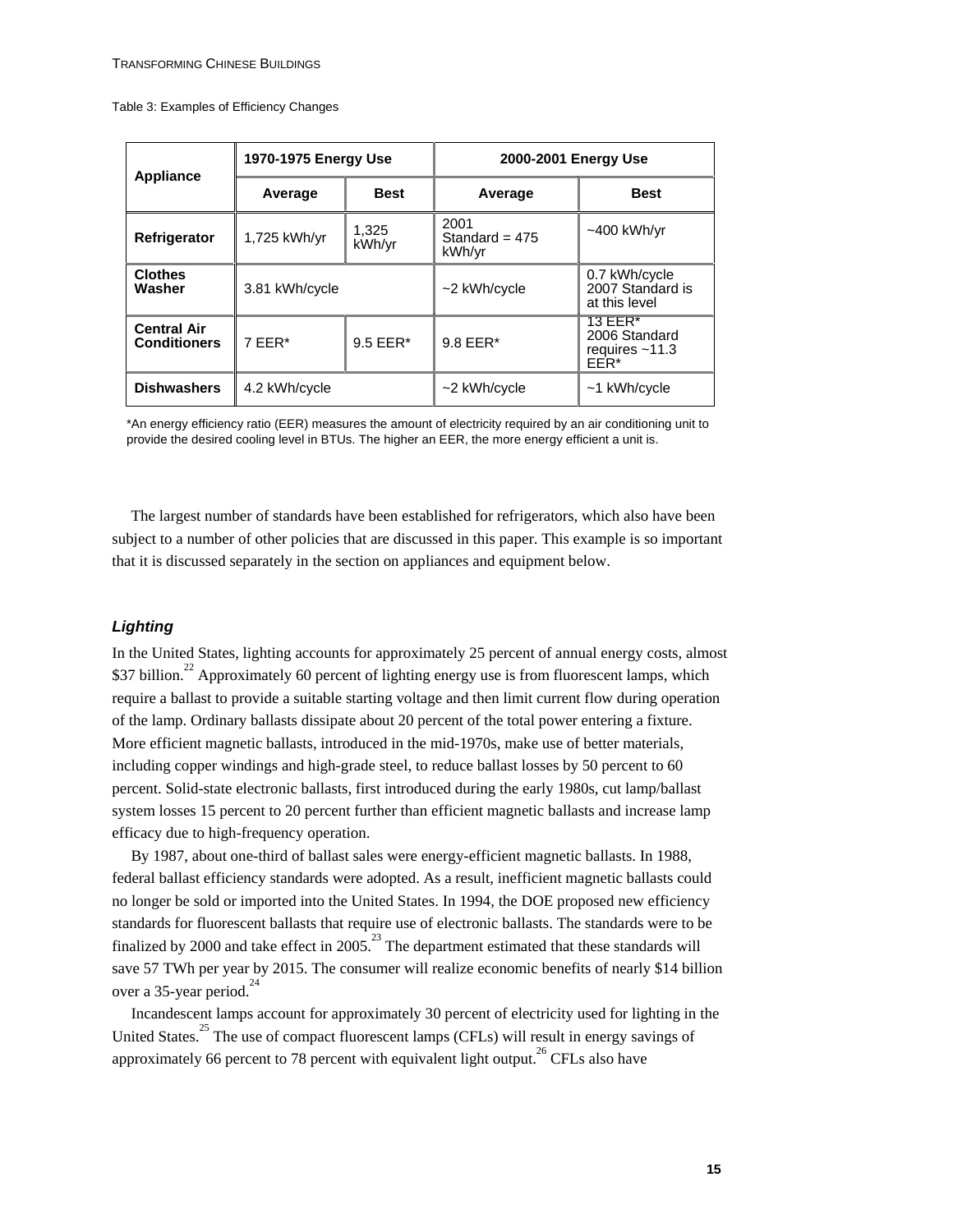approximately 10 times longer lives than typical incandescent products. For commercial buildings, this also results in labor cost savings since they need to be changed less frequently.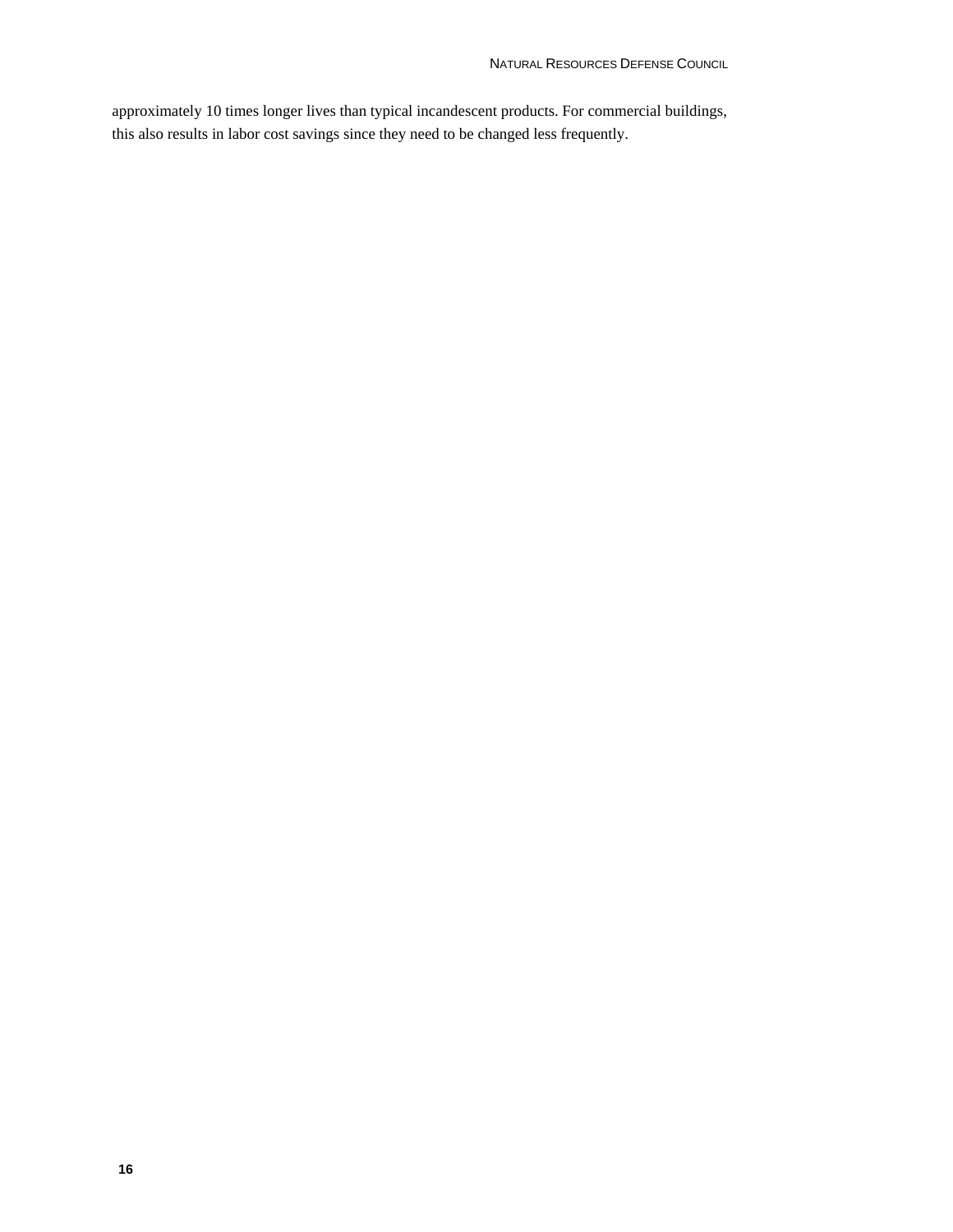## CHAPTER 5

## BEYOND ENERGY CODES

In addition to the regulatory push to rid the market of the worst performing technologies and In addition to the regulatory push to rid the market of the worst performing technologies a practices, an incentive pull is necessary to encourage continuous improvement in energy efficiency. First, we will discuss how codes can be integrated into a broader market transformation strategy, then we will describe the limitations of energy codes and advances in building research that have revealed the different ways buildings use energy that are not captured by typical energyonly standards. Finally, we will describe a number of successful market transformation tools that have been used to comprehensively improve energy efficiency beyond the mandatory requirements of codes.

#### **INTEGRATING ENERGY CODES INTO A BROADER STRATEGY**

Energy efficiency codes work best when they are undertaken as part of a more comprehensive strategy that includes incentives, both short-term, actively managed incentives and longer-term, fixed incentives, along with both informative and normative labeling policies that establish the value of energy efficiency in the marketplace, and, more broadly, education and outreach programs and research and development for new technologies and designs. As shown in Figure 2, all of these policies interact in multiple directions.



Figure 2: Energy Codes as the Basis for Beyond Code Activities

Although no jurisdiction has yet fully adopted a comprehensive approach, experience in regions that have adopted several of the pieces shows that each piece reinforces and strengthens all of the others. Standards generally constitute the basis from which these other programs can be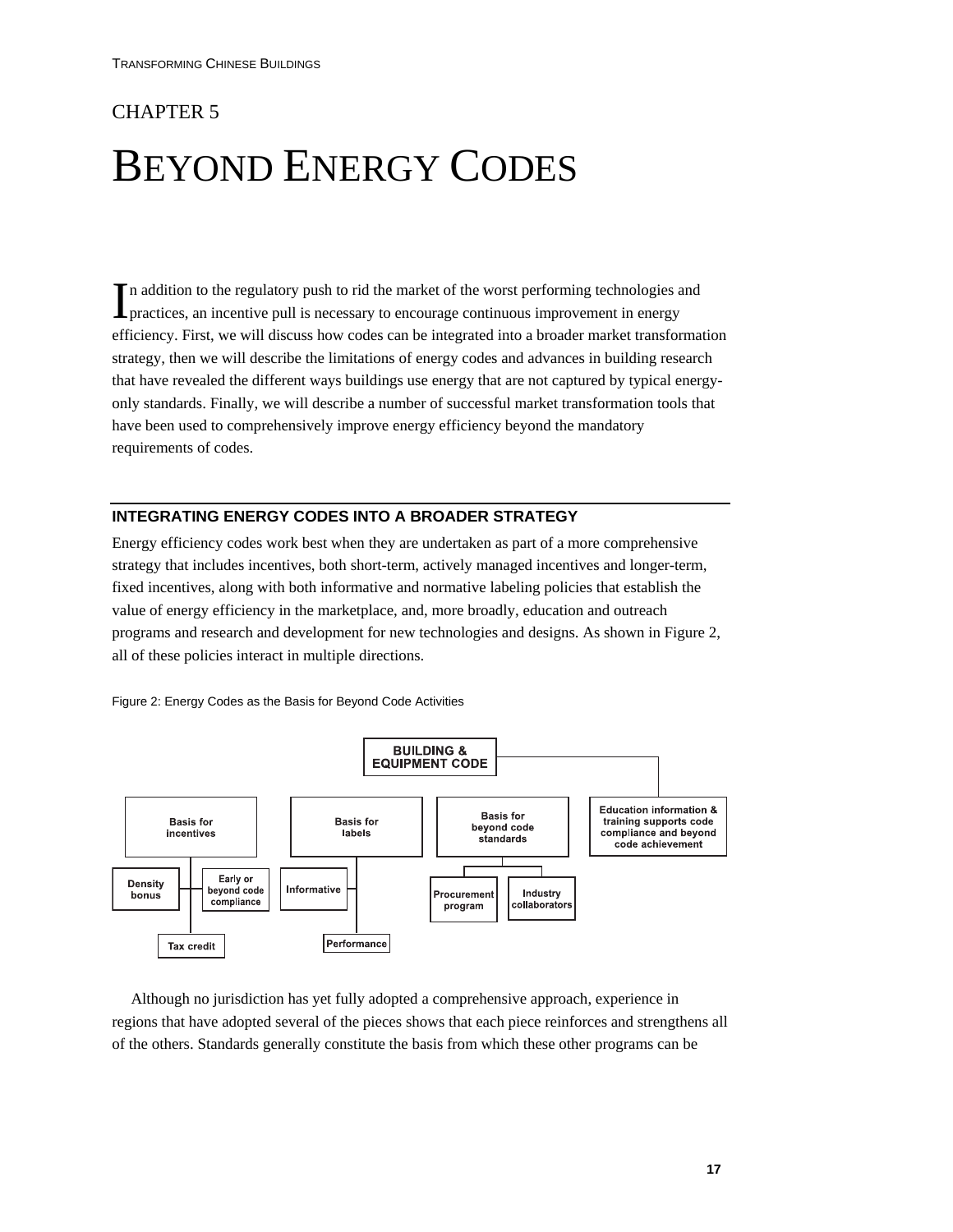designed. A well-designed, comprehensive program will intentionally build into standards the types of policy features that can be useful in designing incentive or educational programs.

#### **LIMITATIONS OF CODES**

Energy codes are a necessary, but not sufficient, element of a market transformation strategy. While codes have been the primary policy force causing improved energy efficiency in buildings, they also have severe limitations if they are the only policy tools available.

First, prescriptive codes usually can only require technologies already widespread in the market because they apply to all new construction without exception. If the code were to require a technology that is only minimally available in the market, builders may be unable to comply. If this is the case, compliance officials may have a tendency to look the other way if the code requires "impractical improvements." This will hinder enforcement and undermine the credibility of future code improvement efforts.

This problem can be partially mitigated by the performance approach, since no particular technology is required. However, if the code places reliance on one technology with very large energy savings, it could be very difficult or expensive to make up these energy savings using other technologies.<sup>27</sup> Therefore, it often is not good policy to develop building codes that require technologies that are not currently widespread in the market.

A second weakness of codes as the sole energy efficiency policy is that codes seldom include all cost-effective measures. This is more a political problem than a policy problem; there is no reason in theory why all cost-effective measures could not be included, and, indeed, there are a few examples where they were.<sup>28</sup> But in general, the building industry has trouble accepting changes in many different components in the building at once.

A third limitation of energy codes is that they have trouble addressing complex systems. The best example is the heating ventilation and air conditioning (HVAC) systems of large high-rise buildings. Much of the energy performance of HVAC systems is determined by operational characteristics such as equipment settings and programming of equipment. These are difficult, if not impossible, for building inspectors to identify, and the inspected settings are a moot point once the building is certified for occupancy.

Complex systems have so many different options that prescriptive requirements tend to get very complicated. For each option, a different prescriptive requirement is needed. In practice, this can lead to a different "reference case" in the performance standard for each variation in system design.

The problem with respect to energy savings is that either the standard is set based on some relatively simple prototype and could become difficult or impossible to meet in all cases, or else the standard is adjusted upward in energy consumption for certain hard-to-design systems and then ceases to encourage much efficiency.

Finally, building codes only address new construction. Energy efficiency in existing buildings must be addressed by equipment standards, incentives, and education programs.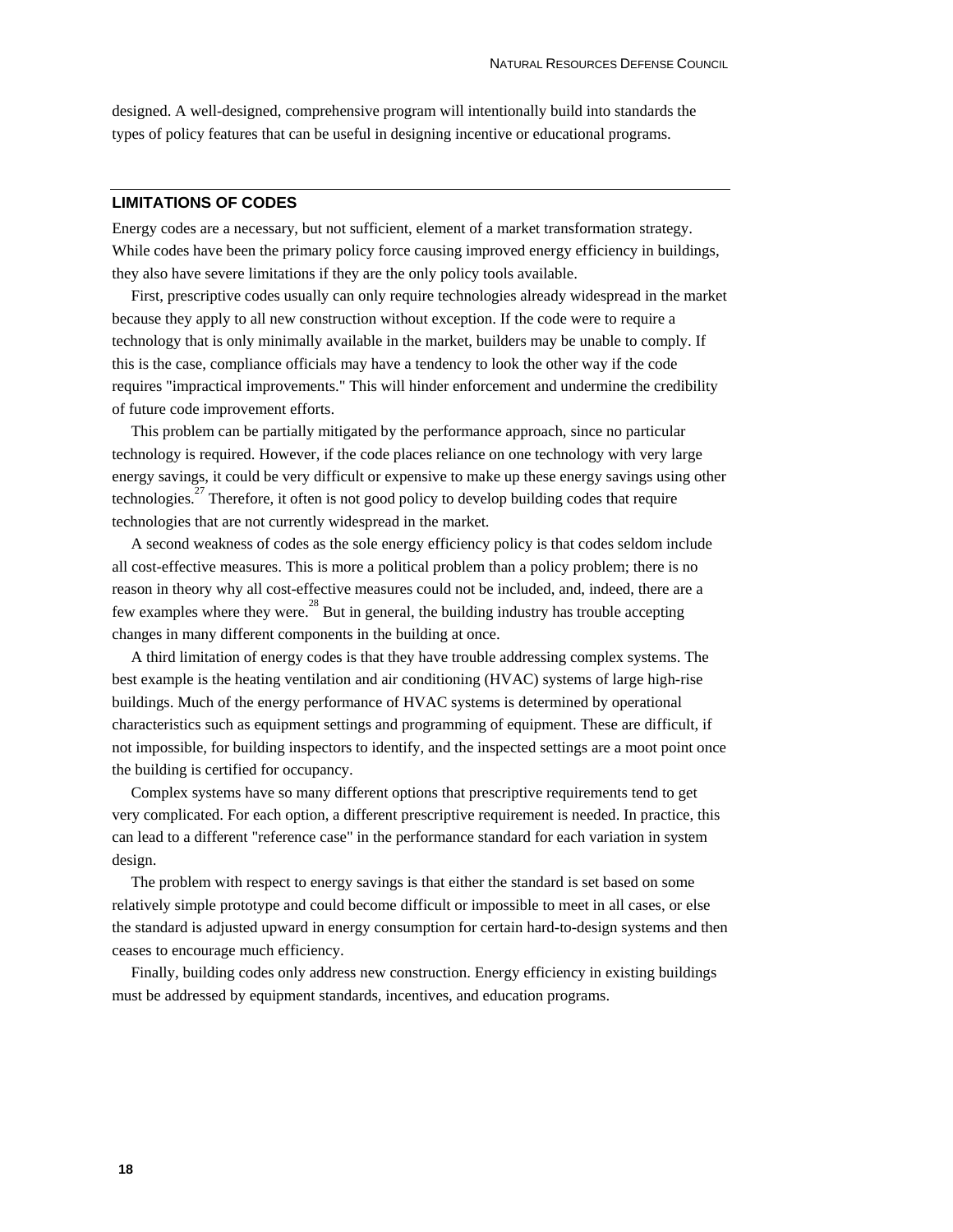#### **OPERATIONS ARE NOT THE ONLY WAY BUILDINGS CONSUME ENERGY**

As energy codes have improved over time, other aspects of energy consumption related to buildings can actually exceed the energy used to operate them. These aspects include a building's location, its site plan and landscaping, and its construction materials.

Location is perhaps the most significant of these in the United States. An efficient building in a remote location will result in more energy being used by the occupants commuting to and from the building than the building consumes itself. Even more remarkably, the total cost of driving cars to and from the remotely located building in the United States can exceed the entire cost of purchasing the house.

It is possible to quantify the extent of driving and its related cost (energy use) in air pollution emissions, for a given location, at least in the United States. The extent to which these are lower than a worst-case location of "suburban sprawl" can be expressed as the "location efficiency" of the house and its neighborhood.

It has been found that differences in neighborhood characteristics, primarily the residential density, or number of housing units per hectare of residential land, and the level of provision of transit service (number of buses or rail vehicles per hour passing within walking distance of the residence) have the largest effects on location efficiency. Reasonable variations in these two variables alone can reduce the amount of driving by almost two-thirds, based on typical conditions in the United States, holding income and family size constant. The results are displayed below in Figure  $3.29$ 

While these results are based on U.S. data only, they are consistent with findings whose database is global. $30$ 



Figure 3. Vehicles per Household vs. Households per Residential Acre—San Francisco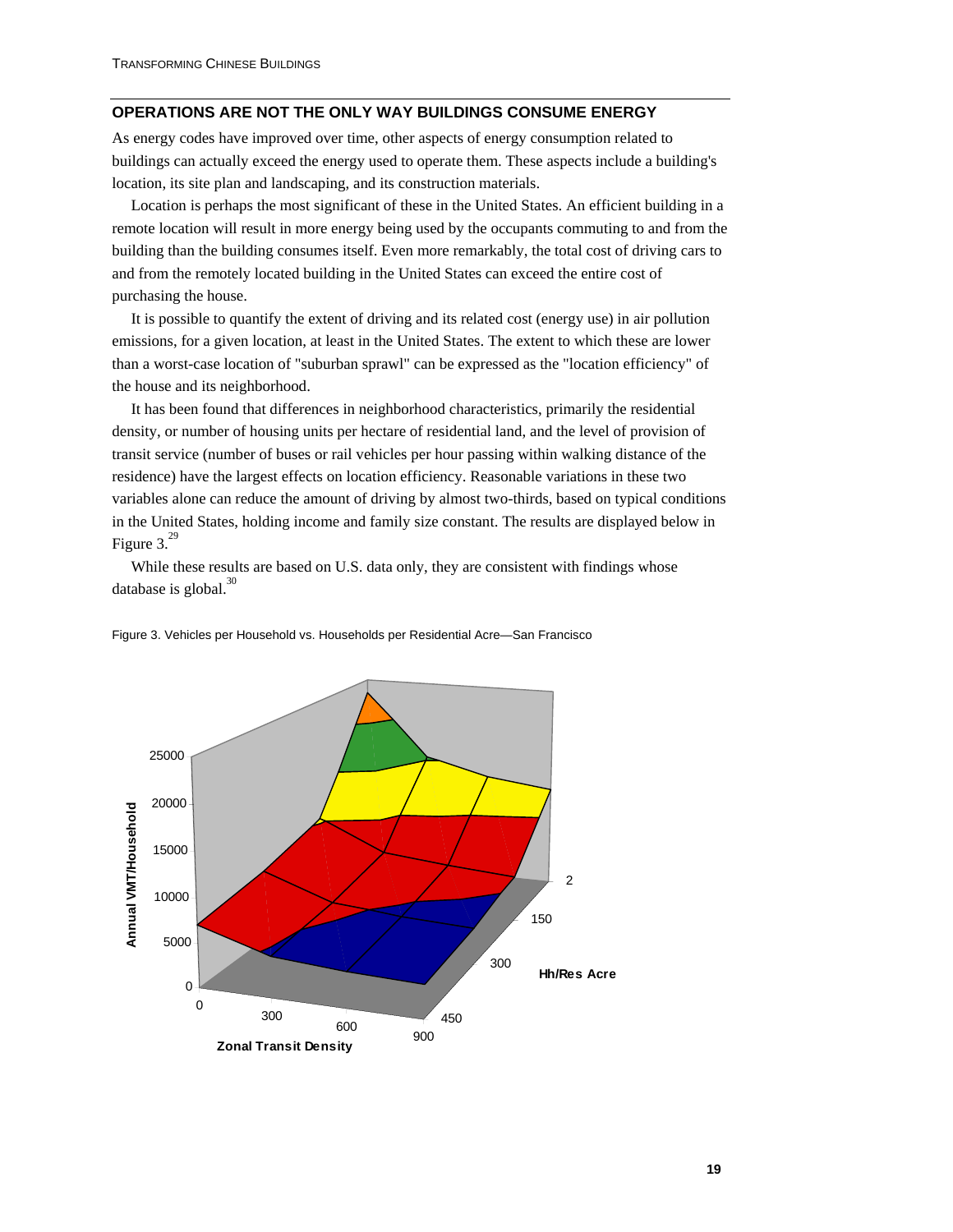Proper site planning and landscaping can reduce urban heat islands and the water required for irrigation. Heat islands can increase ambient temperatures by 6 to 80 F  $(4–50 \text{ C})$ , significantly increasing air conditioning levels. Water purification and pumping are among the largest municipal energy consumers in the arid western United States.

Finally, the embodied energy of a building can be significant, particularly where energy intensive cement and steel are the dominant building materials. As noted above, industrial energy consumption to manufacture building materials in China is nearly equal to the energy used in the buildings themselves. This seems a particularly ripe area for intervention, either in the building sector or in the industrial sector.

#### **MODEL OR VOLUNTARY STANDARDS**

In the United States, relatively few jurisdictions have the budget or the technical expertise to develop their own energy standards for buildings. In most instances, they incorporate other organizations' standards into their building codes instead. A number of these model energy standards have been developed since the 1970s.

#### *Association Standards*

The ASHRAE/IESNA 90.1 Standard (Standard 90.01) is the predominant national standard for commercial buildings.<sup>31</sup> Although Standard 90.1 is a national standard, it is not a federal standard. Ongoing upgrades of Standard 90.1 have resulted in commercial buildings that save as much as 50 percent of energy consumption compared to noncomplying buildings before the first standard was adopted in 1975.<sup>32</sup> The standards also have reduced construction costs by cutting excessive lighting and window area.<sup>33</sup> ASHRAE has developed a standard that also applies to residential buildings, Standard 90.2, although it has yet to be adopted by any code-enforcing jurisdiction. ASHRAE standards have also been instrumental in the model federal building efficiency standards and guidelines developed by the DOE. However, in the area that accounts for the largest fraction of energy use in commercial buildings—lighting—the DOE adopted requirements around 1990 that went significantly beyond those in the ASHRAE standard. Implementation of ASHRAE commercial standards is expected to reduce energy bills by \$2.1 billion annually by  $2010<sup>34</sup>$ 

The International Codes Council (ICC) is the sponsor of the International Energy Conservation Code (IECC). The IECC is a voluntary code principally used for low-rise residential construction, although it covers all commercial buildings as well. About 40 states have adopted some version of the IECC, or used it as a basis for their state code, while a couple of states have adopted the commercial building version. Several studies have found that the IECC energy requirements are highly cost-effective. An analysis by the Alliance to Save Energy, for example, suggests that if the 34 states with codes less stringent than the 1995 version of the IECC adopted the model code, the resulting changes in new homes would achieve paybacks of less than two years. Furthermore, the alliance found that in some regions of the country codes stricter than the IECC would provide a four-year payback.<sup>36</sup>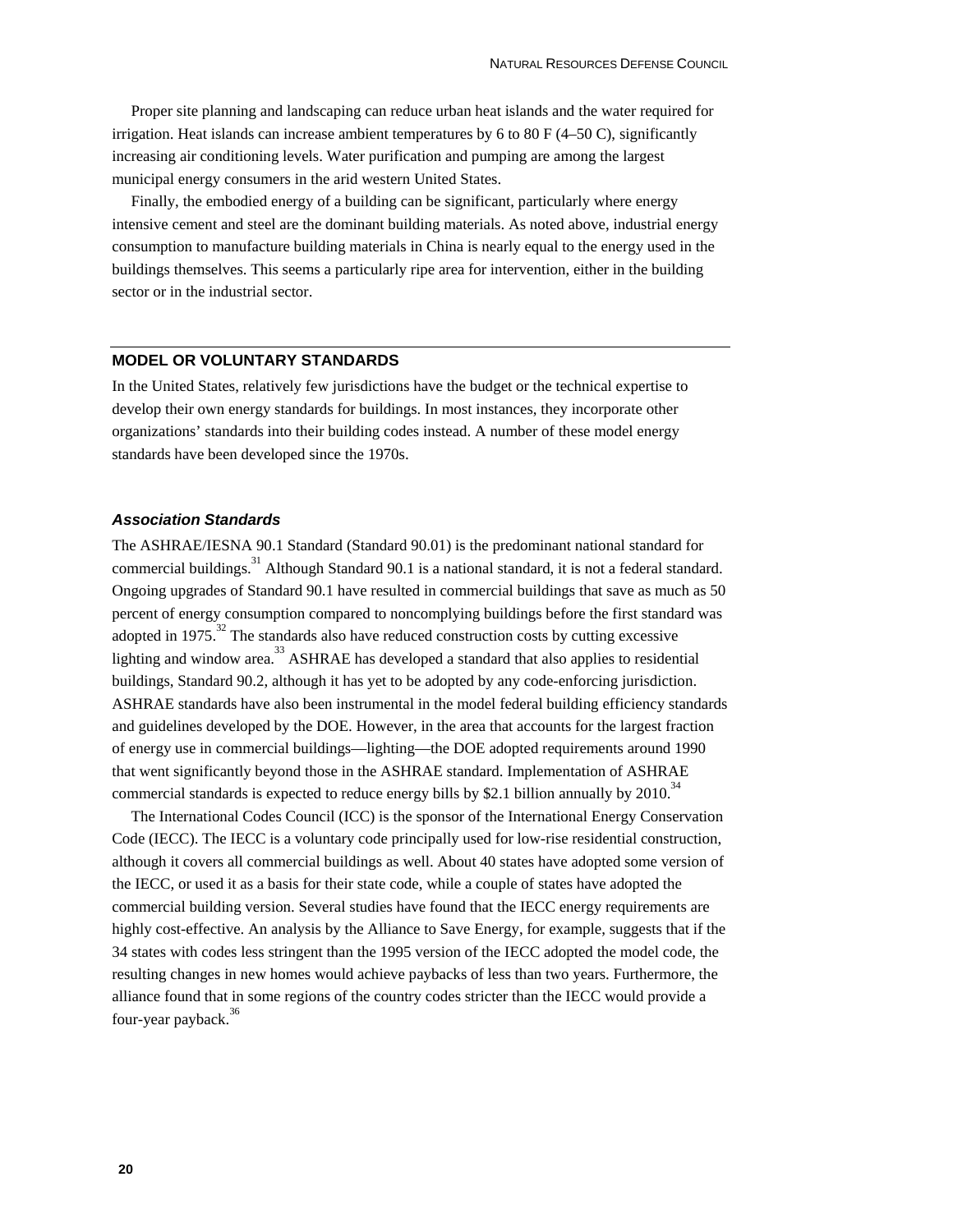#### *Federal Model Standards*

Two federal agencies, the DOE and the Department of Housing and Urban Development (HUD) have been active in the development of model or actual building energy codes and standards. Although the number of buildings constructed annually for the federal government is limited, the government directly finances about 27 percent of new home mortgages through the Federal Housing Administration, the Veterans Administration, and the Farmers Home Administration. Eligibility requirements for federal financing can directly influence building design and construction.

Through a variety of legislation, Congress directed HUD to issue an energy standard for housing programs within the agency and for manufacturing homes. The federal government first issued the Minimum Property Standards (MPS) in the 1950s to establish energy criteria for homes using federally financed mortgages. The standard limited the level of household utility expenses and reduced the rate of default on home mortgage loans. The 1990 version required that "all detached one and two family dwellings and one family townhouses not more than three stories in height shall comply with the model energy code (MEC)."<sup>37</sup>

#### **RATING AND LABELING SYSTEMS**

Market-based rating and labeling systems are a bridge between mandatory codes and information systems. These systems can convey a signal to the market that a building delivers superior performance. These ratings or labels are often based on standards or specific performance criteria. In addition, these programs can convey information of comprehensive environmental performance in addition to energy efficiency.

Building labels could be a key component of a comprehensive energy efficiency program. As discussed below, a variety of incentive and purchase programs to encourage energy efficiency could also encourage widespread use of labels. If rating and labeling systems are designed properly, they could serve as effective tools to building owners and managers and to the property sales and lending marketplace in encouraging better buildings as well as greater energy efficiency.

#### *LEED Rating System*

The Leadership in Energy and Environmental Design (LEED) Green Building Rating System is the next wave of beyond-code programs in the United States. Developed by the U.S. Green Building Council,<sup>38</sup> LEED has 64 requirements in five categories including site, water, Energy, materials and indoor environmental quality.<sup>39</sup> Buildings receive LEED ratings ranging from Certified to Platinum.<sup>40</sup>

After two years, LEED is in use by more than 6 million square meters of commercial and highrise multifamily buildings, approximately 3 percent of the new construction market. LEED is anticipated to penetrate approximately 5 percent of the new construction market this year. Although small relative to the entire market, this represents almost 25 percent of the target market of Innovators, Early Adopters, and a portion of the Early Majority that comprose the top 25 percent of the building market. This market proportion is very similar to the segment targeted by the EPA's Energy Star program as discussed below. LEED's market share should grow as new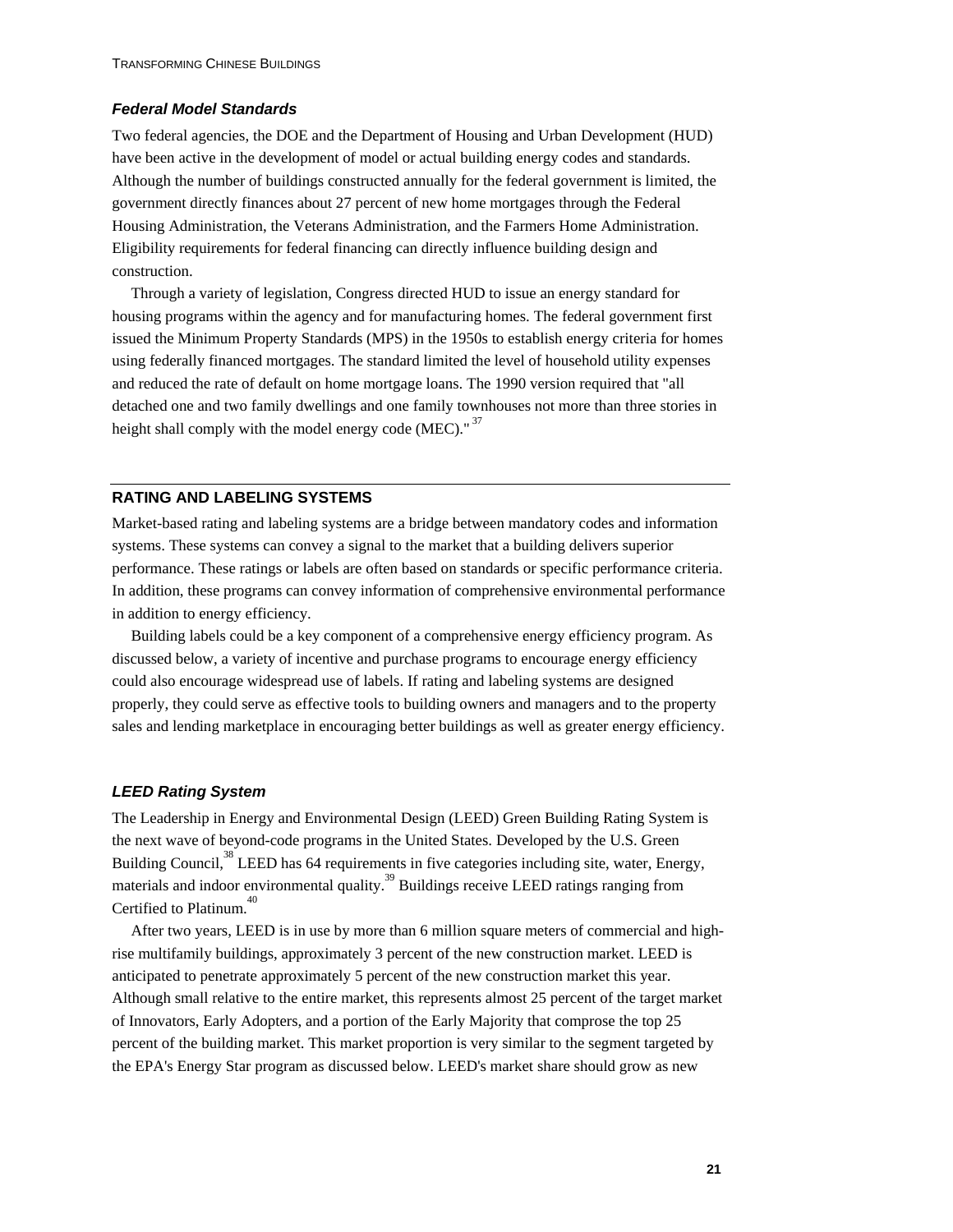products are being developed to address the specific market concerns of speculative developers, existing building owners and operators, and subtenant spaces that only do interior renovations.

Operationally, LEED certified buildings are approximately 75 percent more energy efficient than average new commercial buildings, not including secondary energy savings.<sup>41</sup> About 40 percent of LEED buildings are in full development in urban areas and 60 percent of them are located within walking distance of mass transit. About 60 percent have taken landscaping measures to reduce heat islands $42$  and have eliminated irrigation systems, while nearly every project has reduced landscape water use by at least 50 percent.<sup>43</sup>

#### *Energy Star Label*

The U.S. Energy Star system created by the U.S. Environmental Protection Agency (EPA) is another example of a normative label—one that establishes a recommended or "good" level of energy efficiency.<sup>44</sup> The Energy Star program encompasses appliances, office equipment, and new and existing buildings.<sup>4</sup>

The use of a widely recognized logo such as Energy Star can provide market differentiation that will encourage both manufacturers and consumers to move toward higher levels of energy efficiency. For this to work, the label must be credible in terms of technical accuracy and in terms of distinguishing significantly better energy performance from merely average performance.

#### *Informative Energy Labels: Theory vs. Practice*

Informative labels are intended to provide objective estimates of energy consumption, often measured in cost to the consumer.

**Residential Buildings.** In theory, the presence of energy ratings will be incorporated into the marketplace for buildings, raising the valuation of energy-efficient buildings and reducing the valuation of energy-inefficient buildings.

Economic theory says that widespread availability of ratings should cause the market to solve all the problems of energy efficiency. There has yet to be any practical validation of this hypothesis. Indeed, it remains the case that in most of America, energy efficiency measures that could cut building energy use by 50 percent or more are almost universally ignored in the marketplace, except where required by code or encouraged by economic incentives.

Policy makers in the United States have been trying to develop home energy ratings for over 20 years, with very limited success. These efforts have focused primarily on the residential sector, despite analysis suggesting that the commercial sector might be able to use the ratings more effectively.

As a result of these years of effort, ratings for residential buildings finally are now available in the United States. There is a national standard, adopted by the National Association of State Energy Officials, covering both the engineering calculations that lead to a uniform energy rating and the procedures for certifying individuals who are qualified to do energy ratings, assuring that they are well-trained and financially independent of the builder.<sup>46</sup> Energy Star also rates new homes and LEED is developing a national residential green building system. As shown in Table 4,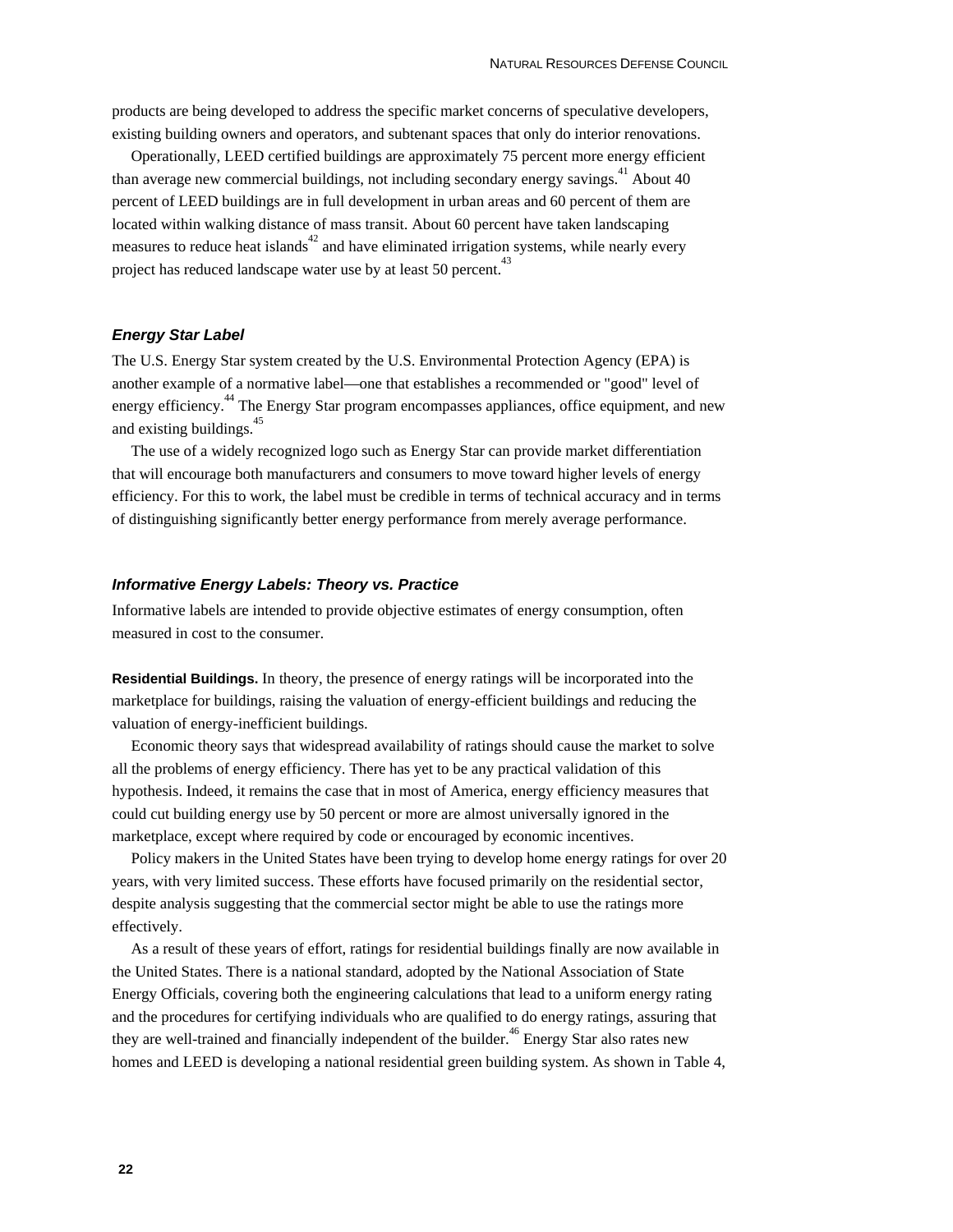about two dozen local homebuilder associations have developed or are developing green building rating systems.

| Table 4: Local Homebuilder Association Green Building Programs |  |  |  |  |
|----------------------------------------------------------------|--|--|--|--|
|----------------------------------------------------------------|--|--|--|--|

| <b>Program Name</b>                                 | <b>Program Administrator</b>                                          | Date of<br>Inception | <b>Contact Information</b>                                                      |
|-----------------------------------------------------|-----------------------------------------------------------------------|----------------------|---------------------------------------------------------------------------------|
| Austin Green Building                               | City of Austin                                                        | 1991                 | www.ci.austin.tx.us/greenbuilder                                                |
| <b>Built Green</b>                                  | <b>HBA of Metro Denver</b>                                            | 1995                 | www.builtgreen.org                                                              |
| <b>Innovative Building</b><br><b>Review Program</b> | County of Santa Barbara                                               | 1995                 | 805-568-2507                                                                    |
| Green Points                                        | City of Boulder (CO)                                                  | 1996                 | www.ci.boulder.co.us/environment<br>alaffairs/green_points/<br>gp_overview.html |
| <b>Build a Better Kitsap</b>                        | Kitsap County HBA                                                     | 1997                 | www.kitsaphba.com                                                               |
| Green Builder                                       | <b>HBA of Central New</b><br>Mexico                                   | 1997                 | www.hbacnm.com/green_builder/i<br>ndex.html                                     |
| Green Building                                      | <b>MD National Capital</b><br>Building Industry Assoc.                | 1998                 | 301-445-5400                                                                    |
| <b>Build a Better Clark</b>                         | Clark County (WA) HBA                                                 | 1998                 | www.cchba.com/green.asp                                                         |
| Scottsdale's Green<br><b>Building</b>               | City of Scottsdale (AZ)                                               | 1998                 | www.ci.scottsdale.az.us/<br>greenbuilding                                       |
| <b>Earth Craft House</b>                            | Greater Atlanta HBA                                                   | 1999                 | www.atlantahomebuilders.com                                                     |
| <b>Green Built Home</b>                             | <b>WI Environmental Initiative</b>                                    | 1999                 | www.wi-ei.org/GBH/index.htm                                                     |
| Green Building                                      | City of San Jose (CA)                                                 | 2000                 | www.ci.san-jose.ca.us/esd/<br>gb-home.htm                                       |
| <b>Built Green Colorado</b>                         | <b>HBA of Colorado</b>                                                | 2000                 | 303-421-4889                                                                    |
| <b>Built Green</b>                                  | <b>Master Builders</b><br>Association of King &<br>Snohomish Counties | 2000                 | www.builtgreen.net                                                              |
| Earth Advantage<br>Homes                            | <b>Portland General Electric</b><br>(OR)                              | 2001                 | www.earthadvantage.com                                                          |
| Vermont Built Green                                 | <b>Building for Social</b><br>Responsibility                          | 2001                 | 802-658-6060 ext. 1016                                                          |
| The Heart of America<br>Green Builder               | Metropolitan Energy Center<br>(Kansas City)                           | 2001                 | 816-531-7283<br>www.kcgreen.org                                                 |
| Program under<br>development                        | Western North Carolina<br><b>Green Building Council</b>               | N/A                  | 828-251-5888<br>www.main.nc.us/wncgbc                                           |
| Program under<br>development                        | Southern Arizona Green<br><b>Building Alliance</b>                    | N/A                  | 520-624-6628                                                                    |
| Program under<br>development                        | Florida Green Building<br>Coalition                                   | N/A                  | floridagreenbuilding.org                                                        |
| Program under<br>development                        | Alameda County (CA)                                                   | N/A                  | 510-614-1699                                                                    |
| Program under<br>development                        | City of Chula (CA)                                                    | N/A                  | 619-409-5870                                                                    |
| Program under<br>development                        | <b>HBAs of Hudson Valley</b><br>and Schenectady (NY)                  | N/A                  | 518-355-0055 (Schenectady)<br>914-562-002 (Hudson Valley)                       |

Despite the number of programs, these ratings have been negligibly used to date. More than one million new homes are constructed annually in the United States, but fewer than 100,000 ratings of any type are performed in the year for all these programs combined. One of the barriers to wider use of ratings is the cost of ratings and the availability of raters. This can be a vicious circle: If ratings are expensive or hard to get, no one will request them; but if almost no one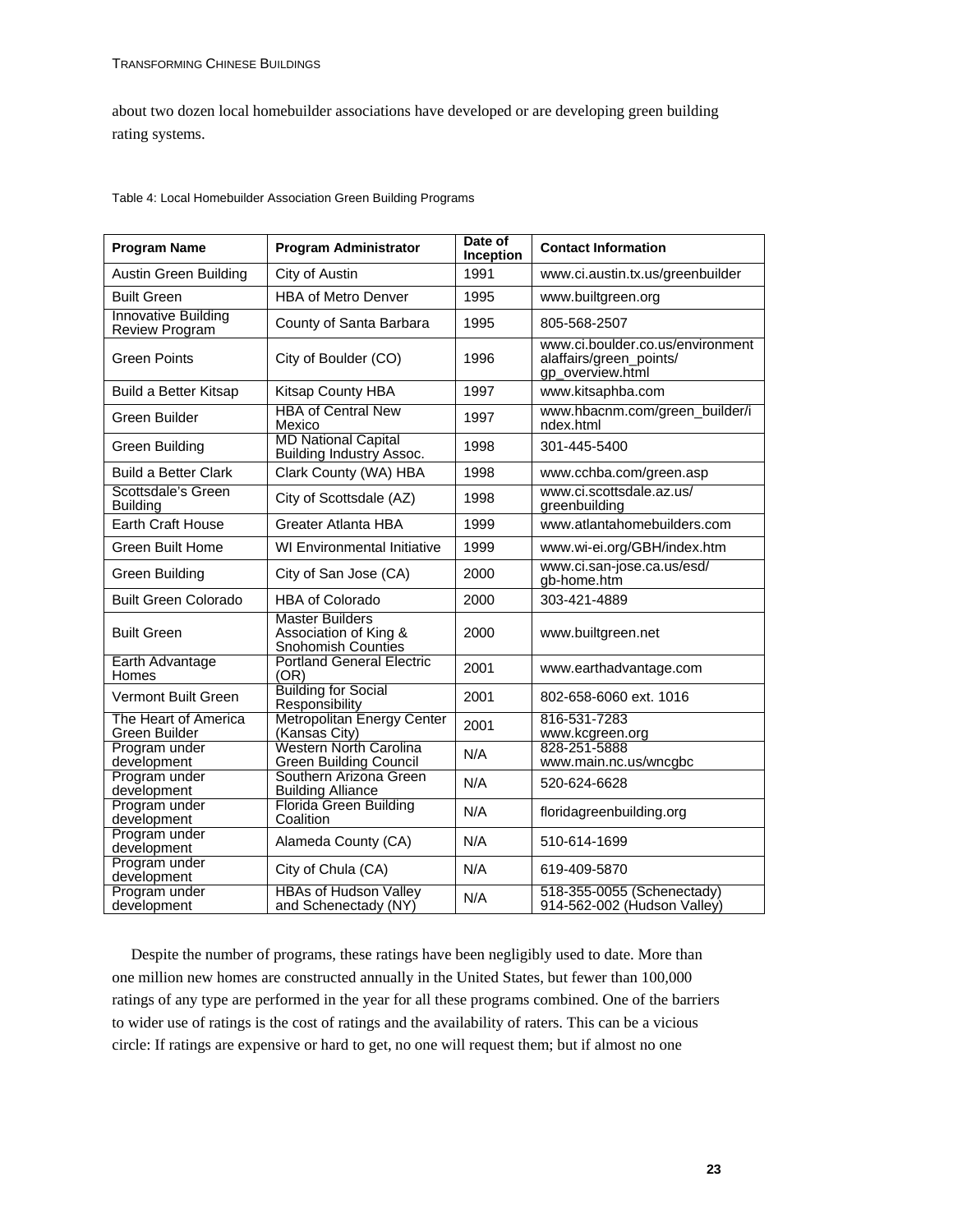requests ratings, then there is no business opportunity in becoming a rater, and raters will be unavailable.

Ratings are required as part of the newly adopted regional energy codes in the Russian federation. But there is a lack of standards to assure uniformity in the ratings and to provide recommended procedures for doing them, so compliance with this aspect of the code is lagging.

**Commercial Buildings.** Energy ratings for commercial buildings should, in theory, become important in the marketplace. This is because estimates of property value, which are used for informing banks about loan amounts, as well as helping to establish selling prices for buildings, are often based on energy costs.

For example, more than half of buildings are appraised by the "net operating income" method, in which the value of a building is obtained by projecting the net operating income—that is, the rental income for the building minus the cost of operation—and multiplying it by a capital recovery factor, which typically has a value of over 10 years. Energy is considered explicitly (in theory) in evaluating operating costs. Thus, a building that saves \$10.00/square meter in energy costs compared to an alternative building is valued at more than \$100/square meter higher than the inefficient building.

But this theory does not work out in the real world because of a lack of detailed energy consumption figures. Instead of filling in an energy cost estimate specific to the building, appraisers use regional averages in calculating that aspect of operating income. All buildings are treated as if they had the same energy efficiency. To correct some of these deficiencies, The Institute for Market Transformation, a U.S.-based NGO, is working with appraisers to establish procedures for using building-specific figures for energy costs.<sup>47</sup>

**Improving Building Labeling Systems.** The most effective labels would provide two different types of calculations, following the model used in the Russian regional codes as described next.

First, the label would provide an estimate of annual energy use, measured in units of costs and based on energy calculations using the design of the building. This would provide a uniform scale for rating efficiency without regard to the behavioral variations between buildings. Thus, two buildings with a given rating would provide a prospective owner with the same level of energy performance, whether that individual would prefer to heat their home to 15°C in the winter or 25°C. The cost target provides both a way of comparing one building to another and a way to verify that energy is really being saved in a single building – or to diagnose why energy is being wasted and figure out what to do about it.

As is in the case in the Russian document, a list of the energy efficiency measures used to meet the calculated energy level of efficiency should also be provided. This list is essentially part of the input used to calculate the design-based energy consumption. It is an important part of the document because it can complement code enforcement efforts by providing a permanent record of the types of measures that supposedly were installed to make the building energy efficient. If subsequent owners find that the performance of a given component falls short of the level in this document, they can hold the builder responsible for the variance between claimed and actual energy efficiency. The risk of such litigation provides a powerful backstop to keep the code compliance process honest.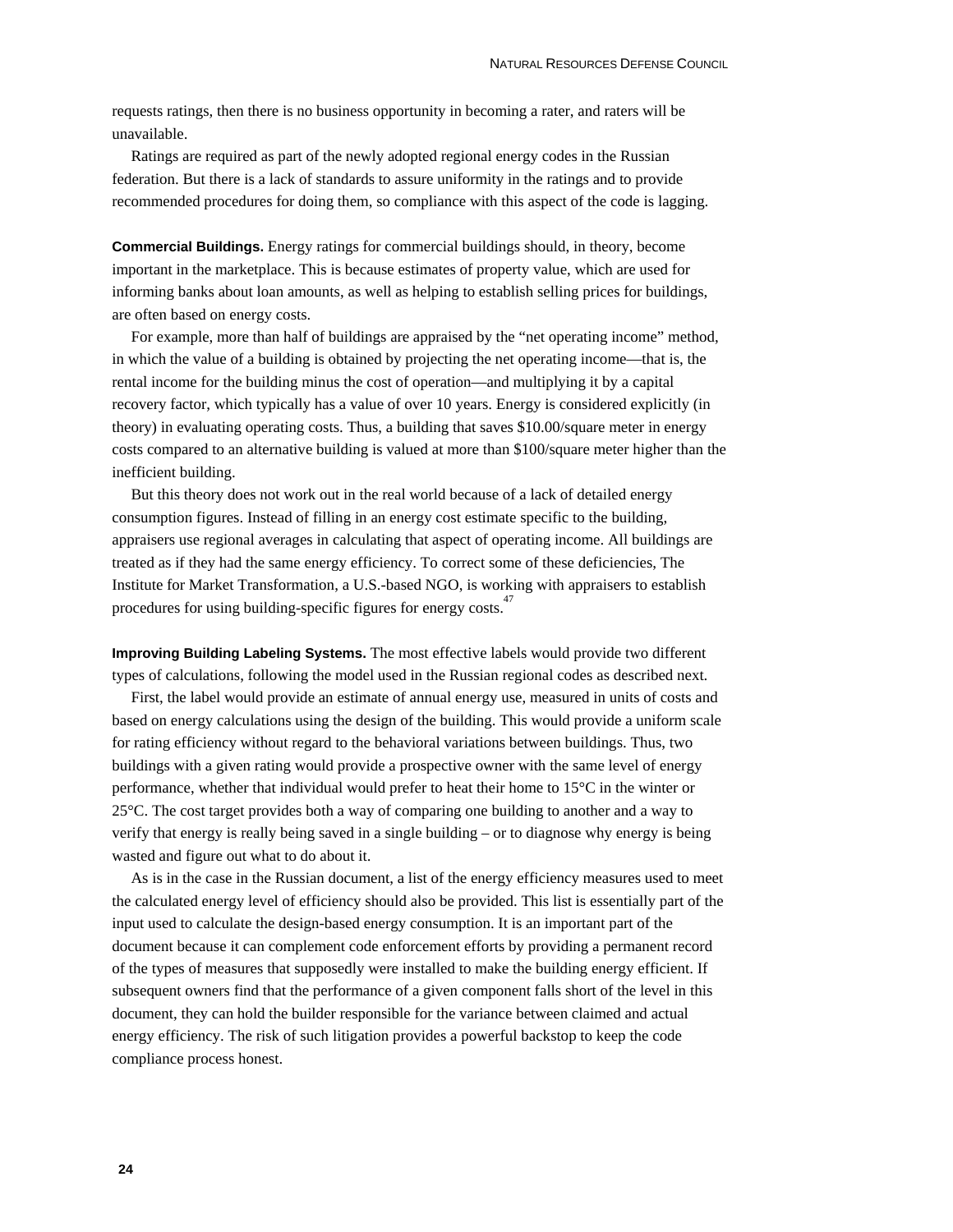Second, the labels should provide an estimate of actual consumption. This actual value can be compared with the predicted value, which will provide several useful inputs for the building owner or operator. The Energy Star program relies on estimates of actual energy consumption over the course of a year. This requirement is obviously a barrier to the participation of new buildings in a labeling system. This impediment is particularly severe because for large buildings, the full occupancy may not be achieved until several years after construction.

The Russian Energy Passport also requires estimates of actual energy consumption. But, perhaps due to the newness of the program, such estimates are not available yet. So there is no evidence to date as to whether the requirement for adding estimates of actual energy consumption to compare with the projections is implementable.

Actual energy consumption provides the best added value in making markets work for energy efficiency by allowing comparisons, not just on an annual average basis but monthly, between projected energy use and actual energy use. For example, if the actual energy use is higher than the predicted energy use for a given level of intensity of usage and weather conditions, then it is a sign that something is not working correctly in the building. Perhaps an examination of installed equipment compared to specified equipment will show that the original design intent was not followed. Perhaps an evaluation will show that a piece of equipment is adjusted improperly or is malfunctioning or is worn out. Perhaps controls were installed improperly or not programmed correctly.

Indeed, examinations of month-by-month comparisons of projected and actual energy use can often provide "signatures" for specific types of malfunctions. Many of these malfunctions can be identified simply by the pattern of deviation between predicted and actual by month.

In some cases, the equipment needed to measure energy use can be integrated by the building's energy management system to provide a very detailed comparison of projected and actual energy use, which can determine whether the installed equipment and the program-controlled strategies are working in the field the way they were intended, and provide instant feedback on how to correct them if they are not.

It also could be the case that actual energy use is lower than predicted. In some cases, this is because thermal comfort or other elements of indoor environmental quality are not being maintained at a sufficient level in the building. For example, reduced energy consumption might be due to inadequate ventilation or lighting, or due to uncomfortable thermal conditions in the summer or the winter.

**Appliance and Equipment Labels.** In the United States and the European Union, energy performance labels are also required for major appliances. In the United States, this requirement has been in existence since 1978. Labels are present on almost all major energy-using equipment, but are mostly ignored by consumers. Some studies have suggested that the U.S. labels are hard to understand by the consumer, who often is confronting the label only once in 10 or 20 years when their appliance breaks down and they need to purchase a new one.

Despite their relative ineffectiveness in influencing consumer markets, utilities operate incentive programs for energy-rated equipment and rely heavily on these ratings and labels to administer their programs.

Equipment labels appear to be more effective in the European Union. The labels are easier to understand, rating products by letters of the alphabet from "A" to "C" in terms of relative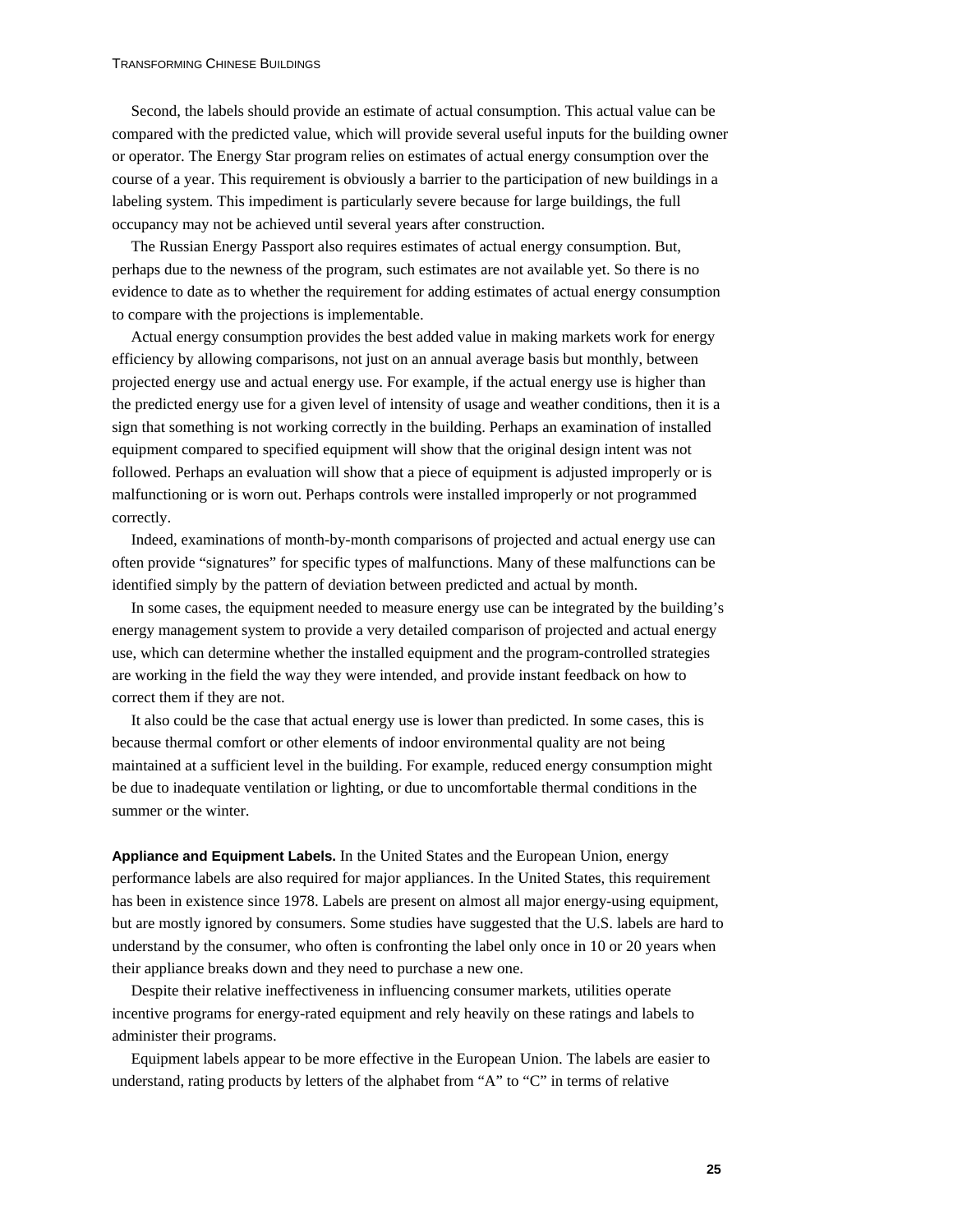efficiency. Perhaps the European market is more sympathetic to environmental claims than the American market.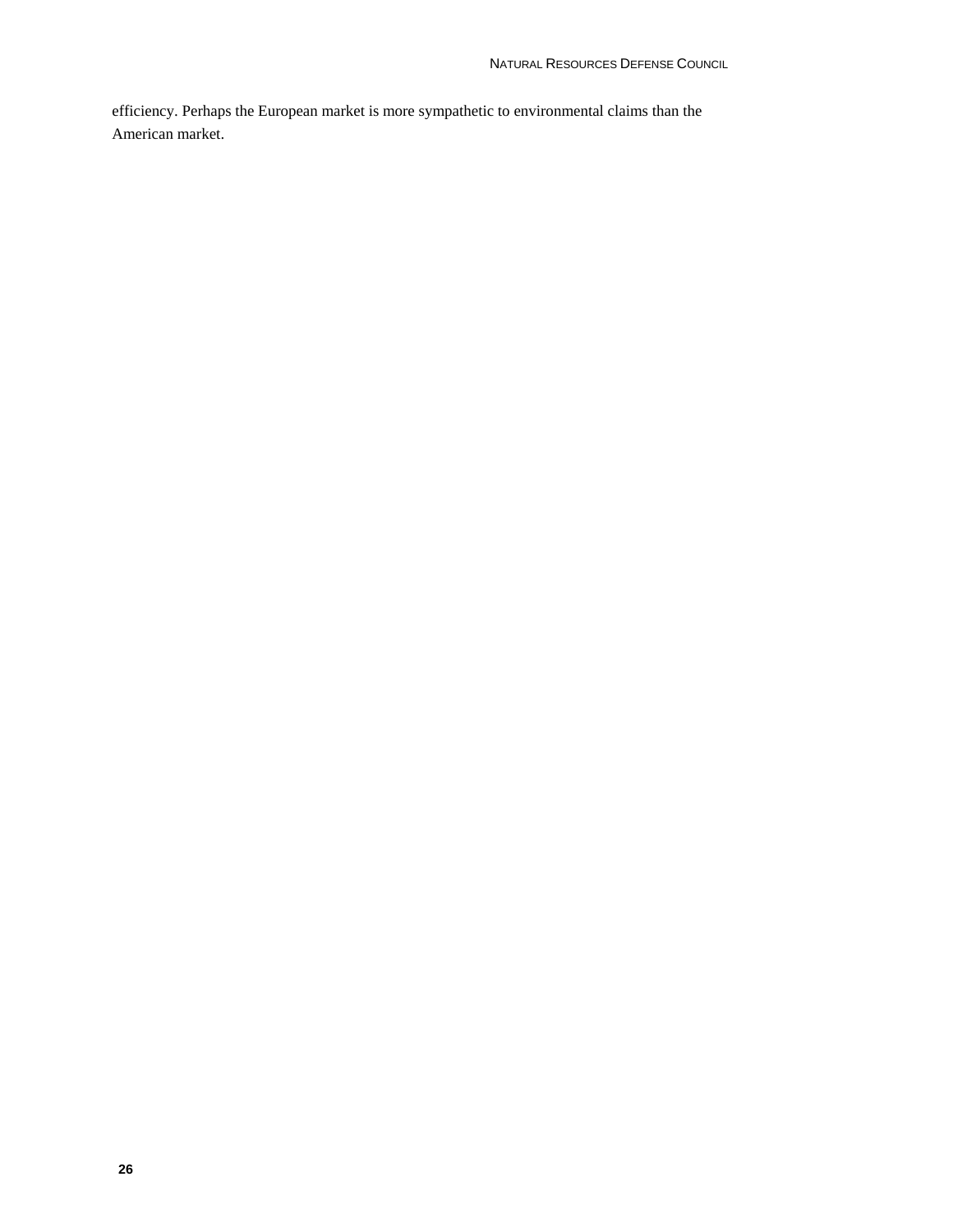### CHAPTER 6

## **INCENTIVES**

nergy efficiency markets are not generally well understood, and when they are understood, this comprehension tends to be on a theoretical level rather than on a practical level. Thus, it is hard to write an advance plan for "how to encourage energy efficiency" in a particular city in a particular type of building. E

However, as a complement to energy codes, one of the most effective policies in the United States for encouraging increased efficiency in buildings is the use of financial incentives. In incentive-based systems, projects that achieve defined levels of increased energy efficiency are rewarded in some fashion. These rewards can be very broad in nature and provided over a long period of time, or they can be very targeted and be in effect for only a short while.

The necessary level of efficiency can be defined prescriptively, such as the required use of certain technologies, on a performance basis—for a subsystem, such as the watts per square meter used for lighting in commercial buildings; or on a building-wide basis, such as a percentage reduction from an energy code. Incentives can also be based on achieving the performance set out in building and equipment labeling and rating systems.



Figure 4: Opportunities to Influence Design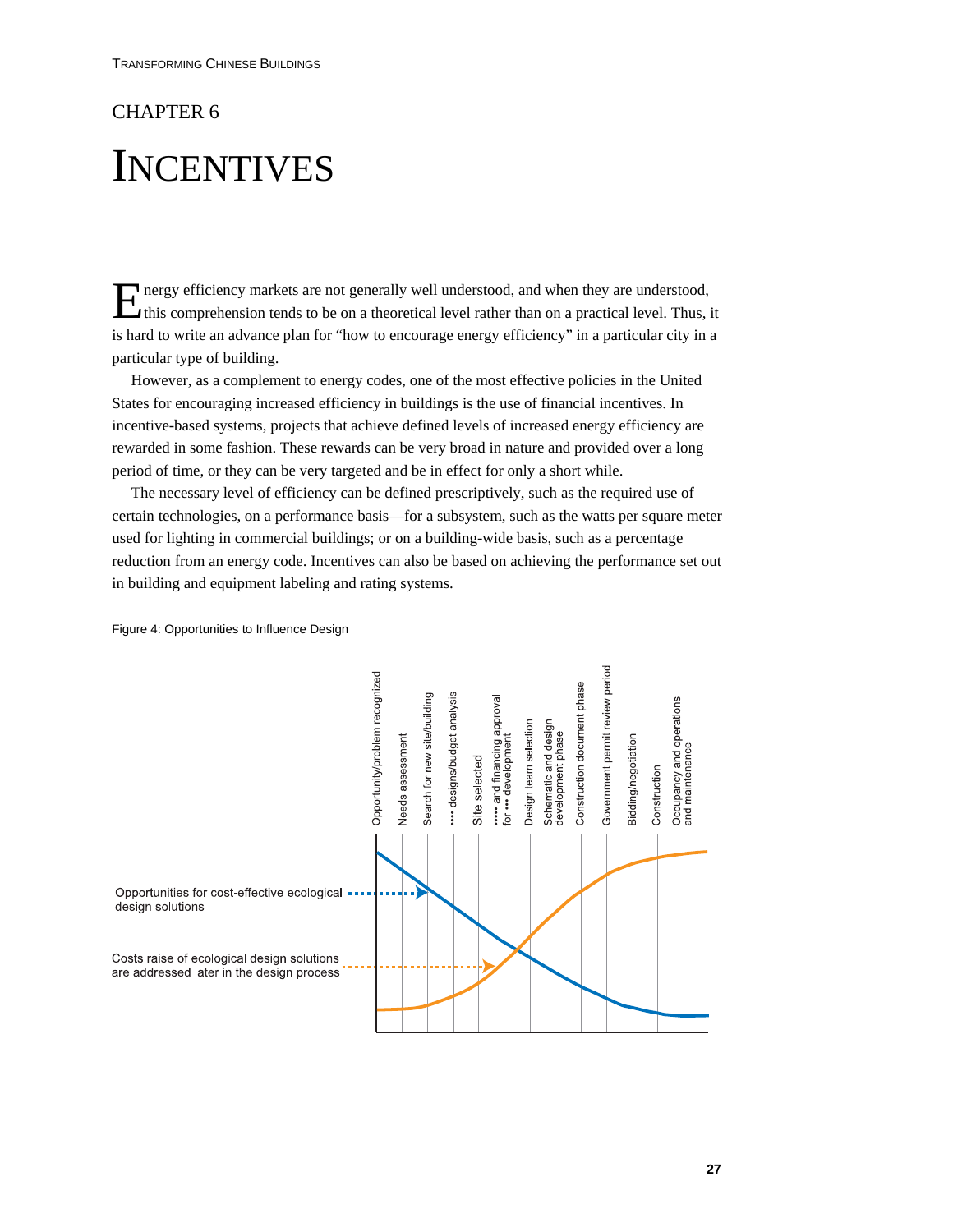Design and construction of a building can take several years. Thus, a key question involves when to target incentives. As shown in Figure 4, the opportunities to influence the energy efficiency and green attributes of a building decrease further along in the project timeline.

Incentives targeted early in the process can result in large changes for relatively small cost, but it has been extremely difficult to identify and reach projects at this stage of development. Conversely, it has been much easier to find projects that have already begun construction, but it is much more difficult and expensive to alter their choices.

In addition, there are some trade-offs involved with how incentives are targeted. In general, program evaluation has shown that targeting incentives to producers of energy-efficient products or designers of energy-efficient buildings is more effective—more efficiency *and* lower cost. However, producer-targeted programs are much less visible and less popular programs than incentive programs that target consumers. If policy makers want to make a big splash and public gesture that they are saving energy, then they could offer a consumer-oriented program that is supplemented or complemented by a behind-the-scenes, producer-oriented program. Produceroriented programs tend to be longer-term, while consumer-oriented programs tend to be shorterterm, in part because of the cost of maintaining the short-term programs.

#### **LONG-TERM INCENTIVES**

Many of the important decisions affecting energy efficiency, such as the orientation in massing of the building, its ability to use solar energy for natural daylighting or for passive solar heating, its ability to shade itself from excessive solar heat gains, the integrated design of heating, ventilation and air conditioning HVAC systems, and the insulation used in the building envelope, are made early in the design process. The actual energy savings of these choices will not be realized until the building is finished, which is often several years later.

Unless incentives are assured to be available in the future, structural efficiency measures will not be encouraged by economic incentives. In order to affect these long-term design processes, and in particular to allow better integration of the architectural design processes of the building and the various engineering design processes, long-term incentives are needed. In the United States, at least, about the only way to provide such long-term assuredness for incentives is through the tax system.

For example, if a building is being designed in 2002 with expected occupancy in 2005, an architect that is designing a system for greatly reduced heating and cooling loads would need to spend extra money, time, and effort on the design. They would not likely be able to do so unless they had some assurance that an incentive would be available in 2005 when the building is completed.<sup>48</sup>

The method that currently is being discussed in the U.S. Congress is to provide incentives at a fixed level of money (per dwelling unit or per square meter of occupied floor area) for a midterm length of time, such as six years. In S.207, a bill that has been used as basis for both Republican and Democratic energy legislation (H.R. 4 and S. 517), the amount of incentive provided is approximately 25 percent to 35 percent of the estimated costs of energy efficiency measures, based on conservatively high cost projections.

Several states are considering using the LEED rating system as the basis for providing tax incentives.<sup>49</sup> The proposals would offer an incentive equal to 4 percent of the building's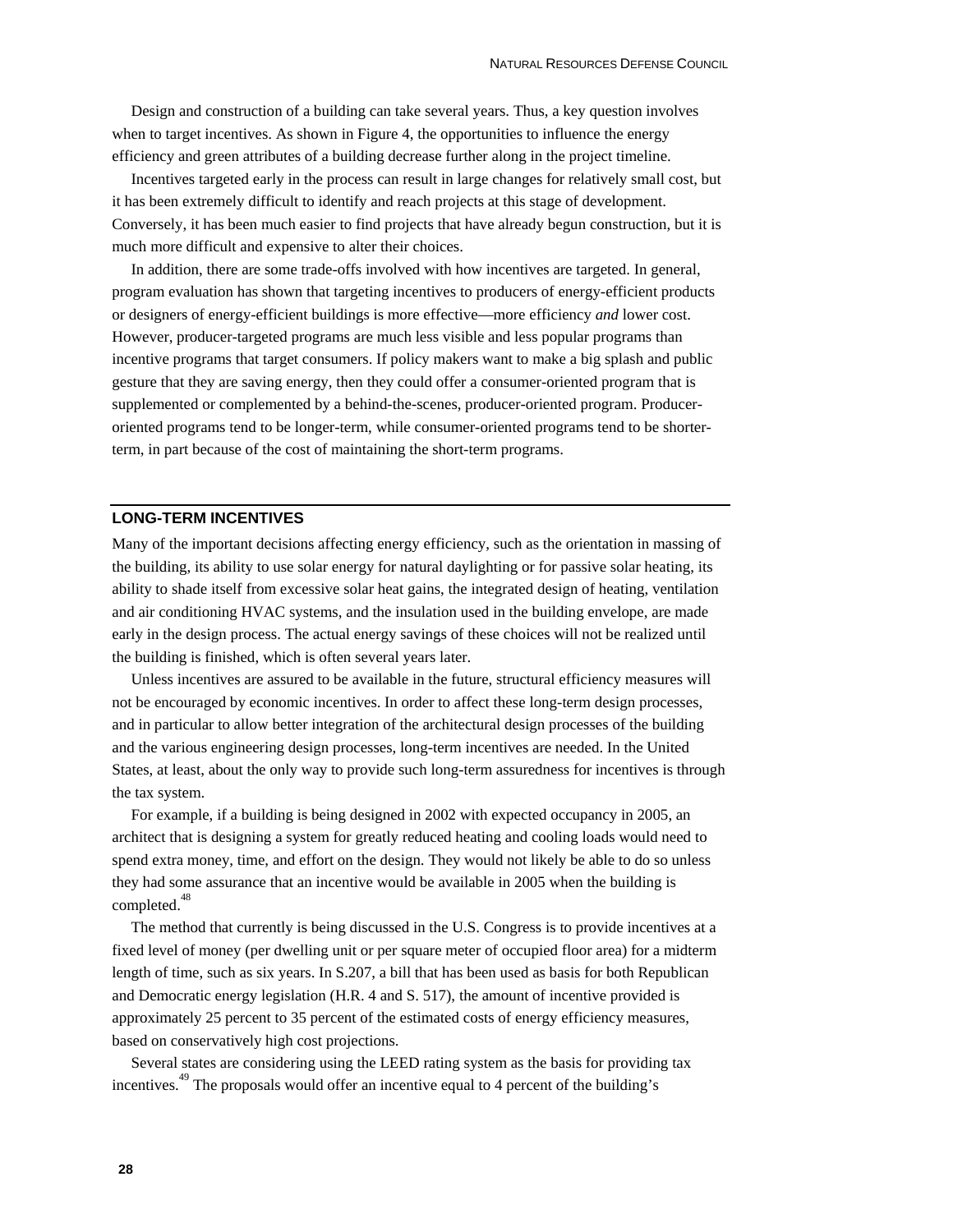construction cost as an incentive for achieving the LEED Certified level and up to a 7 percent credit for a Platinum achievement. New York state has an interesting way of incentivizing broader participation in green construction. Its tax law offers a 5 percent credit for the main structure of the building, but 7 percent if the tenants all participate.

If incentives are going to be frozen for a modestly long period of time, they should demand very high levels of performance that are uncommon or unknown in construction. If the incentives are based on levels that are currently being achieved by even a modest number of buildings, then the cost of the incentives will be relatively high due to "free ridership." In addition, it is quite possible that nearly 100 percent of the market will jump to the incentivized level of efficiency, which could become quite costly.<sup>50</sup> In this case, it may be more cost effective to incorporate this level of efficiency into the building code.

But if the levels of efficiency demanded are high enough, then even a 100 percent participation rate in the incentive will be good public policy because it will cause such a large change in the markets for energy-efficient designs and equipment that maintaining these levels should be sustainable after the tax incentive is phased out.

While it is important to establish incentives that will be fixed for a moderately long period of time, the incentives should not go on in perpetuity. Periodic evaluation of the successes and failures of the program is needed to offer possible midterm corrections. Perhaps the tax incentive program encourages the use of labels or ratings to such an extent that the market will continue to provide high levels of energy efficiency, even without the economic incentives. Perhaps the market will provide these results up to a certain level of efficiency, but further incentives will be needed for even higher levels in the future. Perhaps unforeseen problems or advantages will arise that should be considered in developing energy efficiency policy in the future.

Another key characteristic necessary for long-term incentives is that procedures for demonstrating compliance must be simple, but accurate. They can be based on the procedures used for demonstrating performance-based compliance with energy codes, with slight modifications to account for energy efficiency measures that policy makers might want to credit in terms of achieving additional energy savings but not credit in terms of making trade-offs against other minimum measures with the code.<sup>51</sup>

Tax incentives or long-term incentive programs should automatically generate labels and ratings that are designed to be useful in the marketplace. The types of documentation needed to establish compliance with the tax or administration authorities should also be useable, with minor adaptation, to meet the needs of the marketplace in crediting energy efficiency.

Nonmonetary long-term incentives can also be put in place. Examples of such incentives currently used in the United States allow increased development density for projects incorporating the LEED rating system. Other incentives used to spur early code compliance provided expedited construction permitting and project review.

#### **SHORT-TERM MANAGED INCENTIVE PROGRAMS**

Short-term, actively managed programs can have a number of advantages where the ability to adjust to unforeseen conditions is particularly important, such as in markets where incentives or efficiency codes have not been widely used.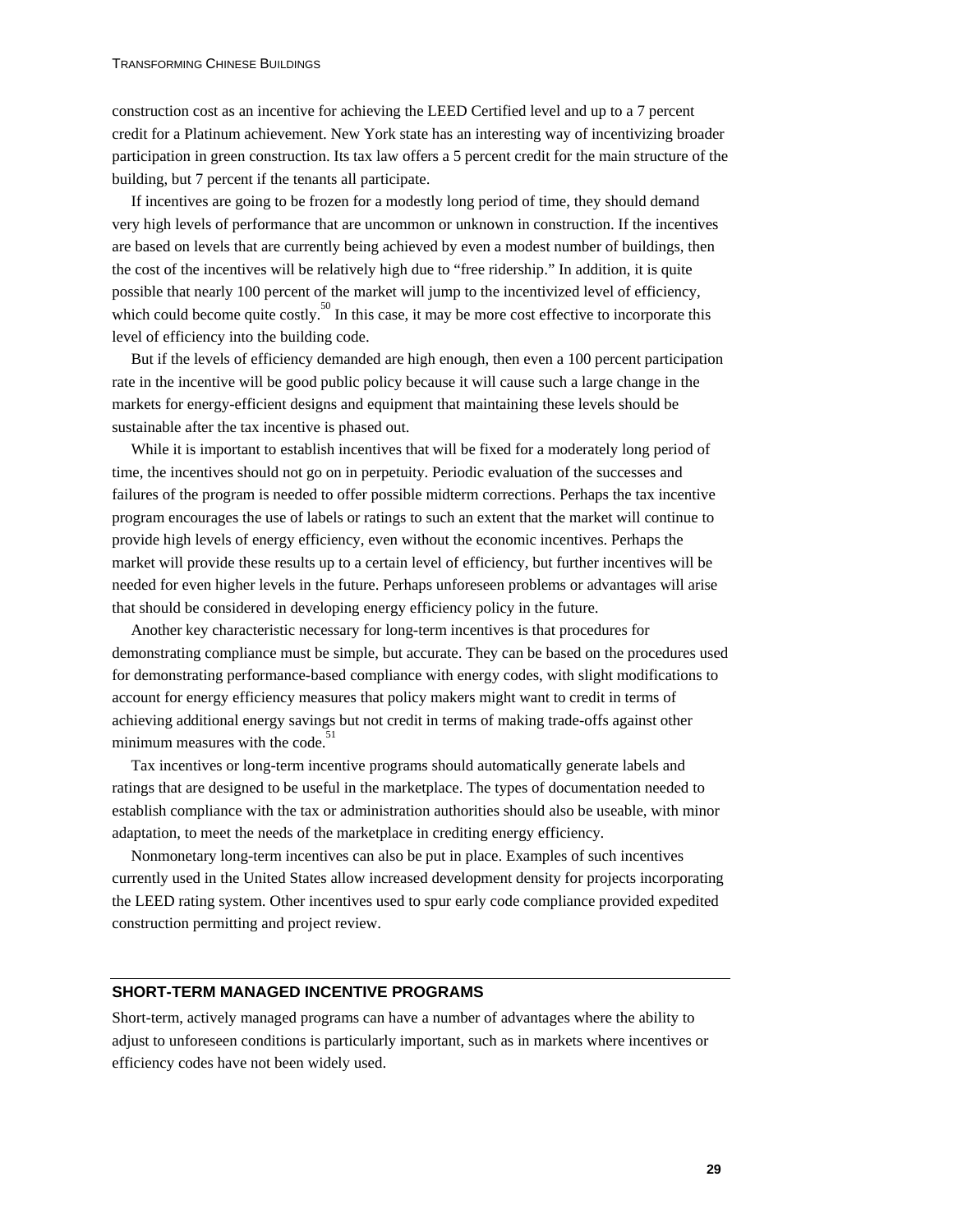Generally, electric utility companies or state energy conservation offices have been the principal sponsors of short-term managed incentive programs in the United States. Often these programs are offshoots of a policy that emphasizes energy conservation as a means to meet society's growing energy needs at a lower cost than the development of new energy supplies. With proper regulatory incentives, energy efficiency programs can be more profitable for utilities than purchasing power or building new generating facilities.

Utility incentive programs are considered "short term" when they are created with one-year budgets and renewal for the succeeding year is not assured. These programs are actively managed by the utility and can be changed to adapt to the observed conditions if the market is responding to the program differently than expected. These programs are most effective when they are administered in a flexible manner: operate the program based on an initial design, observe the results, and make changes as appropriate, given the market response.

Sometimes experience will determine that additional technical information or assistance is needed. Perhaps the incentive levels are too high or too low. This can be determined by market research and other analysis provided by the utility, the program administrator, state officials, or universities, as appropriate. The resulting adjustments to the program can be relatively simple or profound. If a program is found to be failing because of the lack of supplies, the utility can attempt to contact suppliers and provide encouragement for them to offer the product locally. To the extent that the regional market may be too small to interest suppliers, programs can be coordinated across regional boundaries to provide sufficient market power that is of interest to manufacturers.<sup>52</sup>

The higher success rate of the flexible approach has been the experience of U.S. utilitysponsored programs. They have been extremely effective at encouraging changes in the "last-tobe-built" components of the building, such as lighting systems, and can produce some relatively modest improvements in the HVAC system. Again, this is illustrated by the right-hand side of Figure 4. But they have been less successful in encouraging innovative HVAC system designs for the total system, and they will have very little impact at all in encouraging architectural changes unless specifically targeted in the context of going beyond code requirements—the processes of the left side of Figure 4.

#### *Technology-Based Incentives*

Technology-based programs are simpler to administer and evaluate than integrated, whole building programs. They can also produce very large energy savings quickly if comprehensively implemented. They are applicable to new construction and existing buildings in both the residential and commercial sectors. These programs risk failure through "cream-skimming" because by targeting the easiest energy savings, they can foreclose the option of installing the even larger, though more difficult to capture, energy savings that result from a more comprehensive approach.

#### *Compact Fluorescent Lamps*

The success of compact fluorescent lamps (CFLs) in penetrating the U.S. market is attributed to several factors, including utility incentives, especially among residential consumers. According to the Electric Power Research Institute, utility incentives were estimated to be involved in half of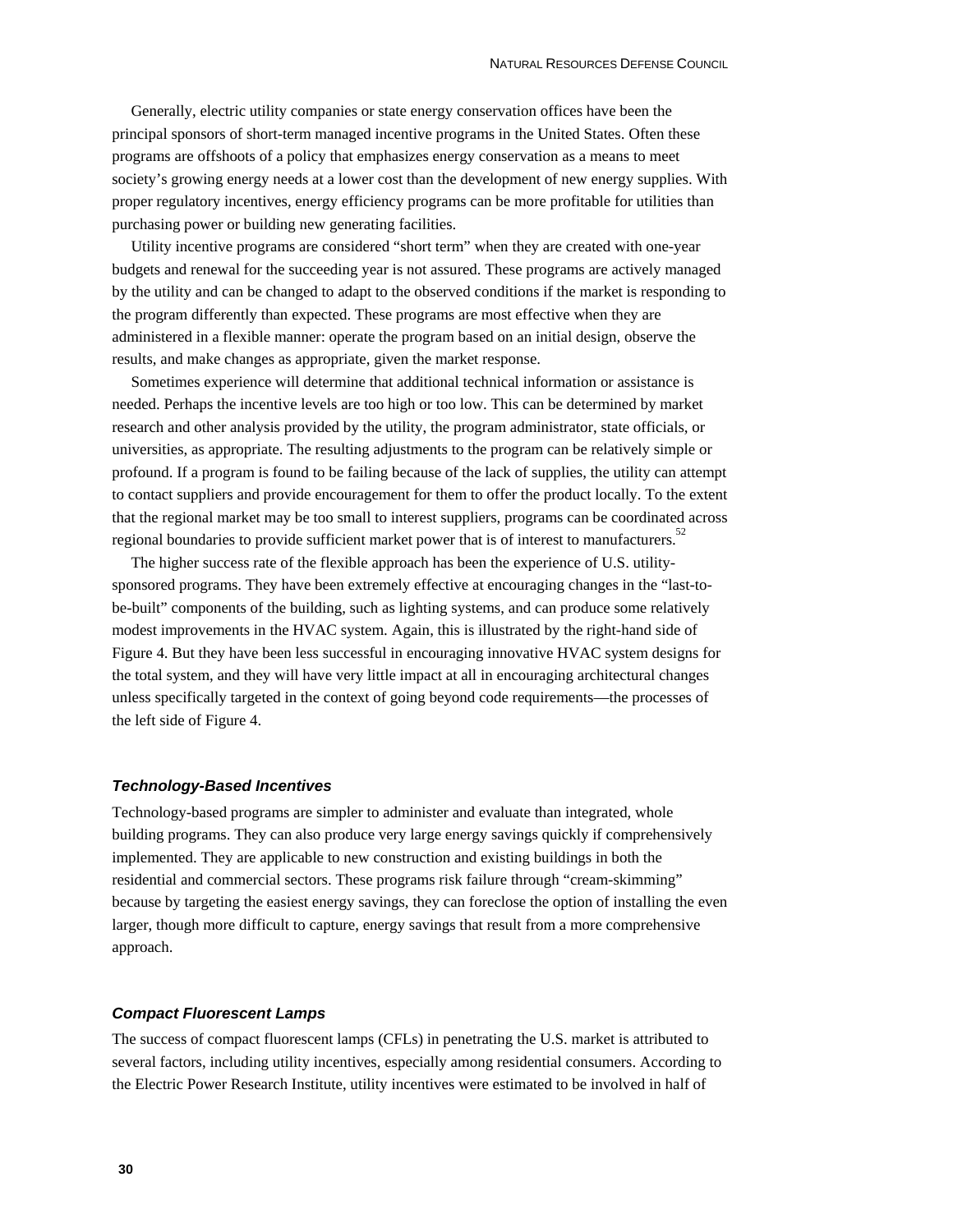integral CFL sales in 1991. However, in the commercial sector, utility incentives are less pervasive, since there is a greater economic incentive to purchase CFLs because of the high usage levels and the maintenance cost savings from having to change the bulbs much less often.

#### *Windows*

In California, utilities intervened to speed the introduction of low U-value windows. They did this not only by providing incentives for the thermally improved windows, but also by funding the creation of a window-testing infrastructure. The test procedures for labeling windows required computer simulation and then physical testing of a sample of windows. But when the program was being developed, there were no laboratories in California certified as being qualified to do the testing. The utilities helped create this testing infrastructure, which in turn led to the availability of labeled windows that could be used for code compliance.

#### *Lighting*

For nonresidential buildings, utilities achieved dramatic successes in the mid-1990s in incentivizing the use of new lighting technologies that allowed lower power densities in nonresidential buildings. The 1992 code in California required less than 17 watts per square meter of connected lighted power. But, due to utility incentives, a large number of buildings were constructed with power densities in the range of 10 to 12 watts per square meter. This allowed the California Energy Commission in 1998 to adopt a reduction in the maximum power standard to 13 watts per square meter with no opposition from the lighting or building industries.<sup>53</sup>

#### *Whole-Building Incentive Programs*

Many of the most successful utility programs in the United States have achieved their success through active management. One of the best examples is the California new construction program operated by Pacific Gas & Electric Company, which modified its program design sufficiently that by the mid-1990s it was achieving well over 50 percent market share of participation in its new construction program.

Super Good Cents (SGC) was a voluntary regional program initiated by the Bonneville Power Administration (BPA) to encourage early adoption of the ambitious new Model Conservation Standards (MCS) in the Pacific Northwest of the United States. At first, this program encouraged builder familiarity with higher levels of efficiency and created markets for new building supplies. Later, utilities agreed to pay for compliance with the codes even after it was required for a period of 18 months. This offer to ease the pain of transition for builders was instrumental in achieving credibility and widespread compliance with the codes.

In 1992, Seattle City Light implemented the SGC conservation program in the multifamily sector because of very high construction rates. Seattle then used its experience with the SGC program to develop new specifications and terms for a replacement program. The Built Smart program for energy and resource efficiency in multifamily new construction projects began operation in spring 1997.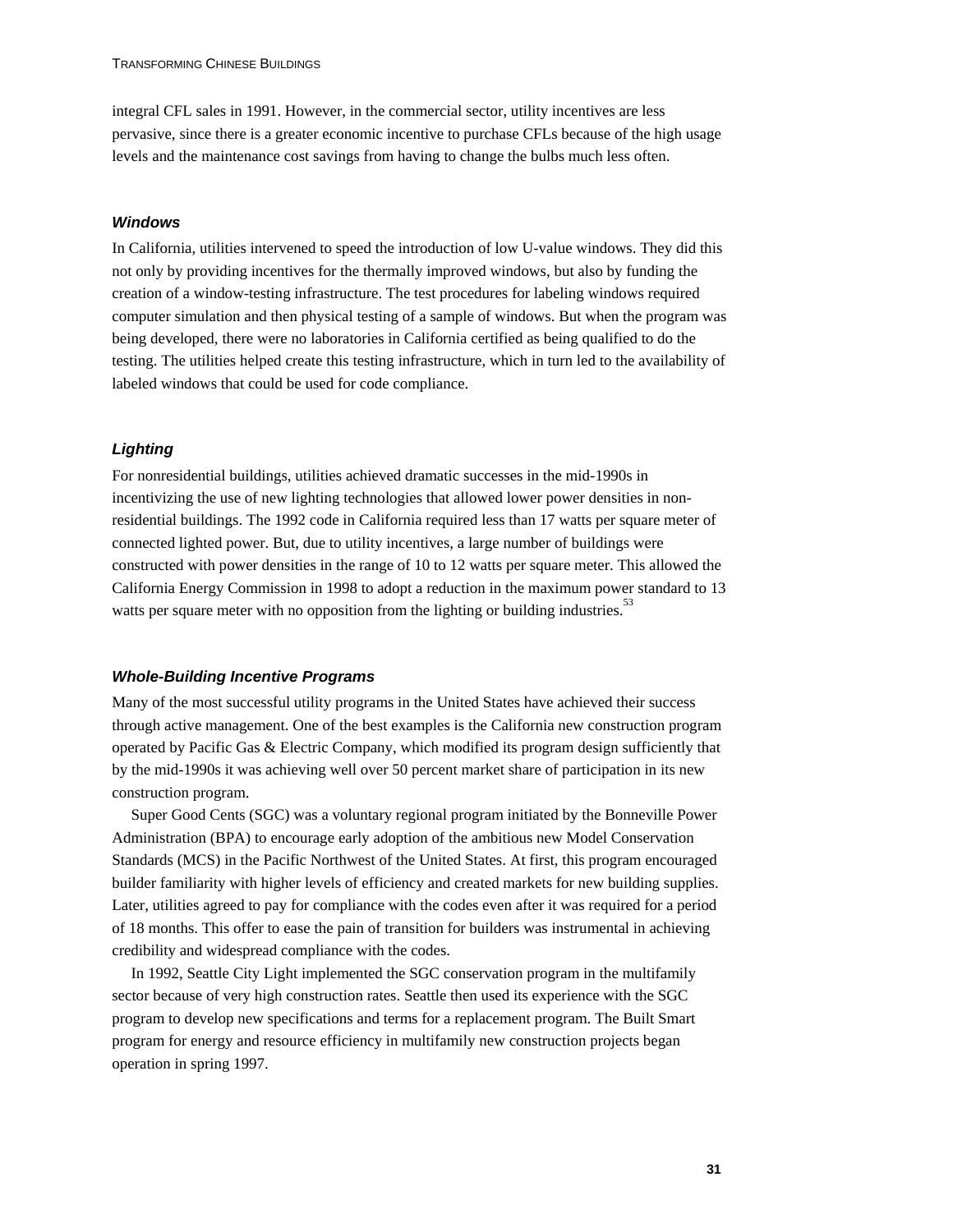Seattle's evaluation of SGC found that the program provided significant benefits: tenant energy savings of more than 17 kWh/m2 and annual energy savings to the owner from common-area lighting of 16 kWh/m2. Energy bill savings for program participants with buildings completed in 1993 to 1994 amounted to \$75 per unit for tenants and \$50 per unit for building owners.<sup>54</sup>

Despite this success, the evaluation recommended that SGC could be improved by developing ways to underscore the value of improved energy efficiency in participating building through follow-on services.<sup>5</sup>

#### **INDUSTRY COLLABORATIVES**

The Super Efficient Refrigerator Program (SERP), also known as the Golden Carrot Program, was the result of a broad-based partnership between NRDC and other NGOs, the federal government, and electric utility companies. The Golden Carrot Program coordinated utility incentives to stimulate the development and commercialization of advanced technologies and superior efficiency levels. The first Golden Carrot Program was a competition among manufacturers of refrigerators that resulted in the design and production of refrigerators that were 30 percent to 40 percent more efficient than the 1992 standard for comparable-sized conventional units.

The SERP product became the design basis for the 2001 DOE national refrigerator standard, which is now in effect. Interestingly, for the first time in history, U.S. manufacturers agreed to accept a standard at the 2001 level. Previously, they had opposed all proposed energy efficiency standards. The result was a fourfold improvement in energy efficiency between the mid-1970s and 2001, which came in the face of continually increasing size and features and declining price (in inflation-adjusted dollars).

Similar approaches are being used for products such as high-efficiency gas and geothermal heat pumps in the DOE's Technology Introduction Partnerships.<sup>56</sup> The success of the Golden Carrot Program strengthened efficiency standards and the existence of promising advance technologies. This program rewarded manufacturers in producing refrigerators with higher efficiency standard than required.

The Consortium for Energy Efficiency (CEE), is a national nonprofit public benefits corporation that promotes the manufacture and purchase of energy-efficient products and services. The CEE's goal is to induce lasting structural and behavioral changes in the marketplace, resulting in the increased adoption of energy-efficient technologies.

CEE members include utilities, statewide and regional market transformation administrators, environmental groups, research organizations, and state energy offices. Also contributing to the collaborative process are CEE partners—manufacturers, retailers, and government agencies. The U.S. Department of Energy and the U.S. Environmental Protection Agency both provide major support through active participation as well as funding.

#### **PROCUREMENT PROGRAMS**

Procurement programs involve large purchasers setting internal standards for the goods and services they obtain in the market. These standards can be based on a label or rating system, such as LEED or Energy Star, or they can be based on a certain benchmark, such as percentage of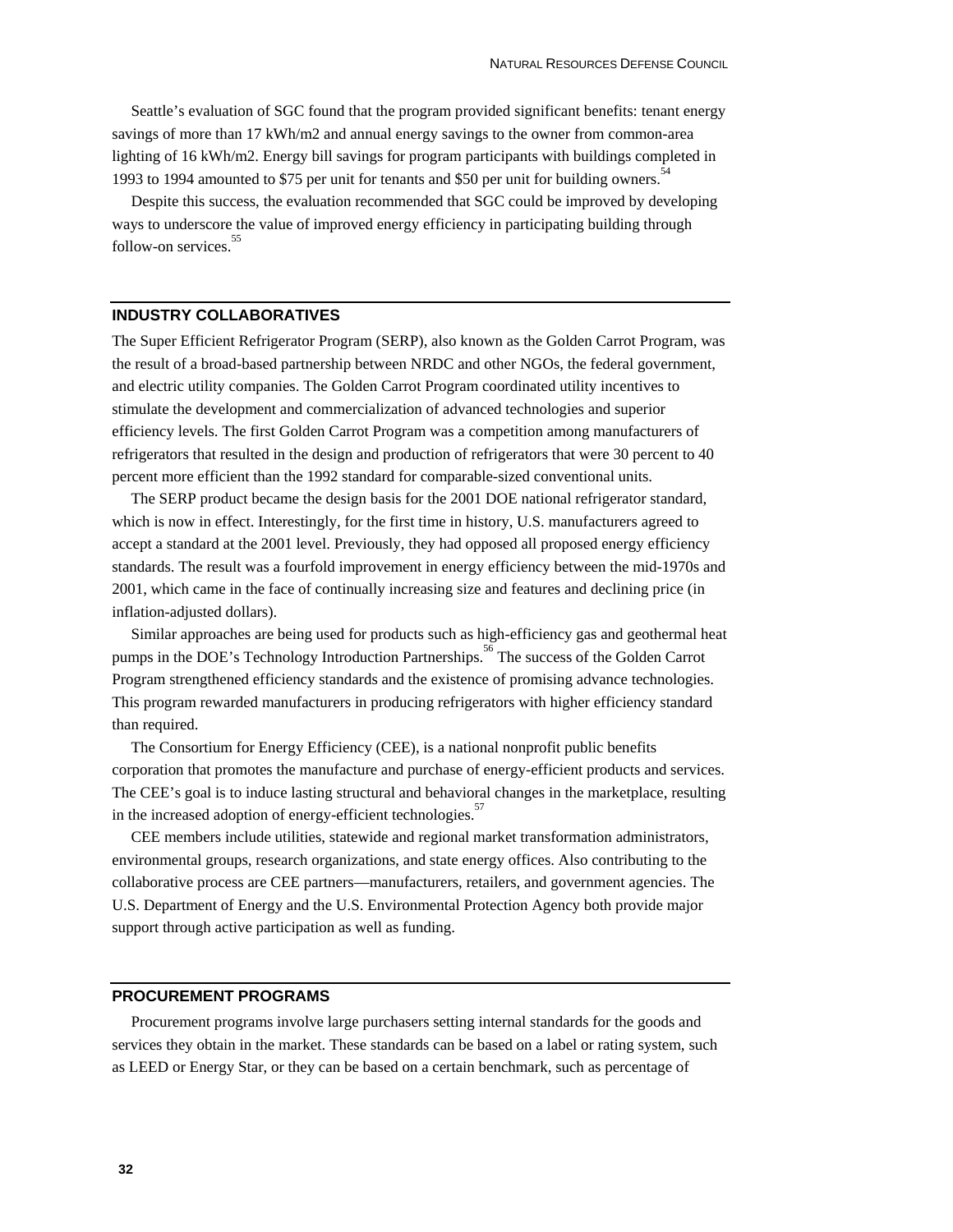recycled content or renewable energy purchased or exceeding miles per gallon regulations by a certain amount. Government entities, large corporations, and even electric utility companies tend to be the major participants in procurement programs.

In addition to the market transformation role government plays in setting standards, government can also help transform the market as a major consumer of goods and services. For example, Presidential Executive Orders 12873 and 13101 almost single-handedly established the market for recycled paper by requiring that all paper used by the government contain a minimum of 20 percent then 30 percent recycled fiber.<sup>58</sup>

Similarly, at least six federal Executive Orders<sup>59</sup> govern energy efficiency in federal buildings, transportation fleets, and other energy and environmental aspects of government operations. State and local governments likewise are significant market drivers. About 30 percent of the LEED projects are some type of government building. The architects, engineers, construction companies, and product manufacturers involved with these projects all carry the experience of working on an energy- and environmentally efficient building into other projects, thus producing a significant "free driver" effect. $60$  While procurement has not been used as heavily as direct consumer or manufacturer incentives in the United States, it has played a significant role in a few market transformation programs.

One of the earliest and most noteworthy of such programs is ENERGY STAR computers. In one of the first uses of the normative label "ENERGY STAR," the U.S. Environmental Protection Agency established a specification for energy efficiency computers in the early 1990s. A key step towards making this program successful was a U.S. government procurement decision to exclusively buy computers that met the ENERGY STAR level shortly after it was introduced. This encouraged manufacturers to design to the ENERGY STAR specification. Once they had done so, it was easier to sell all of their products at the complying level than to maintain separate product lines for a trivial difference in cost. This program was quite successful, with the overwhelming majority of computers complying with the specification.

SERP could also be considered a procurement program. SERP was a consortium of utilities that offered a \$30 million competition for manufacturers to produce the most energy-efficient and environmentally clean refrigerator that they could; based on program designs put together by the U.S. EPA, the Washington State Energy Office, and NRDC, with strong participation from the American Council for an Energy Efficient Economy, the utilities designed the equivalent of a competitive procurement of some 200,000 refrigerators. The entire contract would go to the single refrigerator manufacturer that offered to sell the most cost-effective "green" refrigerators—the ones that saved the most energy for the least amount of payment per unit. SERP received 14 bids, selected two finalists, and offered the contract to one winning refrigerator company. This program led the way to the 2001 DOE energy efficiency standard and to the existence of ENERGY STAR– rated models that save 10 percent to 15 percent more than required by that standard in the year 2001.

There are limits to the effectiveness of procurement programs in the absence of broader marketbased and regulatory tools, especially if present alternatives are perceived as preferable. The purchase of alternative-fueled vehicles in government fleets, for example, had little impact on overall market penetration of this technology beyond the vehicles purchased by the government. There can be many reasons for this failure: lack of market acceptance, inferior performance, inconvenience, noncompetitive price, etc. For this reason, it tends to be preferable to specify a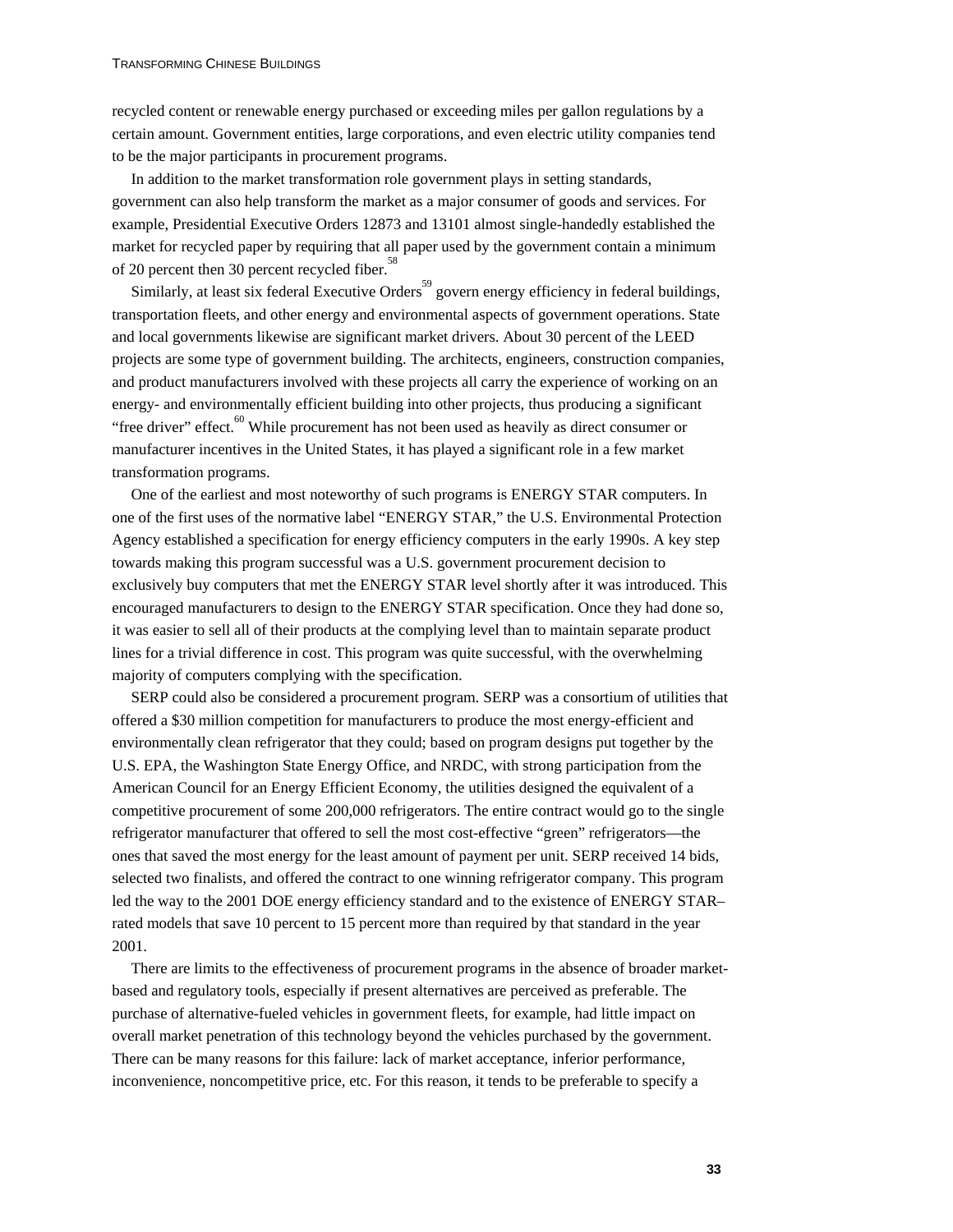certain level of performance and allow the interplay of consumers and producers to find the best solution.

#### **EDUCATION/INFORMATION/TRAINING PROGRAMS**

Education/Information/Training (EIT) programs are necessary, but not sufficient components to any market transformation strategy. Education programs are distinguished from training programs in that they are focused on students preparing to become practitioners, while the training tends to focus on professional development. Information programs have two principal targets: (1) information and analysis about energy trends in consumption, production, and price are targeted to policy makers and advocates; (2) consumers, either as individuals or procurement agents for larger entities, are provided information about energy in general and specific to certain technologies. Too often the expectations of EIT programs are set either too high or too low.

When the expectations are set too high, EIT is used as a lower cost substitute for more substantial programs that put actual technology in the hands of users. The assumption is that with a certain kind of knowledge, market participants will act a certain way. This assumption flies in the face of reality, which is that the lack of EIT is only one of the barriers to increased penetration of ideas or technology.

When expectations are set too low, EIT is avoided altogether and people misapply good technology or ideas or pursue unrealistic or ineffectual policies. Then because they don't work properly, otherwise good building design ideas or technologies are abandoned or underused.

#### *Energy Efficiency Demonstration Centers*

One particular kind of targeted education, the efficiency demonstration center, appears to be quite effective at influencing the markets toward greater energy efficiency. Such centers target commercial sector users. Some examples include:

- The Seattle Lighting Design Laboratory
- The Pacific Gas and Electric (PG&E) Energy Center
- The Southern California Edison Customer Technology Application Center
- The Southern California Gas Company's Energy Resource Center

These centers provide hands-on educational and demonstration materials concerning equipment and design practices for increased energy efficiency, provide lectures and reading materials to promote efficiency, and conduct user-oriented demonstrations of energy efficiency, including in some cases mock-ups of user lighting designs. In some cases, they provide direct consulting services (although not explicitly building design) and a library of materials.

Two evaluation studies have recently been issued concerning these centers, both of which find significant positive market response:

• The PG&E Energy Center Market Effects Study<sup>61</sup> concluded "the [Energy Center] is responsible for significant changes in relevant market-related behaviors. Substantial portions of relative decision makers responded to surveys that they were specifying more efficient equipment and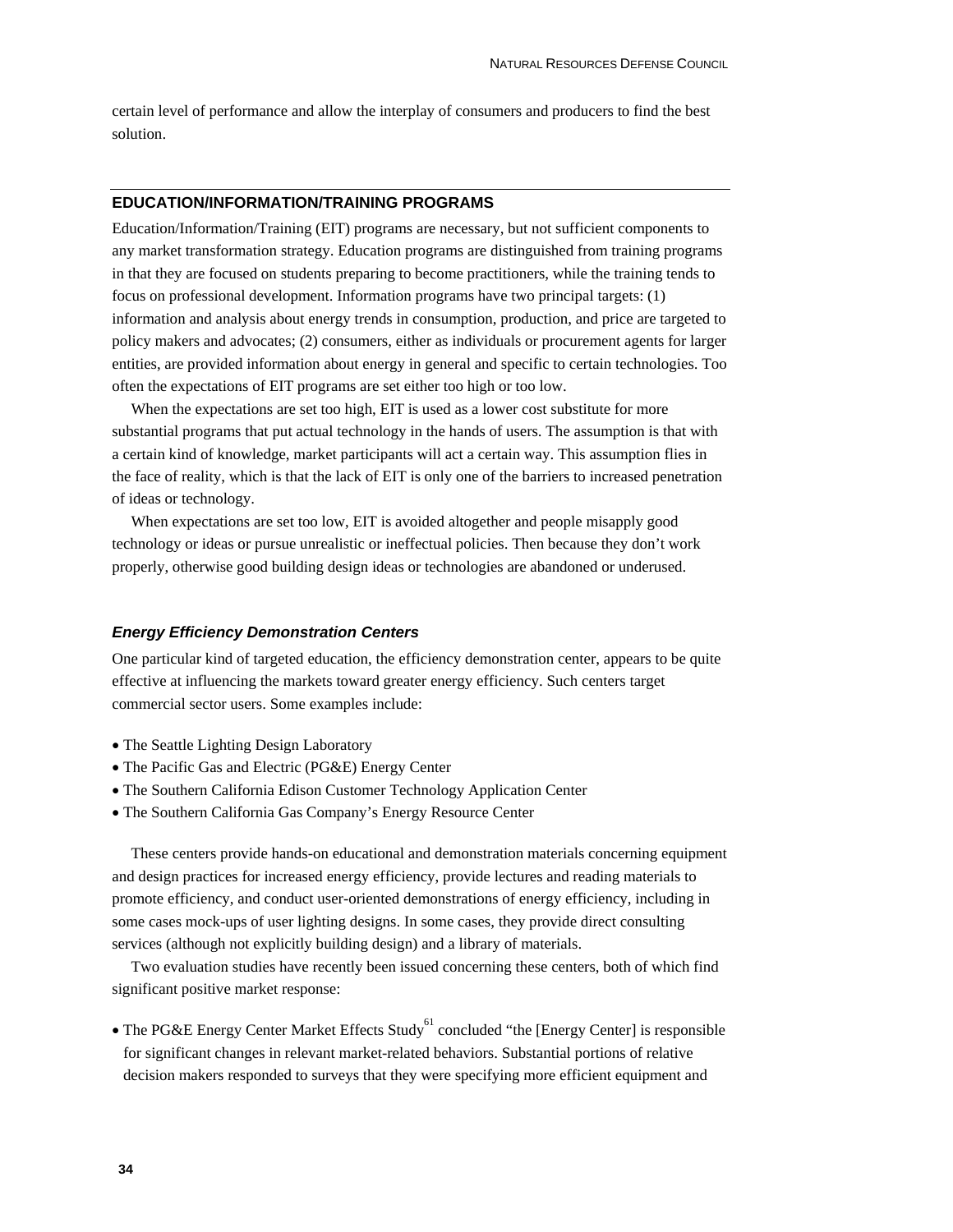that this change was due entirely or in part to the Energy Center's influence. Eighty percent of respondents said that the changes [in their behaviors] had influenced at least one commercial building. More than 20 percent said that the changes in behavior had influenced 21 or more buildings. An even higher percentage (32 percent) said they felt the change would influence 21 or more buildings over the next two years."

• The CTAC study<sup>62</sup> concluded, "CTAC's market intervention strategies appear to be linked to a reduction in barriers to market effects [originally hypothesized.]" This study places a relatively greater emphasis on identifying market barriers and evaluating the extent to which these barriers were overcome.<sup>63</sup> Based on customer interviews, the study concluded that "nearly all [respondents] agreed that awareness had significantly increased and...[m]any felt strongly that increases in demand have been observed for energy efficient lighting equipment...[and that] some HVAC manufacturers...report that sales of energy efficient HVAC equipment have been positively influenced by utility programs."

#### *Education Program Examples*

Most state energy offices have energy extension programs that provide consumer information for distribution to retailers, schools, libraries, and other information outlets. For many years, these programs were supported by special government funds established when it was found that oil producers had been price-gouging consumers. Currently, these programs are co-funded between the federal and state government budgets.

**Texas Energy Education Development (TEED).** TEED, a nonprofit organization, is the Texas affiliate of the National Energy Education Development (NEED) program. TEED is unique among curriculum-related programs because it combines a "hands-on," out-of-classroom series of activities and projects with a comprehensive classroom curriculum suited for use in science, math, social studies, language arts, and special education. Utilizing a "Kids Teaching Kids" philosophy, schools (K-12) teach themselves, their fellow students, and the community about energy resource issues and energy conservation. The school projects are submitted annually to the Texas Association of Student Council and are eligible for state and national awards.

Highlights of the TEED program:

- An Energy Kit of resource material for energy conservation projects and activities
- Community Weatherization Project for Low-Income Housing
- Awards program in conjunction with the Texas Association of Student Council
- Annual Summer Energy Camp for high school students
- READ with TEED Curriculum Book aligning energy materials with all disciplines in the classroom
- Governor's Proclamation/visit to the Capitol to declare March as "Texas Energy Education Development" Month
- TEED Scholarship Program

**Policy Information Program Examples.** As noted above, information programs can have two primary focuses: decision makers and consumers. For example, the New York State Energy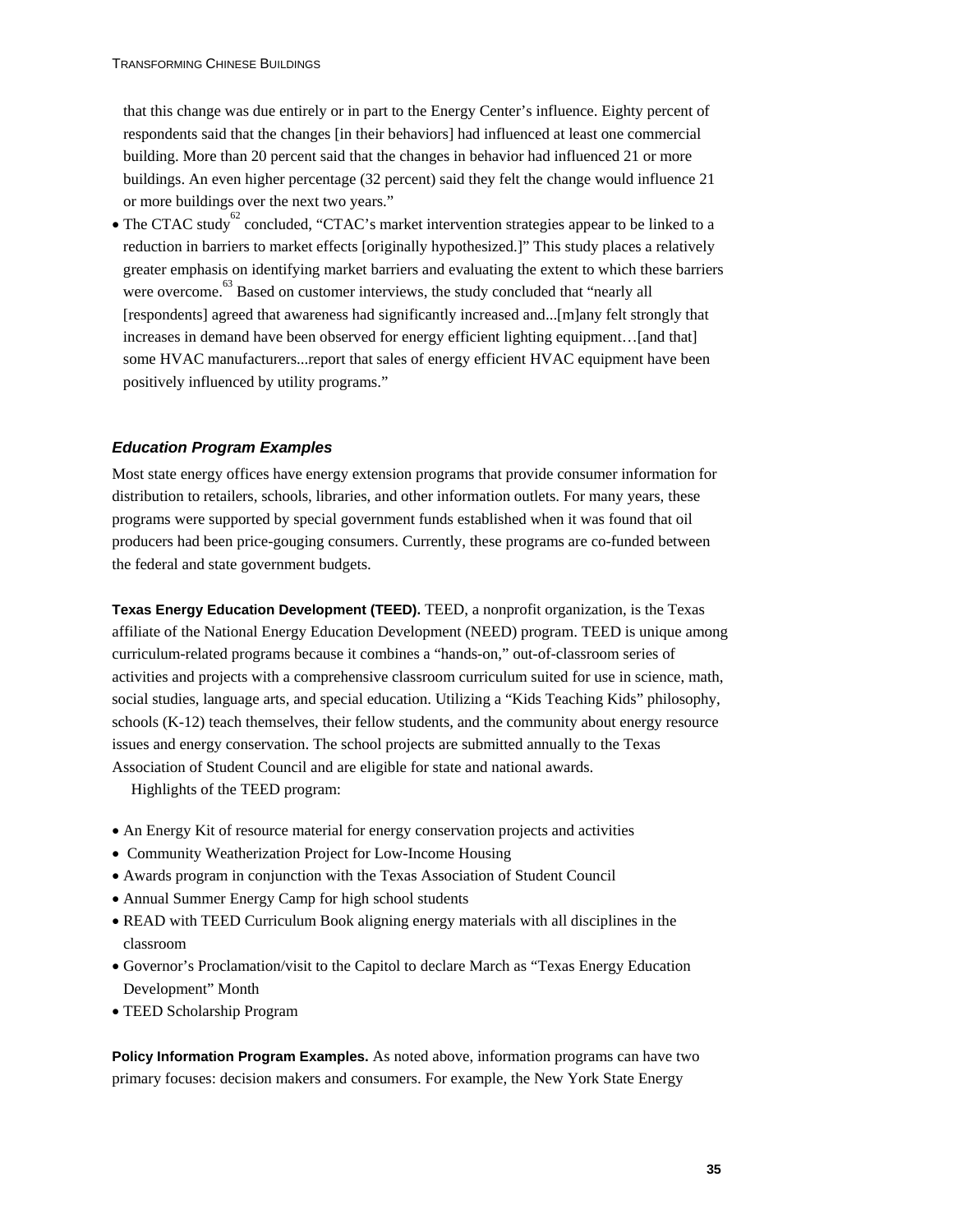Research and Development Authority<sup>64</sup> (NYSERDA) provides general energy statistics and data on energy consumption, supply sources, and price and expenditure information for New York state and a comprehensive set of New York state–specific energy statistics. In addition, the Energy Analysis Program focuses on using energy, regulatory, and environmental policies to help New York state businesses grow and to meet the needs of New York state's energy consumers. Energy Analysis Program staff analyze important energy issues, publish comprehensive statistics and data, and respond to energy supply disruptions or shortfalls. Staff are viewed as a source of objective information about all aspects of New York's energy picture.

In addition to providing timely and relevant analytical information, NYSERDA Energy Analysis Program staff study current energy issues to assess energy requirements and available supplies to determine their effect on the state's economic and environmental well-being. For example, Energy Analysis staff participated in a national policy dialogue in cooperation with the Center for Clean Air Policy, utilities, state agencies, and public interest groups from across the United States to determine the effects that restructuring the electric industry could have on air quality, electric system operations, and consumer costs.

**Energy Audit Information Programs.** Energy audits are another kind of information that can be provided by government entities to consumers; in this case, building owners. Generally, audits are conducted on a cost-share or free-of-charge basis. This analysis provides insight to the most costeffective and feasible ways to save energy. The results of this kind of analysis can also be very useful to policy makers.

For example, when evaluating the impact of energy efficiency measures on a commercial building in Beijing, the analysis showed that energy consumption for heating was extremely small, while energy consumption for lighting and cooling was extremely large. Up to this point, it was believed that heating was the dominant energy factor in commercial buildings, and early attempts to develop a commercial building energy code had focused on measures to reduce heating energy consumption. In the absence of this new information, a significant public policy opportunity could have been missed.

The California Bright Schools (CBS) Program helps schools with upgrading to energy-efficient equipment. CBS provides information and evaluates the work needed. The California Energy Commission, California Conservation Corps, the local utility company, and other qualified energy service companies (ESCOs) have teamed up to guide schools through the steps of an energy upgrade project:

- Identifying and determining a project's feasibility
- Securing financing for the project
- Purchasing and installing the new energy-efficient equipment.

The schools receive the following benefits from the program:

- Improved classroom comfort for a better learning environment
- Energy cost savings accrue year after year to use for other school needs
- Free energy audits and energy usage consultation
- Integrated package of project planning and management services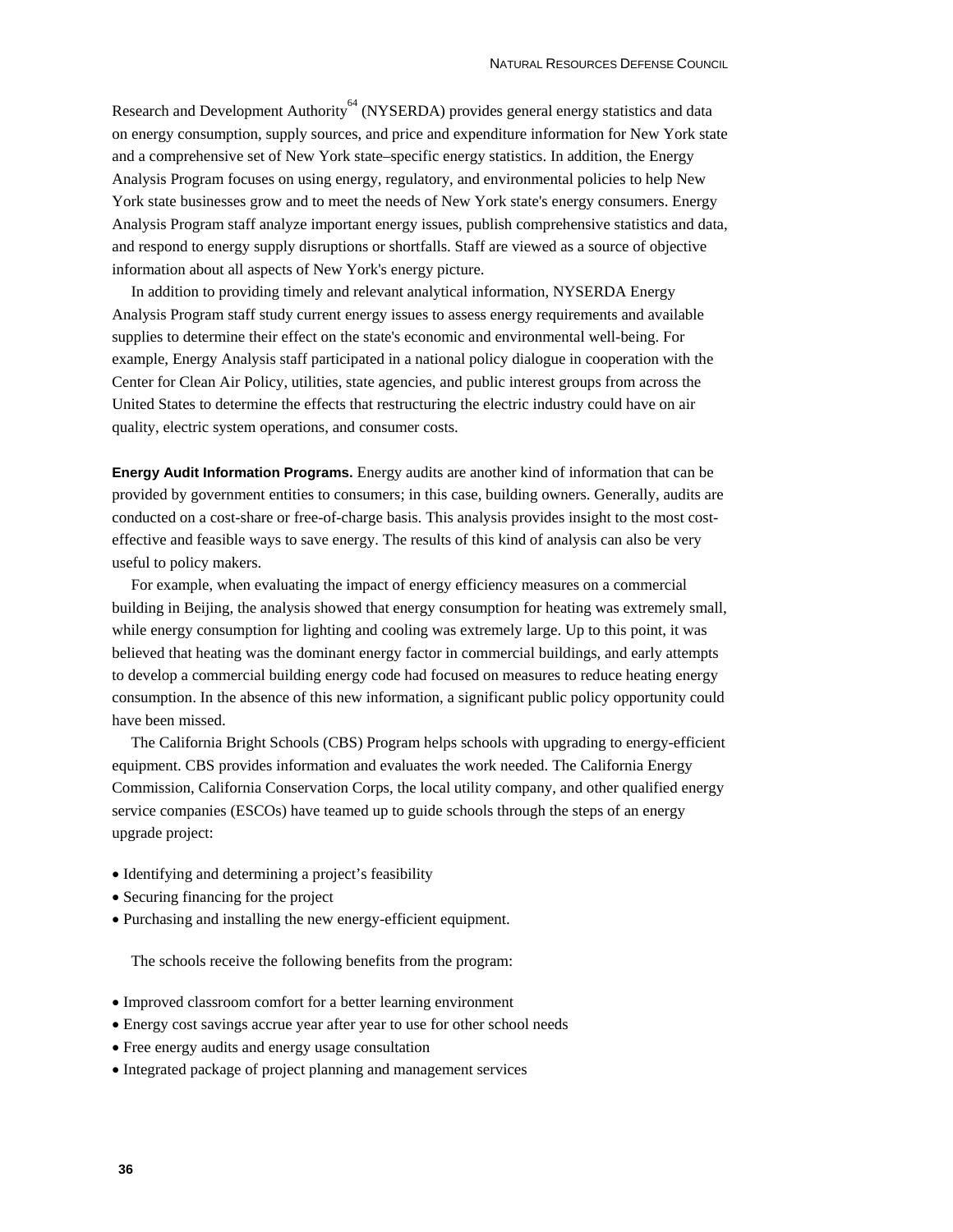- Assistance in securing best financing options
- New school design review assistance
- Bulk pricing on energy-efficient lighting equipment purchases through the state's Office of Procurement
- Procurement assistance on selected equipment purchases
- Low cost installation by trained professionals

School districts through this program received more than \$150,000 in utility energy efficiency rebates and more than \$115,000 through energy-efficient projects each year.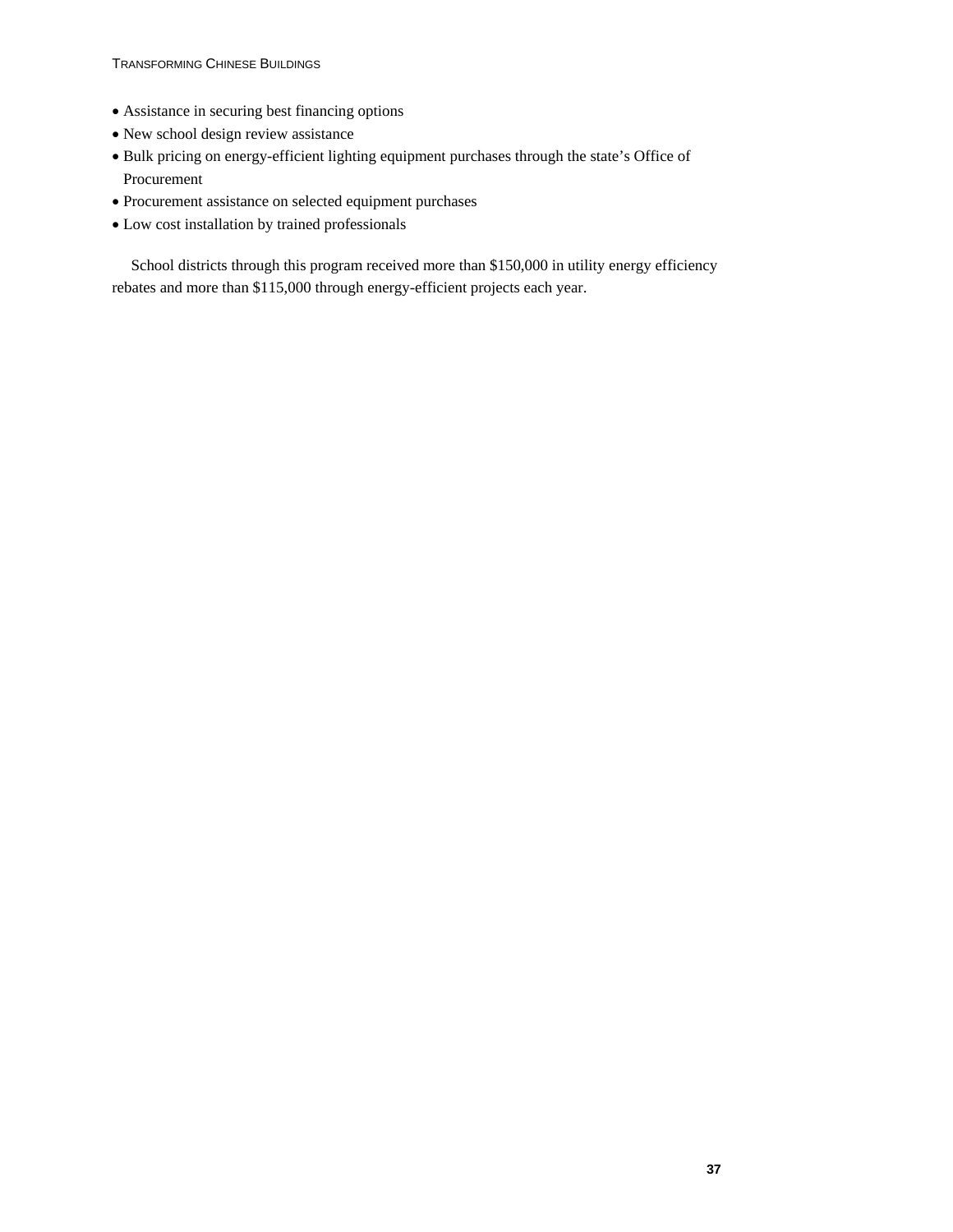### CHAPTER 7

## APPLYING THE TOOLS OF MARKET TRANSFORMATION TO SPECIFIC MARKETS

o transform the Chinese building market for energy efficiency, policy makers will need to apply the various tools discussed above to the various markets described in Table 1. Although China's construction industry is much more centralized than that of the United States, Chinese building markets are still essentially local in nature as is the case in the United States. These measures will need to be adapted locally to achieve full penetration of the market. T

Table 5 lists the most successful tools that have been used to improve energy efficiency in the different building markets. This table distinguishes appliance and equipment markets from the buildings markets because the policy and programmatic measures used to improve efficiency can be applied independently, although greater results can be obtained through the synergy of a combined approach.

Below we will evaluate each of the tools as they apply to (1) New Commercial, (2) New Residential, (3) Existing Commercial, (4) Existing Residential, and (5) Appliances and Equipment.

| <b>Buildings</b>                  | <b>Commercial</b>                                                                                                                        | Residential                                            |
|-----------------------------------|------------------------------------------------------------------------------------------------------------------------------------------|--------------------------------------------------------|
| <b>New</b>                        | <b>Building Codes</b><br>Incentives<br>Labeling<br>ETI                                                                                   | <b>Building Codes</b><br>Incentives<br>Labeling<br>ETI |
| <b>Existing</b>                   | <b>Standards</b><br>Incentives<br>Labeling<br>ETI                                                                                        | <b>Standards</b><br>Incentives<br>ETI                  |
| <b>Appliances &amp; Equipment</b> | Standards (mandatory within codes; voluntary)<br>Incentives<br><b>Industry Collaboratives</b><br>Labeling<br><b>Procurement Programs</b> |                                                        |

Table 5: Tools of Market Transformation Applied to the Building Sector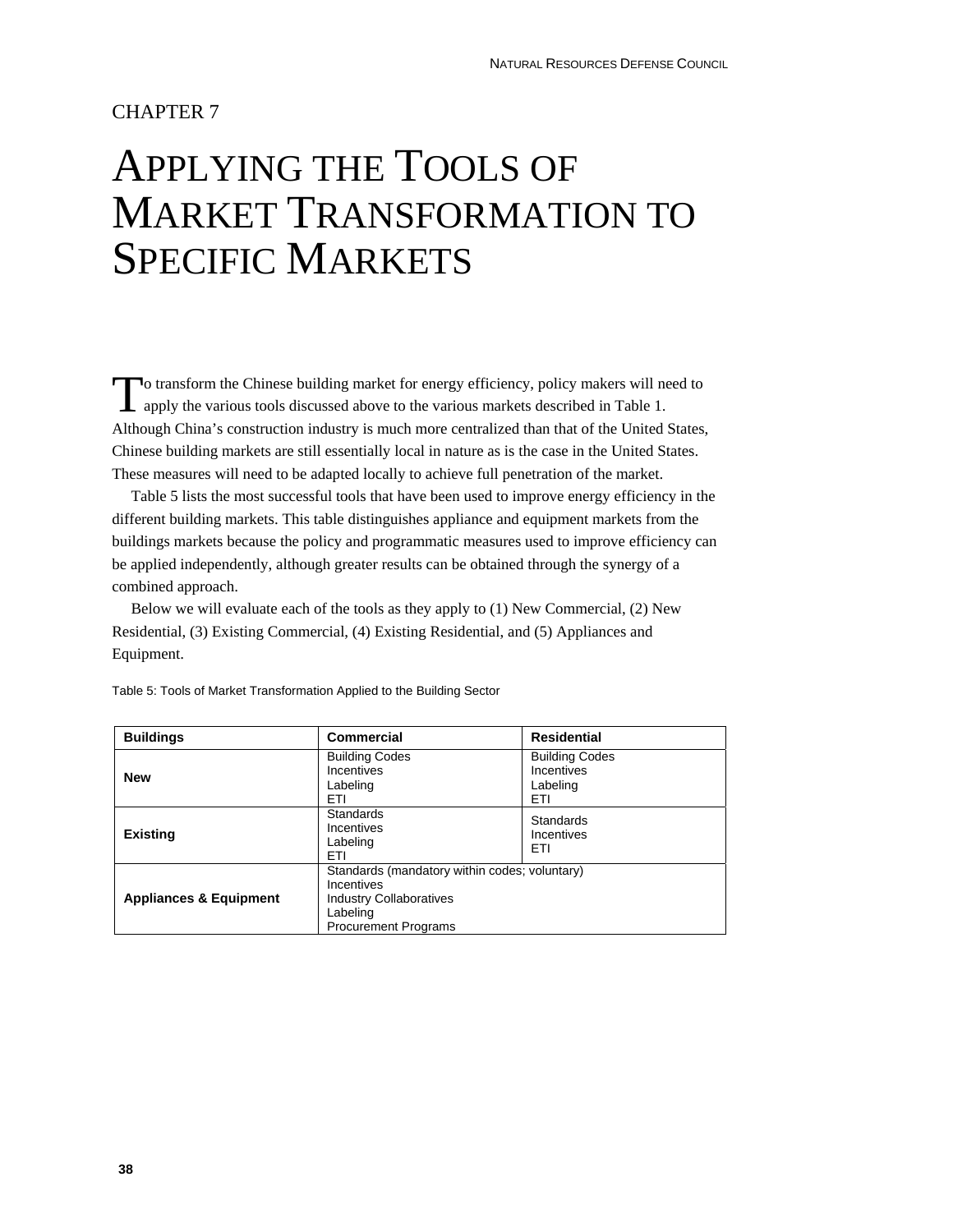### **NEW RESIDENTIAL BUILDINGS**

Residential buildings account for 21 percent of U.S. energy consumption.<sup>65</sup> In China, this sector consumes approximately 13 percent of the nation's total energy.<sup>66</sup> Nearly 400 million square meters of residential construction are on going in China at any one time.<sup>67</sup>

Figure 5: Super Good Cents: Standards and Label Incentives and EIT=Code



Figure 5 illustrates how the Super Good Cents program successfully used incentives and training to ensure rapid adoption and widespread compliance with a new energy code. The Energy Star label identifies homes that are 30 percent more efficient than the IECC. The Energy Star program has rated approximately 40,000 homes since its inception in 2000.<sup>68</sup> The interplay between the different market transformation tools is shown in Figures 6 and 7.

Figure 6: Energy Star Homes: Code and Label = Beyond Energy Savings

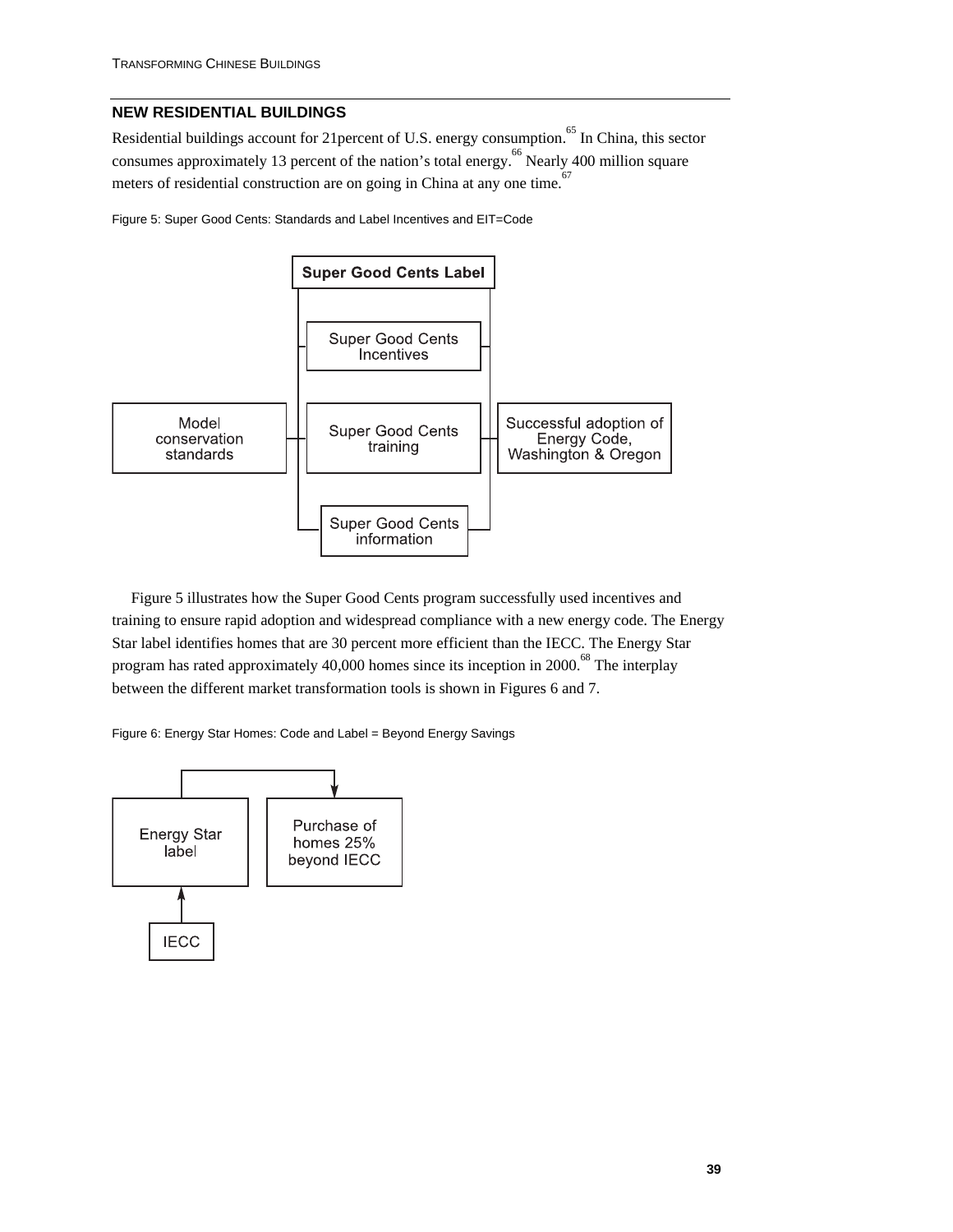#### **NEW COMMERCIAL BUILDINGS**

Commercial buildings account for approximately 17 percent of U.S. energy consumption.<sup>69</sup> In China, this figure is approximately 9 percent of total consumption, but is forecast to grow rapidly with China's accession to the WTO.

For the commercial sector in the United States, the New Buildings Institute estimates that savings this year exceed \$775 million per year, or 1 percent of the commercial sector's entire utility bill. This is all the more remarkable of an achievement because the typical codes in use in the United States are not very stringent in their energy efficiency requirements.

Figure 7: Existing Residential



Figure 7 is a frequency distribution of building energy use compared to the energy code in California in the mid-1990s.<sup>70</sup> It illustrates, for four different building types, what percentage of buildings consumed a given level of energy compared to the energy code. The scale on the "X– axis" of 1.0 indicates a code-compliant building. Energy ratios of, for example, 1.3, indicate 30 percent more energy consumption than would be allowed by code; an energy ratio of 0.7 indicates 30 percent savings.

Figure 8: Distribution of Building Energy Use Compared to Code: California 1990s

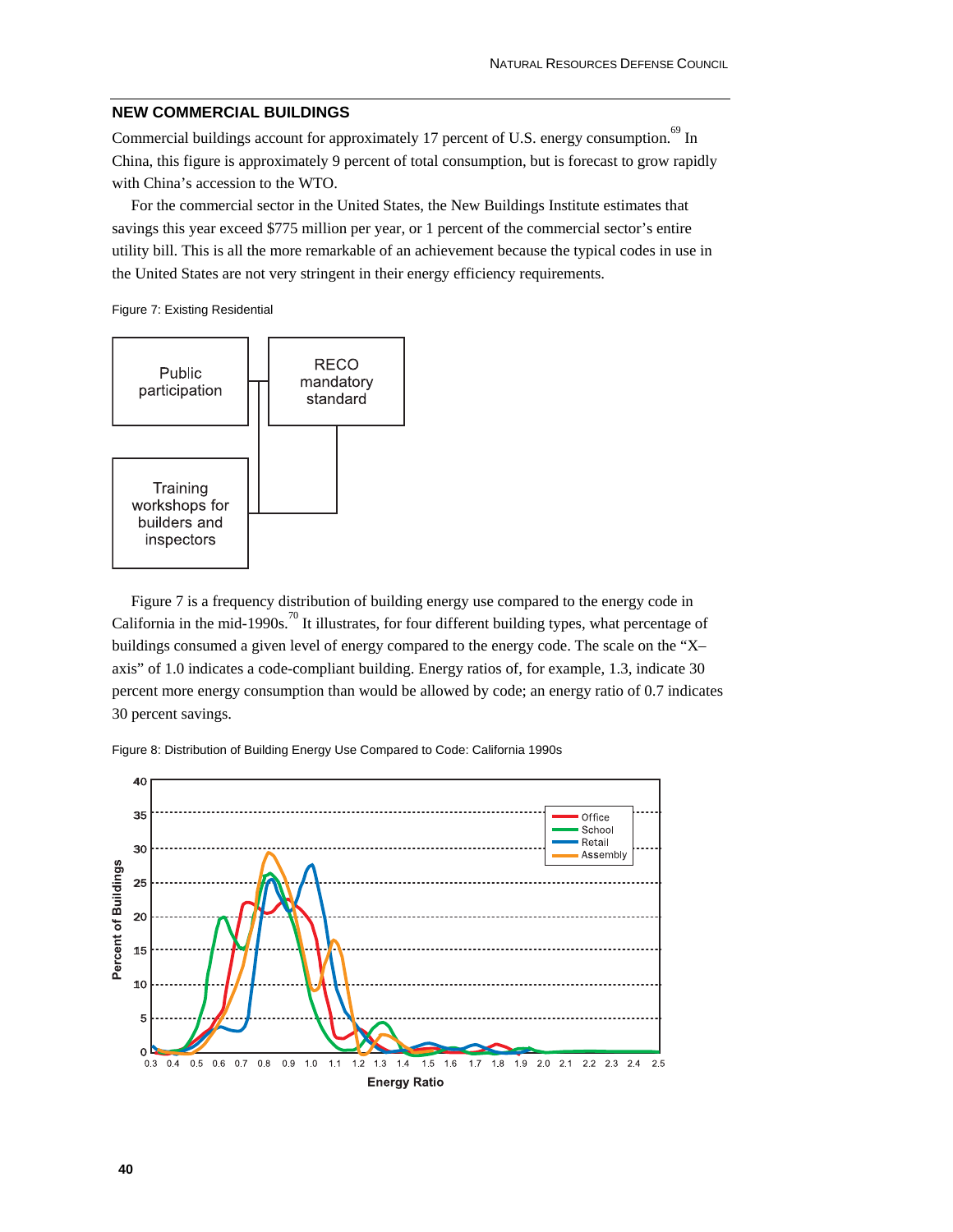This graph was prepared from data collected in California in the mid-1990s, when there was an active program of energy code outreach and enforcement along with utility-based incentives. As shown in Figure 8, the result is entirely consistent with the theories discussed in this paper.

The first noteworthy result observed from the graph is the sharp cutoff of buildings with energy ratios above 1.0. With the slight exception of schools, where enforcement of the energy code is not fully mandatory, we can see that the overwhelming majority of buildings comply with the code. Even those that fail to comply are typically only a few percent out of compliance. This shows good code enforcement. Good enforcement has been complemented by extensive training and education programs promoted by the California Energy Commission.

Figure 9: Interplay of California Building Code with Market Mechanisms



The second noteworthy observation from the graph is the broad plateau between code compliance (an energy ratio of 1.0) and 40 percent savings (an energy ratio of 0.6). Most buildings do not merely comply minimally with the code, but save 10 percent or 20 percent or 30 percent, or even 40 percent beyond the code. This is consistent with the widespread use of short-term incentives and education and outreach programs during the mid-1990s by California utilities.

A third observation from the graph is the sharp drop-off of buildings at energy ratios of .5 or lower (equivalent to 50 percent or better energy savings). This is not unexpected given the absence of long-term incentives. Indeed, the regulatory environment for utilities was so volatile at this point in history that the utilities were not in a position to make even informal commitments about the availability of the incentives two or three years in the future.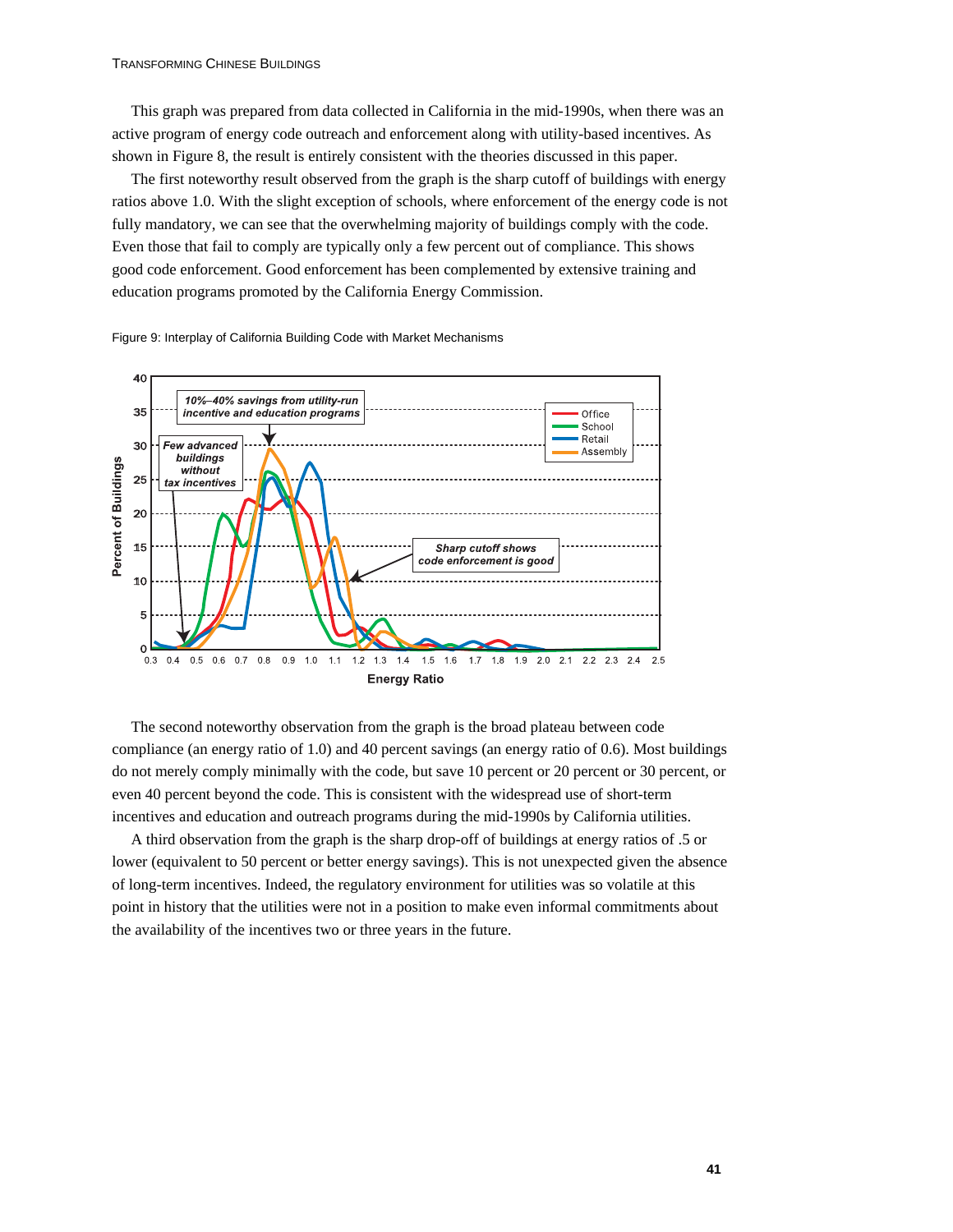Figure 10: Code and EIT and Incentives = Beyond Code Energy Savings



The paucity of buildings saving 50 percent or more is not an indication of the technical limits on energy efficiency, however. NRDC designed new buildings for our own occupancy in the late 1980s and mid-1990s, relying only on technologies and designs that were available in the marketplace and had a financial rate of return higher than NRDC's cost of borrowing money for construction. Our buildings saved between 70 percent and 80 percent compared to the code, clearly demonstrating that the limiting factor on large energy savings is not technological or economic.

#### **EXISTING RESIDENTIAL BUILDINGS**

This is one of the toughest markets to penetrate comprehensively because they are very diffuse, essentially comprised of millions of households. Major architectural elements are difficult and expensive to retrofit, particularly in a multifamily market. The largest and most easily captured potential to reduce residential energy consumption resides in new appliance and equipment mandatory standards, as described below. Incentive programs do work for existing households but are expensive and complex to administer.

The U.S. Department of Energy's Rebuild America Program facilitates voluntary community partnerships in improving their buildings through energy efficiency. When communities, businesses, and housing agencies form Rebuild America partnerships, they tailor their programs to local needs and choose which buildings to renovate, how much energy to save, and the best technologies to use. Rebuild America lets partnerships select the best ways to improve their communities. Rebuild America supports partnerships with technical and business experts, resource materials, and a national network of peers who are working on the same issues and developing innovative solutions.<sup>71</sup>

Rebuild America focuses on six different market sectors: colleges and universities, kindergarten through twelfth-grade schools, state governments, local governments, commercial buildings, and housing. Each of these sectors represents a particular customer group that has similar or related characteristics, common needs, and responds to the same motivation.

An example of a Rebuild America Program implementation is the Knox Housing Partnership, Inc. (KHP), a private, charitable corporation facilitating affordable housing for low-income residents of Knoxville and Knox County, Tennessee. KHP teamed with Knoxville's Housing Development Corporation (KHDC) to undertake a joint housing revitalization project involving 146 single-family detached homes that will revitalize two inner-city neighborhoods. The goal of the \$6.8 million project is to bring renters into home ownership by providing a pool of quality, affordable housing and assisting families in obtaining below-market rate financing. More than two-thirds of the revitalized homes are being sold to the existing renters or other low-income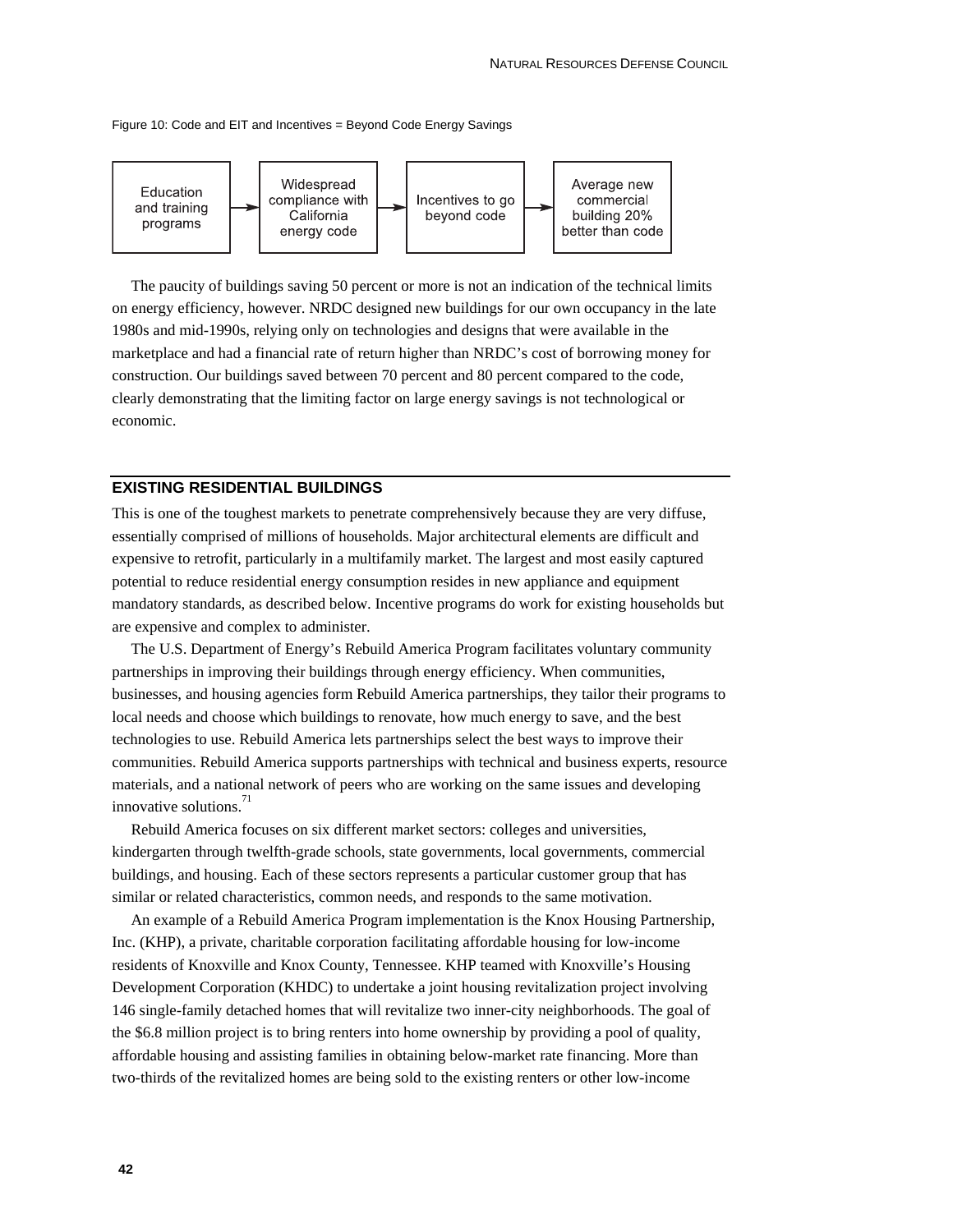buyers. The remainder of the houses are being made available for continued rental to current clients to avoid displacing those who cannot afford to or do not wish to move into home ownership. The results of this program are shown in Table 6, below.<sup>72</sup>

Table 6: Monthly Housing Costs Before and After KHP Rehabilitations

|                            | <b>Before rehabilitation</b> | After rehabilitation |
|----------------------------|------------------------------|----------------------|
| Rent/mortgage              | \$260-\$325                  | \$270-\$430          |
| <b>Energy costs</b>        | \$100                        | \$66                 |
| <b>Total housing costs</b> | \$360-\$425                  | \$336-\$496          |

Some communities have developed mandatory programs for improving the energy efficiency of existing residential buildings. In 1981, the California city of San Francisco adopted the Residential Energy Conservation Program (RECO), a prescriptive code designed to improve the energy efficiency of existing housing. RECO has reduced the amount of energy the average home uses in San Francisco by more than 15 percent, without any cost to the city treasury.<sup>73</sup>

RECO has proven to be simple to understand and easy and inexpensive to enforce. RECO requires such energy-saving measures as adding insulation; caulking and weather-stripping doors, windows, and other openings in the building shell; insulating hot water heaters and pipes; installing low-flow faucets and shower heads; installing low-flush toilets or flush reducers on existing toilets; and insulating heating ducts. Once RECO is triggered, homeowners or landlords must hire a private contractor to install the prescribed energy efficiency measures or do it themselves. A compliance inspection is then required to assure the work was completed.

Several events can trigger the need for compliance with RECO, including the sale of a building; metering conversions (changing from a master to individual meters, for example); improvements greater than \$20,000 for single and two-family homes, \$6,000 per unit for buildings with three or more units, or \$1,000 per unit for residential hotels; condominium conversion; or a complete building inspection (for adding or combining units, for instance). To give the ordinance teeth, an Order of Abatement can prevent the transfer of property unless the owner complies with RECO.

In spite of initial sharp opposition from the real estate community, the ordinance is now a routine part of doing business in San Francisco. Acceptance was helped along by extensive publicity, an informed public, involvement of the private sector from the beginning and training workshops for both city and private inspectors. The simplicity and cost-effectiveness of the measures required for compliance also play a part in RECO's success.<sup>74</sup>

#### **EXISTING COMMERCIAL BUILDINGS**

RECO has a commercial building counterpart, the commercial conservation ordinance, aptly named CECO. RECO established the political and administrative basis for CECO, which took effect in July 1989. The story of San Francisco's Commercial Conservation Ordinance illustrates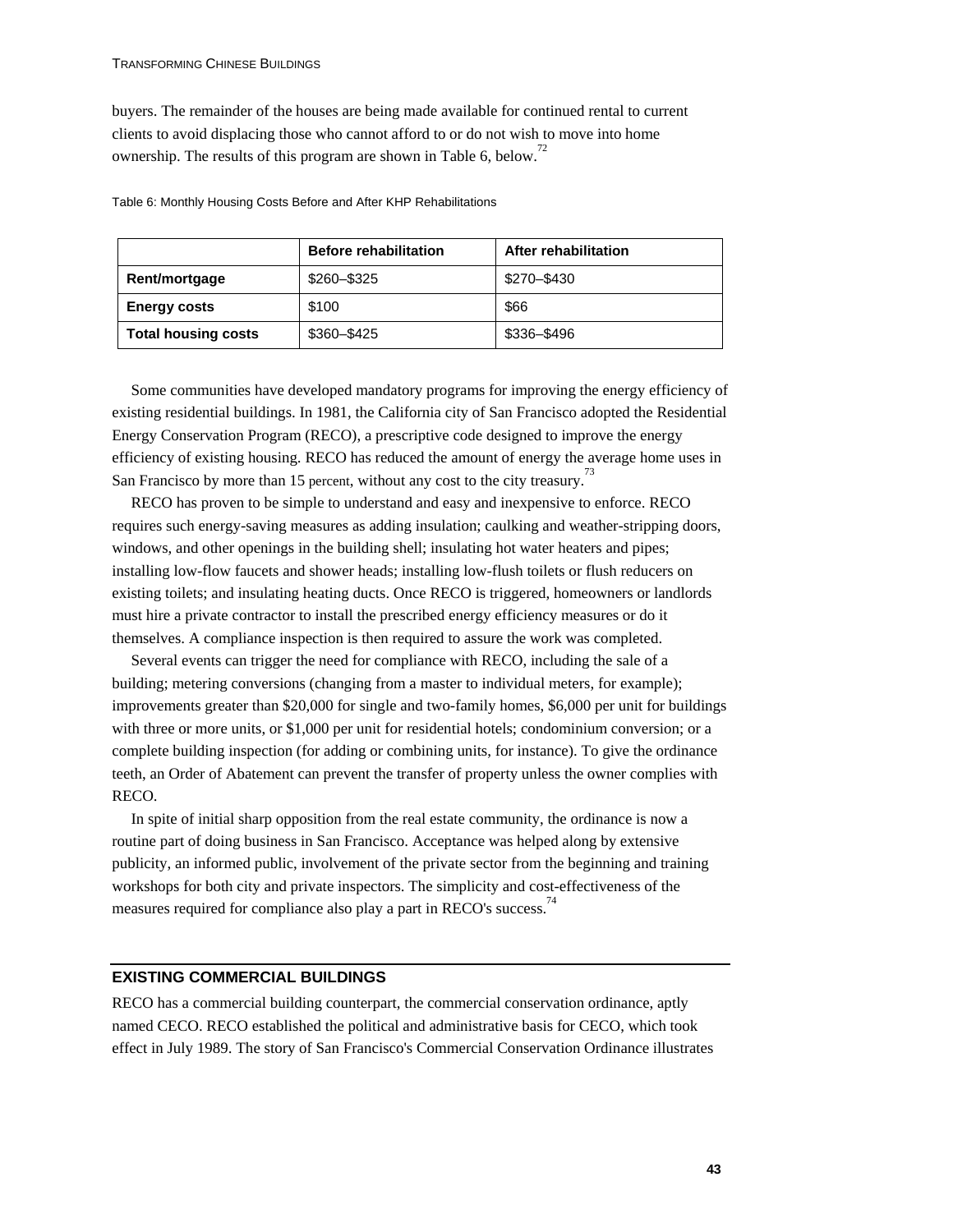the complexities of designing energy standards for use in a competitive commercial real estate market.

California mandates energy efficiency standards for all new buildings, but does little to improve the performance of buildings already built. Support to find ways to conserve energy was strong in San Francisco, but translating energy efficiency policy into a workable ordinance presented some challenges. Commercial codes are more complicated than residential ones, and the city is examining the commercial ordinance to simplify its requirements and streamline its enforcement.

Presently, the events that can trigger CECO review and enforcement include the transfer of a building's title, an addition to a building that increases the heated space by more than 10 percent, and renovation and improvements valued at more than \$50,000. After a trigger event, CECO review is required. A private inspector conducts an inspection for a fee and identifies the areas of the building that do not comply with the ordinance. The building owner must then implement prescribed energy efficiency measures up to a simple payback of four years.

**Small Business Standard Performance Contract Program (SBSPC).** The SBSPC is a statewide incentive program in which third-party (*i.e.*, non-end user) project sponsors are paid for measured, verified savings, based on a fixed schedule. End users cannot self-sponsor projects. A minimum savings of 20,000 kWh per year is required for an application. Aggregation of like customers is allowed and encouraged. A standard contract between the program administrator (utilities) and third-party sponsor specifies incentives, simplified performance measurement and verification (M&V) options and protocols, payment terms, and other operating rules. Sponsors are responsible for M&V. Incentives (specified amounts per kWh saved) are paid to project sponsors, with 40 percent after installation and 60 percent after one year, based on verified savings. The project sponsor incentive includes a fixed "participation incentive" of \$1,000 for lighting projects, \$2,500 for HVAC projects, and \$1,500 for motors/other.<sup>75</sup>

| <b>Utility</b>   | <b>Applications</b> | <b>Total Incentives</b> | <b>Customers</b> |
|------------------|---------------------|-------------------------|------------------|
| <b>SCE</b>       | 91                  | \$768,510               | 56               |
| <b>SDG&amp;E</b> | 20                  | \$234.834               | 21               |
| PG&E             | 70                  | \$698,919               | 62               |
| Total            | 181                 | \$1,702,263             | 139              |

Table 7: Basic Program Data Summary for 1999 California SBSPC Program\*

\*Notes: These figures are based on data received by the authors from the utilities in early 2000 and are not official figures. Final official participation figures for 1999 will likely differ slightly from those reported here.

#### **APPLIANCES AND EQUIPMENT**

Figure 11 shows the evolution of refrigerator energy use in the United States over the past 60 years. Up until the mid-1970s, refrigerator energy consumption was increasing at an annual rate of more than 6% compounded. This increase was due to a growth in size and in features, as well as an absolute decline in energy efficiency. Had this growth trend continued until today, refrigerators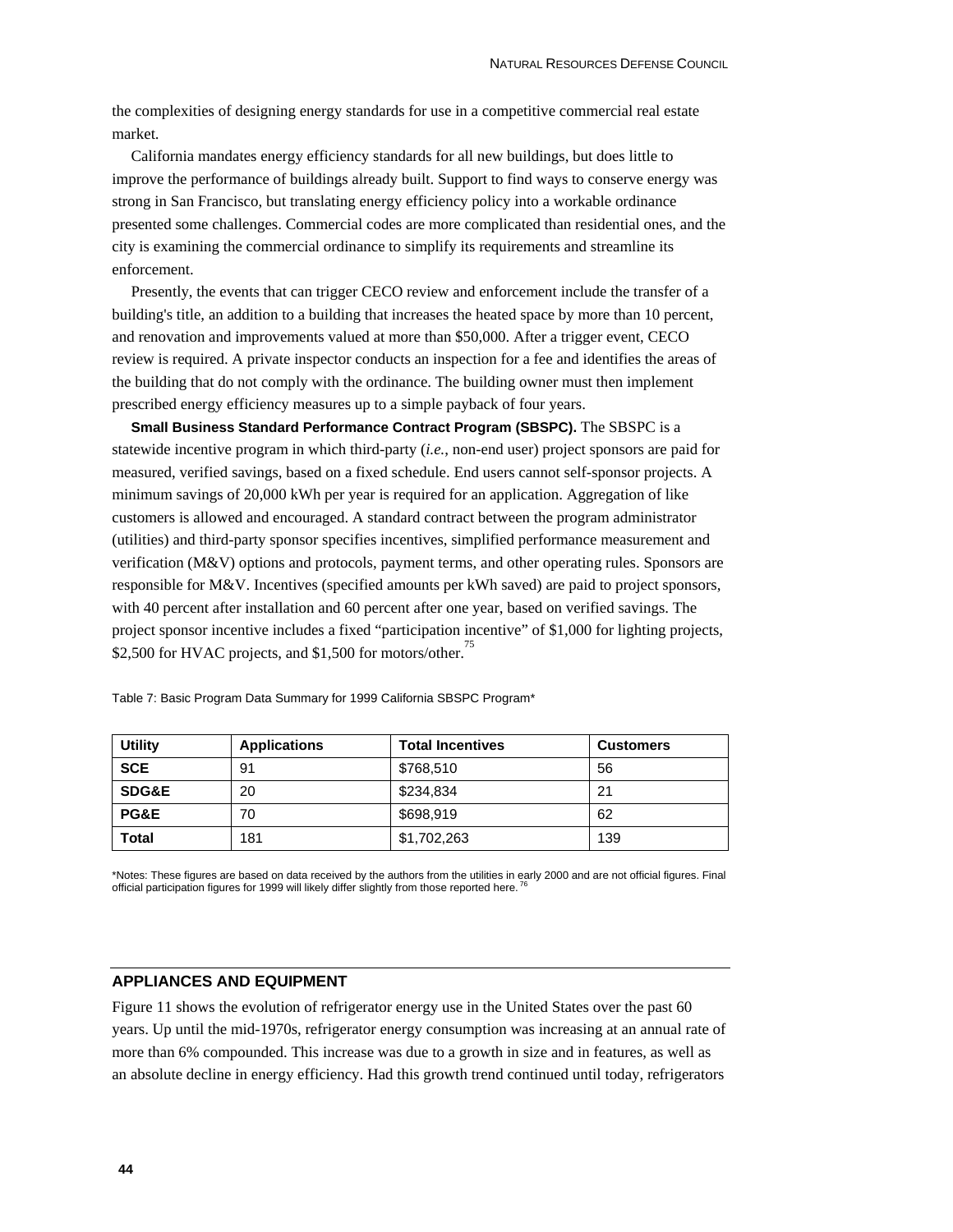would be consuming more than 150 GW of electricity in the United States, well above the output of the entire U.S. nuclear energy program.



Figure 11: Trends in Refrigerator Energy Consumption

This trajectory changed dramatically with the adoption of energy efficiency standards by California in a proceeding that took place in 1975 and 1976. These standards influenced the market for refrigerators nationwide, as manufacturers quickly realized that it was cheaper to comply with the California standards nationwide than to produce separate products for different states.

The California standard was based on the most efficient products at the time. Ironically, they were introduced by a manufacturer who marketed their advantages in terms of greater energy efficiency, but was unsuccessful in the marketplace; it eventually went out of business.

Following 1980, the shallow slope towards more efficiency was likely encouraged by utilitybased incentives for products that were 10 percent or so better than the standards. Utilities in California, several states in the Pacific Northwest, and New York set new standards in 1984 with effectiveness dates of 1987 and 1992. These were nationalized with a three-year lag time for the first tier, and contributed to the observed drop in energy consumption at these dates.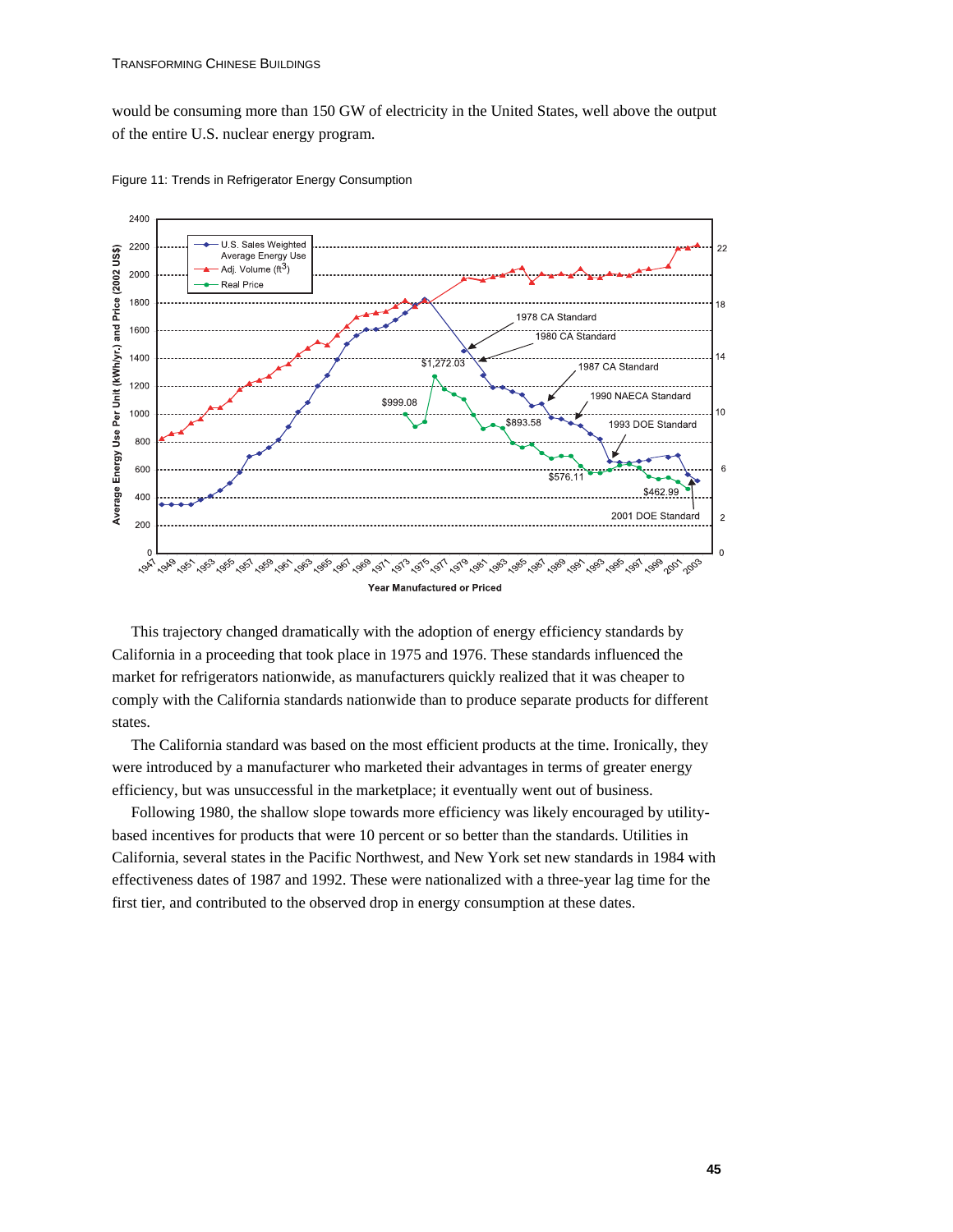### CHAPTER 8

## FUNDING MARKET TRANSFORMATION ACTIVITIES IN CHINA

Funding sources for market transformation tools can be as diverse as the tools themselves.<br>Funding for standards development can come from the government at the national or prov Funding for standards development can come from the government at the national or province level. The macroeconomic benefit-cost ratio to governments for establishing energy efficiency standards is on the order of 100:1. It is also possible that a professional engineering or design association may wish to use its funds and donation of in-kind expertise to develop an energy standard, if there were some reasonable expectation that it would be received well at the Ministry of Construction.

Government can also be a source of incentives. Indirect monetary incentives, such as tax credits, or reduced tax rates reduce government revenues but do not require additional budget to achieve. Similarly, local governments can use nonmonetary, but still valuable, incentives, such as increased density allowances and expedited permitting and review. In the United States, the largest source of building market transformation incentives has been the electric utility industry, which was putting up to \$2 billion per year into this area at the peak of activity. These funds were supported by very modest increases in electricity tariffs of less than 3 percent. NRDC coauthored an extensive discussion of utility funded programs in the Chinese context.<sup>77</sup>

Energy and environmental labels or ratings for buildings and equipment can be funded in similar ways to the development of standards. A government-sponsored label, such as Energy Star, would be funded out of the government budget, while a privately sponsored rating system, such as LEED, would be developed using the resources of an organization like the U.S. Green Building Council. For example, if a group of enterprises and government agencies wanted to form an independent China Green Building Council, they could fund the development or adaptation of a green building rating system similar to LEED.

Procurement programs require little to no additional funding beyond normal budgets for materials and equipment, the only difference being the emphasis on certain levels of energy and environmental performance in the purchased materials.

Industry collaboratives would be funded through voluntary in-kind contributions from participating entities that could be covered within existing staffing levels or the creation of new positions, depending upon the level of commitment of the participant.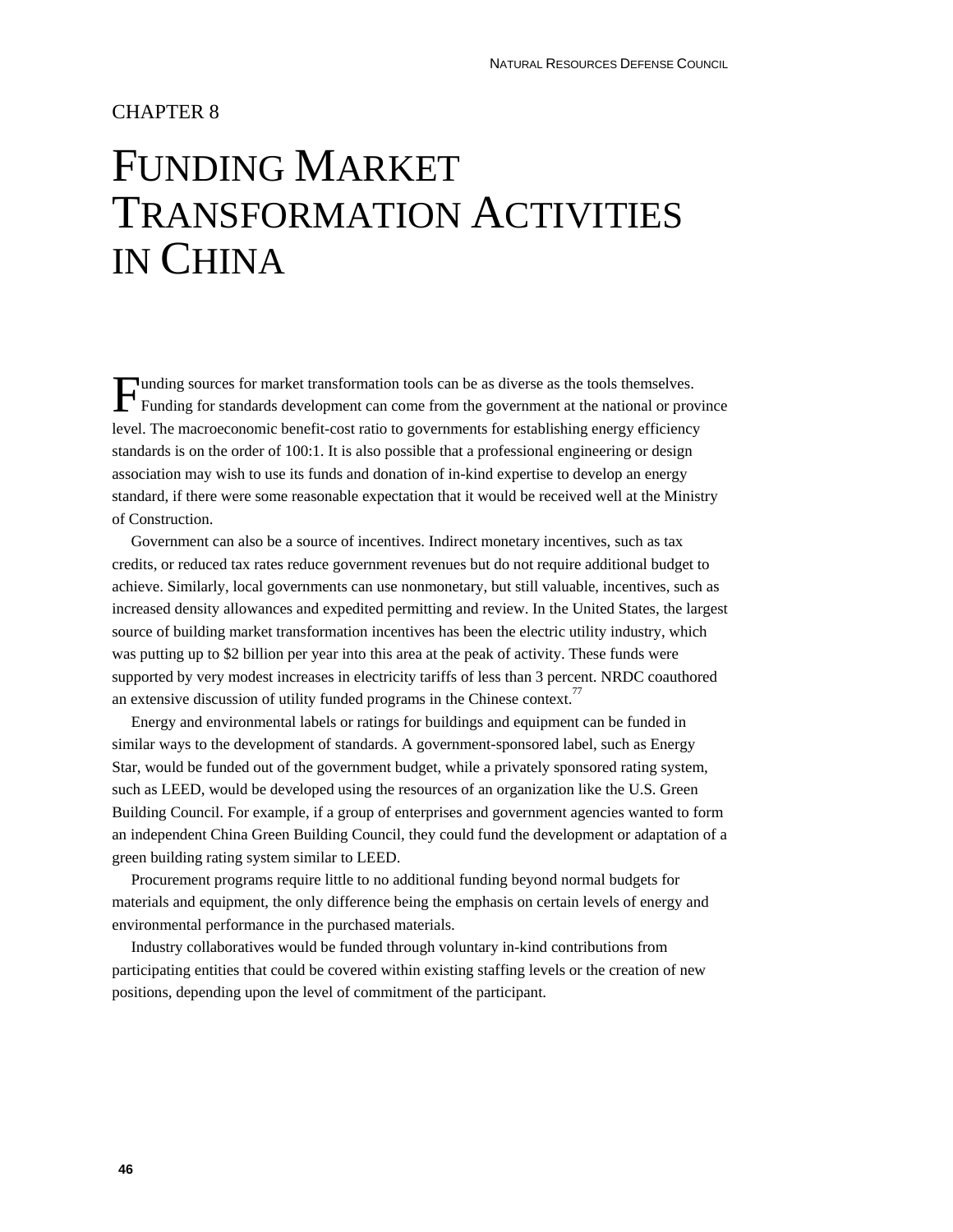## CHAPTER 9

## CONCLUSION AND RECOMMENDATIONS: A COMPREHENSIVE POLICY FOR ENCOURAGING ENERGY EFFICIENCY IN BUILDINGS

hina is already engaged in several of the market transformation activities mentioned in this China is already engaged in several of the market transformation activities mentioned in the paper, although in an uncoordinated fashion. A comprehensive policy to improve energy efficiency in buildings should be based on the following elements that have been shown to be effective instruments for promoting improved comfort and building performance, as well as everincreasing levels of energy efficiency. China could be the first nation to fully implement such a comprehensive program.

- 1. The first step is to develop standards that encourage performance-based compliance and achieve 30 percent-50 percent energy savings compared to prevailing practice. China has already completed or is actively pursuing the development of standards for residential buildings in the heating, cooling, and transition zones. Plans also exist to begin development of a commercial building standard. In addition, China also has developed voluntary energy efficiency performance standards for air conditioning equipment, refrigerators, and certain lighting products. China should identify emerging trends in equipment energy use and develop standards to reduce energy consumption of these devices.
- 2. The next step is to develop mandatory codes based on these standards. This will require moving energy standards into the same legal category as health, life, safety, and structural standards. Compliance with the performance standards should be universally required as a prerequisite to building occupancy or to the sale of equipment or appliances in the market.
	- Agencies in authority should plan now for regular revisions to the standards to achieve higher levels of efficiency in the future.
	- Standards should include criteria for energy ratings through associated labeling, rating, and incentive programs as part of the performance approach.
- 3. Through government agencies or by encouraging professional associations, China should develop its own simple normative labels to distinguish the most efficient buildings and equipment. As a complement to normative labels, informative labels that can be used to establish the entire range of energy values in the marketplace should be developed.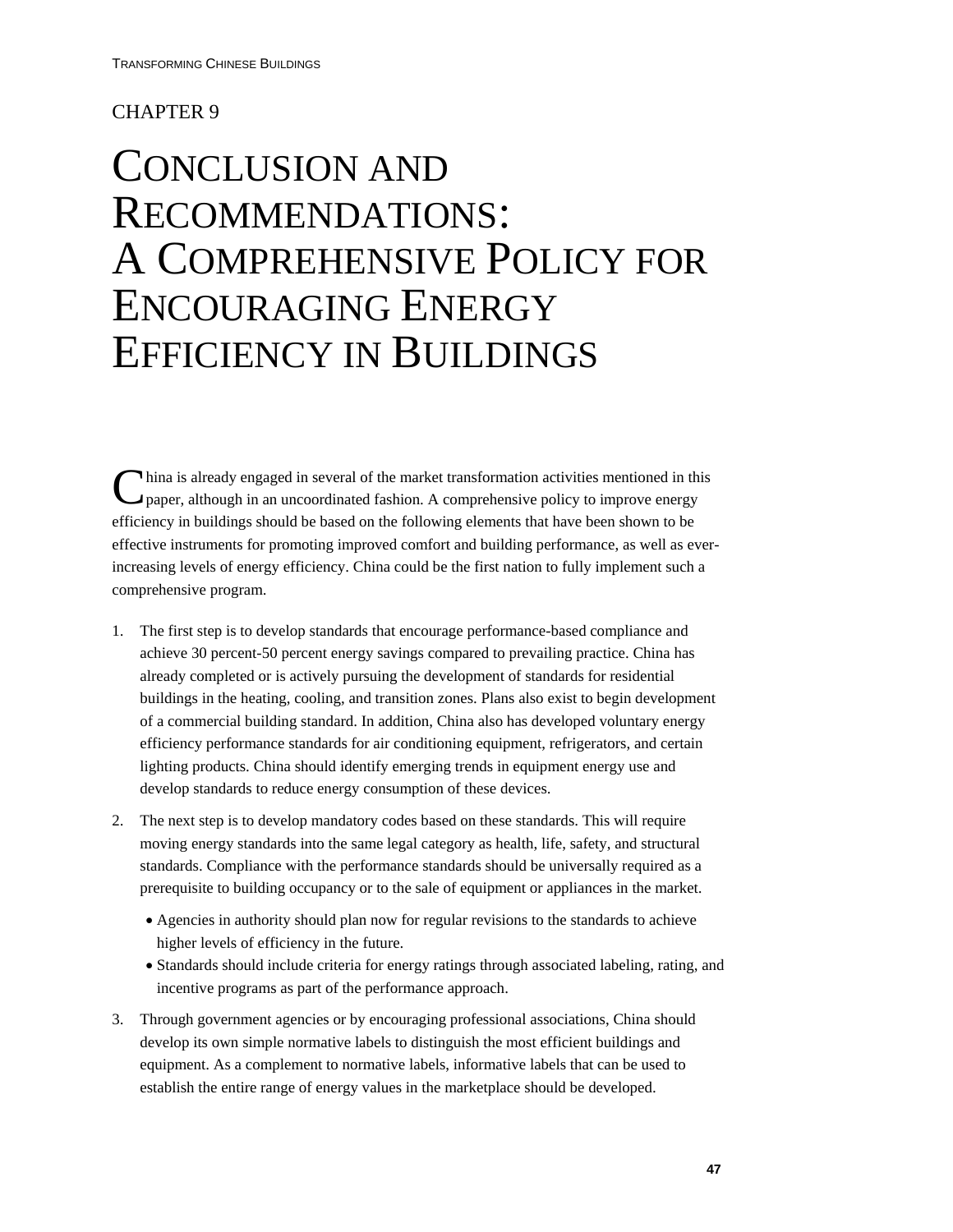- 4. The Chinese government should establish procurement programs based on normative and informative labels that require the purchase of the most efficient equipment or appliances and design of the most efficient buildings for use by government agencies. Incentives could be developed for large enterprises to participate individually or collaboratively.
- 5. Short-term, managed incentive programs should be developed through government agencies or the electric and natural gas utility industries that promote modest improvements (about 15 percent to about 30 percent beyond the standards) based on labels or voluntary beyond-code standards.
- 6. Tax incentives or other long-term, fixed incentives for achieving 50 percent to 75 percent savings beyond the code, possibly based on labels or rating systems, should be approved by the government.
- 7. China should continue its efforts in research and development of new technologies and the implementation of innovative design principles.
- 8. In conjunction with the development of energy codes and standards, education, outreach, and training of designers, engineers, builders, and code officials should be budgeted for and staffed as an integral part of the code development process. These programs could possibly be funded through multilateral development bank loans or grants from the World Bank, in conjunction with its municipal heating system reform project or as a separate proposal to the Asian Development Bank.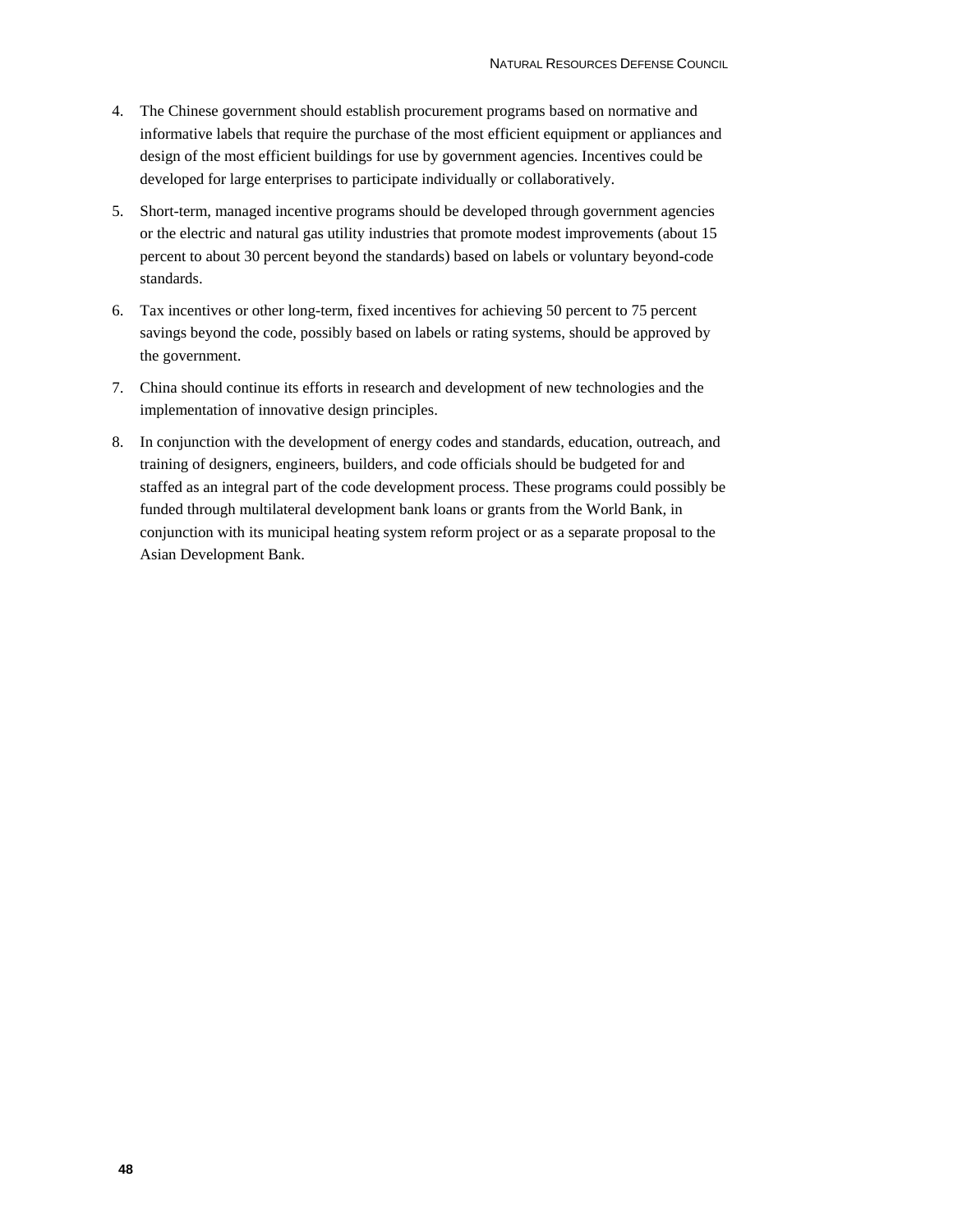### ENDNOTES

- 1 These basic markets could also be subdivided a number of ways, but this is unlikely to add much to the  $9$ discussion.
- 2 These are called "public buildings" in China.
- 3 From an energy perspective, highrise multifamily dwellings tend to 10 behave more like commercial buildings, so they are generally included in programs and policies directed at commercial buildings in based energy standards. the United States. For the purpose of this paper, we will address multifamily high-rise buildings in the residential sector because developers of multifamily highrises are also the primary builders of low-rise housing, which has much different energy use and characteristics.

4 Construction requirements are set at the state and local level in the United States Energy efficiency standards for new buildings are employed at the state and local level in virtually all of the 50 states. Model standards developed by the federal government and professional associations do exist, but first must be adopted into local  $\overline{15}$ or state regulations before becoming mandatory. The U.S. Department of Energy (DOE) assists states and local code jurisdictions in upgrading their building standards and improving their implementation and enforcement.

- 5 Energy Policy Act of 1992, Pub. L. No. 102-486, 106 Stat. 2776 (codified as amended in various sections of 15, 16, & 42 U.S.C.). [Hereinafter EPAct].
- 6 Although called "international," in practice, the code only serves the United States and Canada.
- 7 These estimates of energy savings from California's codes are conservative because they assume that the energy code remains fixed at the level most recently adopted. It is common practice for codes to be revised every three to five years to include higher levels of energy efficiency. Because the savings from these future revisions are hard

to predict, they are not included in projections of energy savings.

8 Warren Alquist Act of 1975 (Public Resources Code Section 25001 *et. seq.*).

 Passive solar houses with an exception to the glazing area restrictions because with proper orientation and thermal mass, more glass leads to reduced rather than increased energy consumption.

See section VI.C.1 and 2 on pp.15 appliances and equipment and 16 for a discussion of prescriptive and performance-

Department of Energy, "Tomorrow's Energy Today for Cities and Counties: Commercial Energy Codes Lay Foundation for Saving Money 3" (February 1995). [Hereinafter Commercial Codes].

12 "Residential New Construction Study,." prepared by Regional Economic Research, Inc., San Diego, CA, for Pacific Gas & Electric, September 10, 2001. 13

 Commercial codes, note 14, above at 4.

<sup>14</sup> Personal communication with Robert Kelly, technical director, National Conference of States on Building Codes and Standards.

For example, the requirement that  $\frac{1}{21}$ hot and cold air distribution ducts in homes in California be tested for elimination of air leakage was phased in over a six-year time period. During the first three years, the method was optional and could be used to trade off against other energy efficiency measures. During the second three-year period, it was required.

16 A building, for example, that fails to meet the prescriptive requirements for most of its components, and fails by a significant margin, is unlikely to gain compliance through the performance method if it does better than the code in only one attribute. A building that purports to do this should be subject to much more careful scrutiny to determine whether it really complies.

17 However, improvements in calculated energy performance consistently lead to improvements is, while any individual energyefficient building may use more heat than any individual nonenergy-efficient building, a sample of 100 energy efficiency buildings will perform better than a sample of 100 inefficient homes, and the ratio of energy use will be about what is expected by the calculations.

18 In California, savings from standards augment the savings from building standards by about 50 percent. 19

 California's standards regulated refrigerators, freezers, stoves, residential central air conditioners, room air conditioners, water heaters, furnaces, fluorescent lamp 30 ballasts, and showerheads.

20 The energy crises spurred by the Middle East oil embargo made the adoption of energy efficiency policies critical for states heavily dependent on oil, such as California and New York. The difficulty for manufacturers, which produced and sold to a national market, was that nonuniform requirements in different states made it extremely difficult to produce and ship the correct equipment.

NAECA regulated energy in the appliances covered by the California legislation, as well as dishwashers and clothes washers, cooking ranges, fluorescent and incandescent lamp ballasts, and low-flow toilets.

 $22$  U.S. Department of Energy, Energy Efficiency and Renewable Energy network. See

http://www.eren.doe.gov/erec/facts <sup>33</sup> *Id.* heets/eelight.html.

23 Howard Geller and Steven Nadel, "Market Transformation Strategies to Promote End-use Efficiency," 19 Annual Review of Energy and the Environment, at 308 (1994). <sup>24</sup> *Id.*

```
25 Id. at 311. 
26 Id.
```
27 In the few cases where advanced technologies were relied on in prescriptive code development, all but one of them had already

in actual energy performance. That included a widely used or widely projected to be used performance option.

The other problem that arises is that the definition of "costeffective" for code purposes is defined based on a very short time horizon, often as a result of political pressure from stakeholders wishing quick profitability.

29 See D. B. Goldstein, "Research Ideas for Transportation," presented to the U.S. National Research Council Surface Transportation Environmental Cooperative Research Program advising board's Research Priorities Workshop, Washington, DC, September 26, 2000.

P. Newman & J. Kenworthy, Cities and Automobile Dependence: An International Sourcebook, GoverPublishing, 1989.

31 The American Society of Heating Refrigerating and Air Conditioning Engineers (ASHRAE) and Illuminating Engineering Society of North America (IESNA) are national and international professional engineering associations. More than 40 of the 50 states enforce energy efficiency standards derived in whole or in part from ASHRAE Standard 90.

32 D. B. Goldstein, "The American Experience with Establishing Energy Efficiency Standards for New Buildings: Case Studies of California and National Energy Studies," presented at the Third Soviet American Symposium on Energy Conservation, October 2– 15, 1988, at 1.

34 "Sustainable Energy Strategy: Clean and Secure Energy for a Competitive Economy, " National Energy Policy Plan Pursuant to Section 801 of the DOE Organization Act, 30 (July 1995). [Hereinafter National Plan], at 30.

35 Earlier versions of the IECC were released in 1983, with updates in 1986, 1989, 1992, 1993, and 1995.

T. Jones and D. Norland, The Alliance to Save Energy, "The 1993-95 Model Energy Code: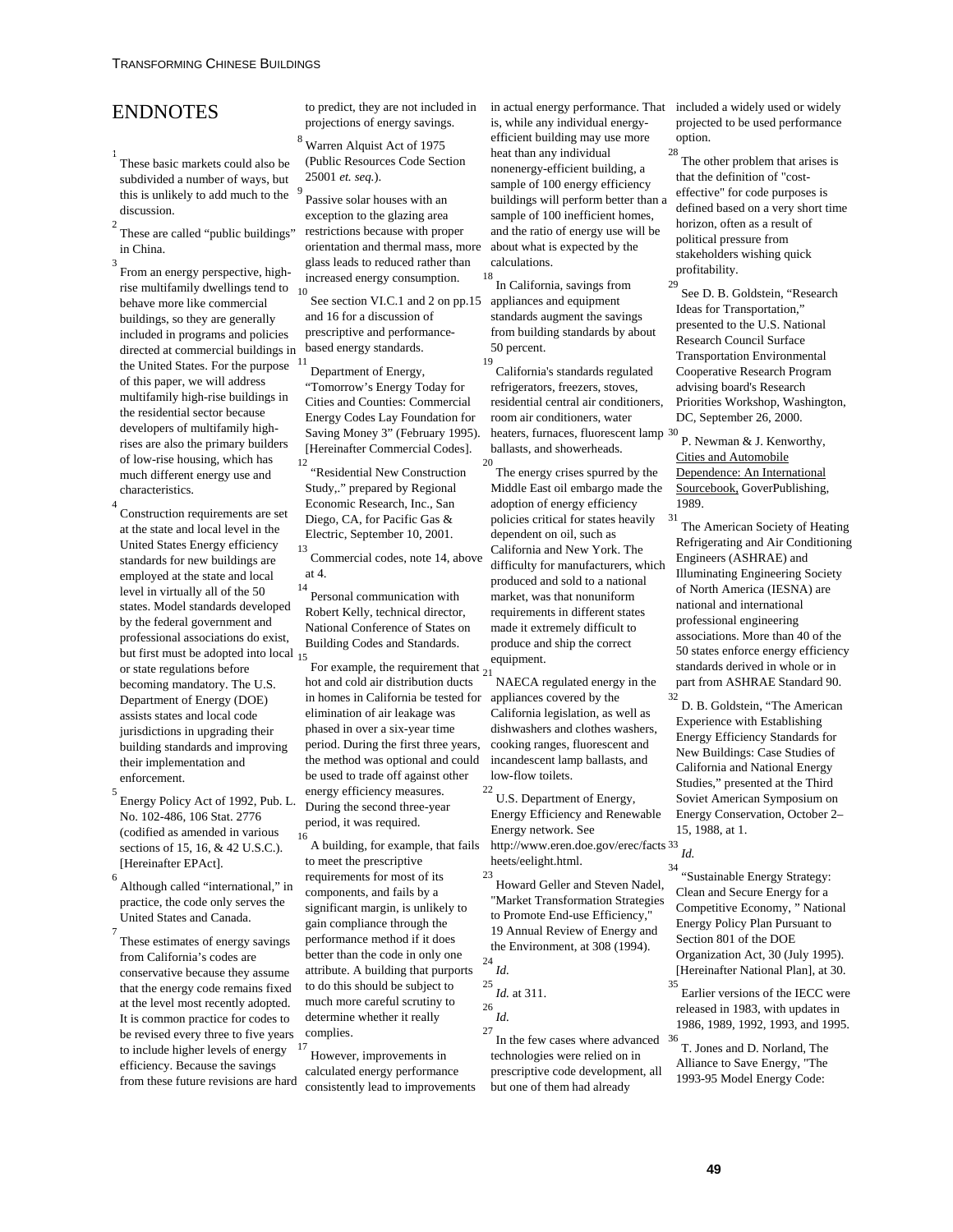Energy and Environmental Savings, Costs, and Benefits by State,'' 1996 ACEEE Summer Study on Energy Efficiency in Buildings, Washington, DC, ACEEE, 1996.

37 U.S. Congress, Office of Technology Assessment, Building Energy Efficiency, OTA-E-518 (Washington, DC: U.S. Government Printing Office, May 1992). [Hereinafter Building Efficiency], at 108.

The USGBC is a voluntary nonprofit organization of more than 1,100 major stakeholders in the building industry. For more information, visit http://www.usgbc.org.

39 Although IEQ is not directly related to energy consumption, negative impacts on indoor air quality from improperly implemented energy efficiency measures have been used by opponents of energy standards to relax requirements or even to forestall adoption of efficiency measures.

 $^{40}$  Certified buildings achieve  $40$ percent to 50 percent of the available points; Silver, 50 percent  $\frac{1}{48}$ to 60 percent; Gold 60 percent to 80 percent; and Platinum, 80 percent +.

41 Based on the U.S. Environmental Protection Agency's Energy Star benchmarking system, an average new building scores a 50, while an average LEED building scores an 87. LEED currently references the ASHRAE 90.1 Standard and requires that buildings exceed it by 20 percent to 60 percent depending <sub>49</sub> upon what level of rating the building desires to certify.

42 Reducing urban heat islands in the United States could reduce annual energy bills by more than \$1 billion, according to Lawrence Berkeley National Laboratory.

43 Water treatment and distribution can consume up to 2.5 kWh per thousand gallons.

44 Normative labels are used to provide simple and easy-to-use access to the marketplace. While economic theory says that consumers will optimize for energy efficiency, in practice, energy

efficiency most often is totally ignored. The first step of improvement beyond ignoring energy efficiency is to make a simple "yes/no" distinction between energy-efficient buildings or equipment and inefficient ones.

45 The Energy Star program covers: New homes and commercial buildings, Furnaces, Heat pumps (Air-source, Geothermal, and Gasfired), Central air conditioners, Boilers, Programmable thermostats, Insulation, TVs, VCRs, Light fixtures, Office equipment (Computers, Printers, Fax machines, Scanners, Multifunction devices, and Copiers) Refrigerators, Dishwashers, Room air conditioners, Clothes washers, and Windows. See http://www.energystar.gov.

 $^{\rm 46}$  See http://natresnet.org/standards/ default.htm.

47 See M. Chao, "Energy Costs and Valuation of Commercial Properties by Appraisers and Lenders," 1998 ACEEE Summer Study on Every Efficiency in Buildings, Washington, DC, ACEEE, 1998.

Paying an incentive for the architectural aspect in 2002 would  $\frac{1}{53}$ not work because the actual energy savings will not be known until the rest of the building systems are designed and specified. For example, an envelope designed for daylighting would waste energy rather than saving it if the electric lighting system is later designed to be the same as it would have been for a non-daylit space.

 This structure is being proposed in legislation under development in <sup>55</sup>*Id.* Follow-on service would Maryland, Massachusetts, and Pennsylvania.<br>50

50 A 100 percent market share for only modest efficiency gains suggests a second problem: Perhaps the cost of building in the extra efficiency is much less than expected. If the incentive level exceeds the incremental cost of efficiency, it could actually hold back further gains in efficiency by reducing cost competition between different technologies.

51 An example is: Indirect evaporative cooling as a replacement for vapor compression cycle air conditioning to provide credit for indirect evaporative cooling in a code compliance program would be self-defeating. The energy saved by the more efficient cooling system would be used to justify the larger cooling loads—perhaps so large that the evaporative cooling system would no longer work effectively. But, if the cooling loads are already minimized to comply with the basic code, indirect evaporative cooling systems ought to be available for incentives for going beyond the code.

52 On the West Coast of America, changes in window requirements encouraged a changeover from aluminum-framed windows, which waste energy because of aluminum's high thermal conductivity, to vinyl-framed and wood-framed windows. But these changes were facilitated by the availability of incentives. In both California and the Pacific Northwest, active utility intervention in building markets that was explicitly aimed at facilitating code changes achieved its desired result.

53 J.A. Johnson, "Transforming Markets in California: Ratepayer Funded Codes and Standards Successes," by New Buildings Institute for PG&E, October 2001.

54 M. Schuldt et al., *A Tale of Two Cities: Boosting Energy Efficiency in Multifamily New Construction*, presented at 1997 Energy Evaluation Conference, Chicago, IL, August 27–29, 1997, at 550.

provide building owners and tenants with ongoing information about energy bills and saving. Assistance with operations and maintenance could ensure that the proper lams are replaced in highefficiency lighting fixtures. Follow-on services also serve the utility by supporting the persistence of impacts and reinforcing consumer demand, along with the opportunity to provide nonenergy customer services.

56 "Sustainable Energy Strategy: Clean and Secure Energy for a Competitive Economy," National Energy Policy Plan pursuant to Section 801 of the DOE Organization Act, 30 (July 1995). [Hereinafter National Plan].

57 In the United States' restructured utility market, some states are continuing with utility administration of energy efficiency programs; other states are designating public agencies for this work. CEE serves the needs of both, providing a forum for the exchange of information and ideas. See http://www.cee1.org.

58 See http://www.epa.gov/cpg/ paprman.htm.

59 Executive Order 13150; Executive Order 13149; Executive Order 13148; Executive Order 13134; Executive Order 13123; Executive Order 13101. The text of these rules may be found at http://www.ofee.gov/greening/gree ning.htm. 60

The free driver effect refers to the impact of a program or project beyond its immediate scope.

 $61$  J. H. Reed and N. P. Hall, PG&E Energy Center Market Effects Study, Arlington, VA: TecMRKT Works, May 1998, at vii.

62 CTAC Market Effects Study, Volume 1 Final Report, prepared by Hagler Bailly, Inc., San Francisco, for Southern California Edison.

The key barriers it analyzed were: Information Costs; Performance Uncertainty; Information Asymmetry; and Bounded Rationality.

 $^{64}$  NYSERDA, a public benefit corporation, provides energyrelated technical and financial packaging assistance to businesses and institutions to promote energy efficiency and economic development. NYSERDA sponsors energy research and development programs that promote safe and economical energy production and efficiency technologies in New York state, issues tax-exempt bonds and notes for energy-related projects, and analyzes the effect of New York's energy, regulatory, and environmental policies on the